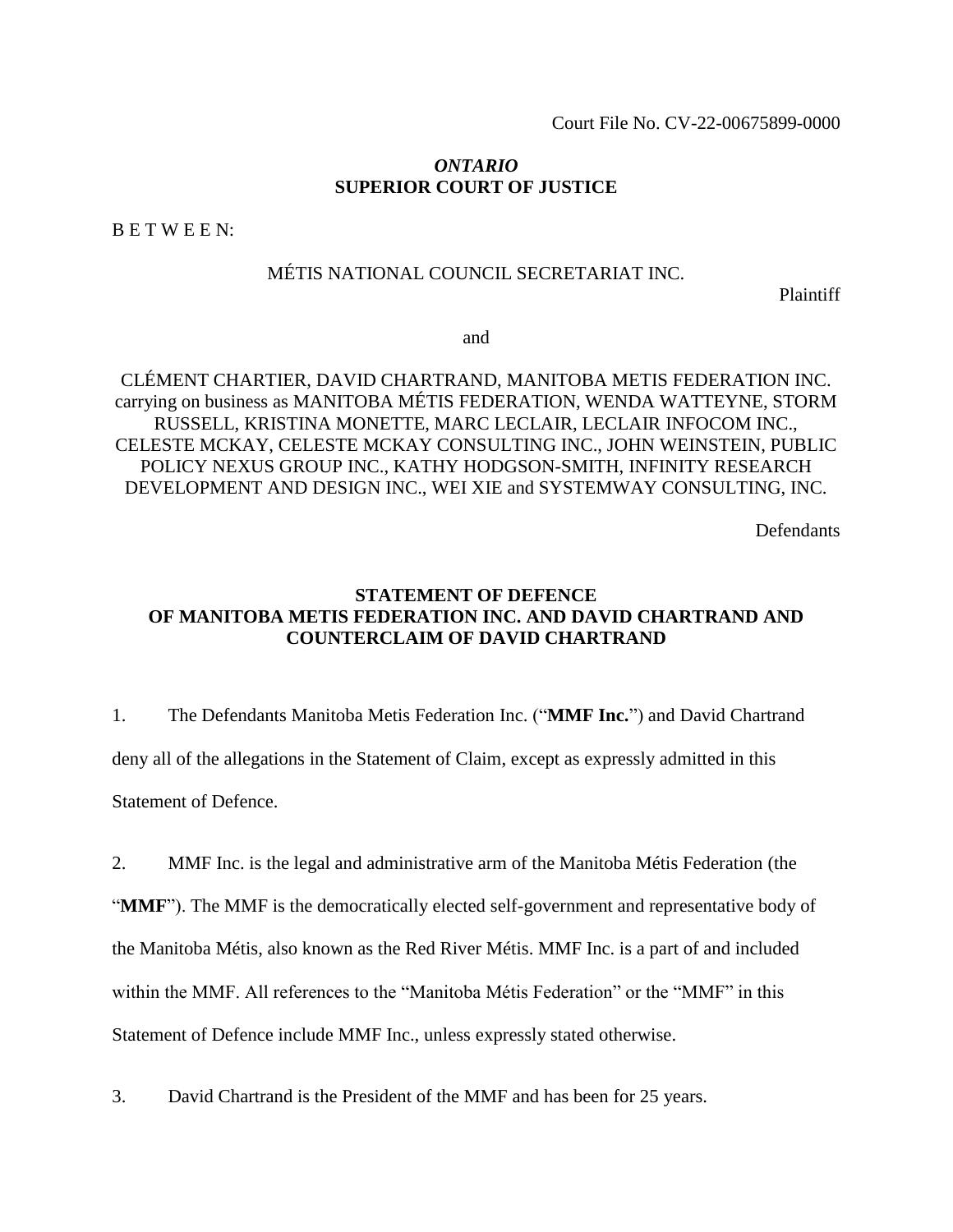#### **OVERVIEW**

4. This action does not advance any legitimate legal complaint. Rather, it is the latest salvo from the Métis National Council (the "**MNC**") against the MMF and David Chartrand in a broader political dispute over the representation of the Métis people. It was commenced to advance the political agenda of the MNC and its current leadership – that agenda being to secure power and influence amongst Métis people in Canada and to erode and ultimately usurp the MMF's position as the representative body of the Red River Métis.

5. The MMF was one of three founding members of the MNC. It was a Governing Member of the MNC and its central pillar for over three decades. The MMF and the MNC were completely aligned on a set of core principles and objectives: a strong Métis Nation, an enduring distinct national identity, a national Homeland in Western Canada rooted in the Red River, and the integrity of citizenship in the Métis Nation.

6. In 2002, the MNC and its members unanimously adopted the following definition of "Métis": "a person who self-identifies as Métis, is distinct from other Aboriginal peoples, is of historic Métis Nation Ancestry and who is accepted by the Métis Nation" (the "**National Definition**"). The National Definition is based upon, among other things, an ancestral connection to the Métis Homeland.

7. After the adoption of the National Definition a disagreement emerged over the Métis National Definition. In particular, the Métis Nation of Ontario (the "**MNO**"), refused to apply the National Definition for the purposes of registering citizens. In 2017, that disagreement came to a

-2-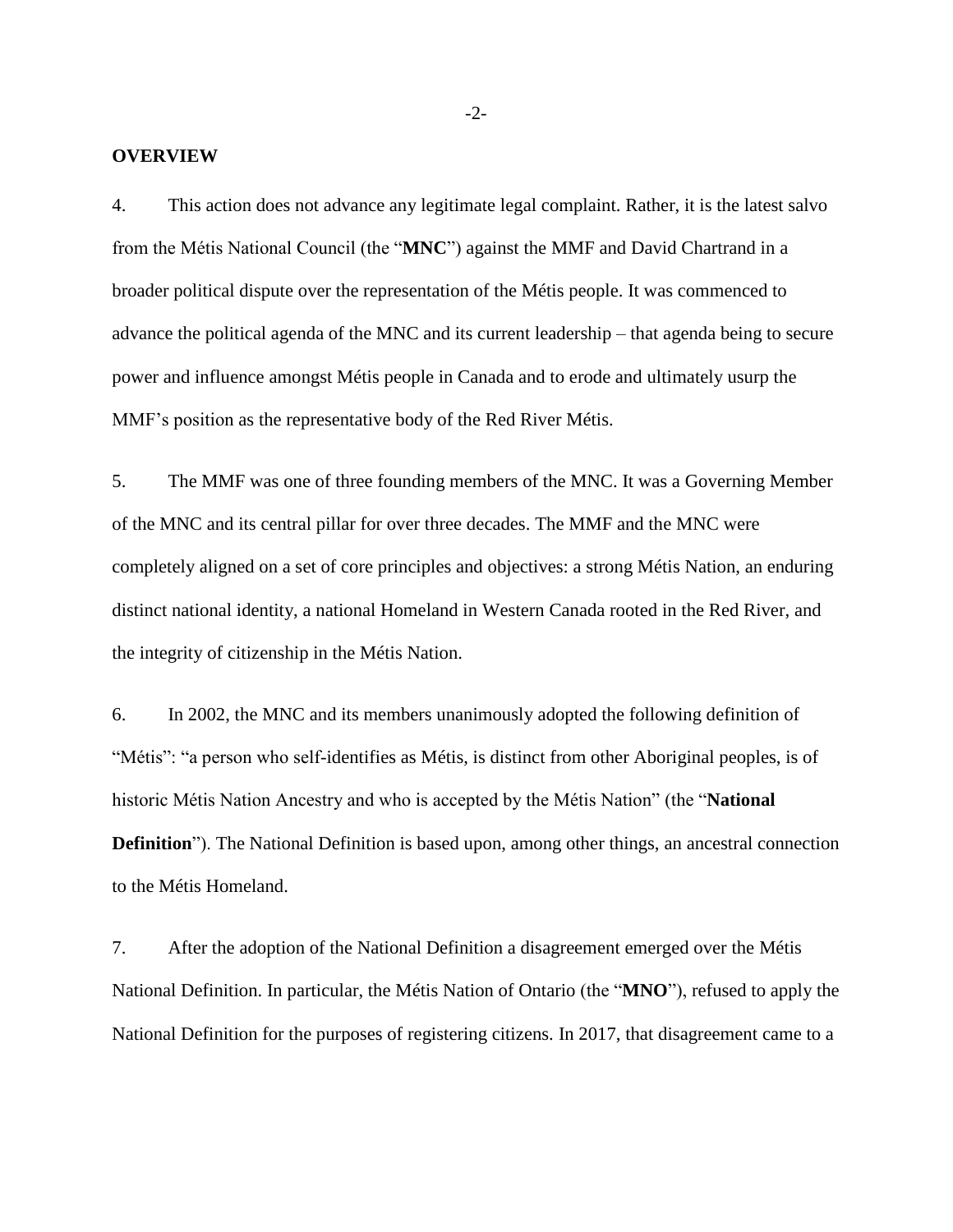head, as the MNO sought to adopt a broader, pan-Indigenous definition based on selfidentification and a connection to territories outside the Métis Homeland.

8. This disagreement quickly devolved into a bitter battle over fundamental questions about what it means to be Métis and the criteria for recognizing citizens of the Métis Nation. That fight continued for over three years and constantly threatened to derail the important objectives that Clément Chartier, as MNC President, and David Chartrand, as MNC Vice-President, were trying to accomplish for the entire Métis Nation.

9. The dispute over the National Definition and the criteria for citizenship was of utmost concern to the citizens of the MMF. At the MMF's 2019 Annual General Assembly, the MMF citizenship passed a resolution directing the MMF to withdraw from the MNC should the MNO fail to adhere to the National Definition.

10. By September 2021, it became clear that the MNO would continue to be a member of the MNC and not be required to adhere to the National Definition. The MMF and the MNC were no longer aligned on a critical issue of Métis citizenship and identity. As a result, on or around September 29, 2021, the MMF withdrew from the MNC.

11. On September 30, 2021, the MNC elected a new president, Cassidy Caron, and embraced the more expansive definition of "Métis" advanced by the MNO. Since her election, the MNC has continued to allow the MNO to grant memberships to individuals who do not meet the National Definition. The MNO has instead granted memberships on the basis of "new historic Métis communities".

-3-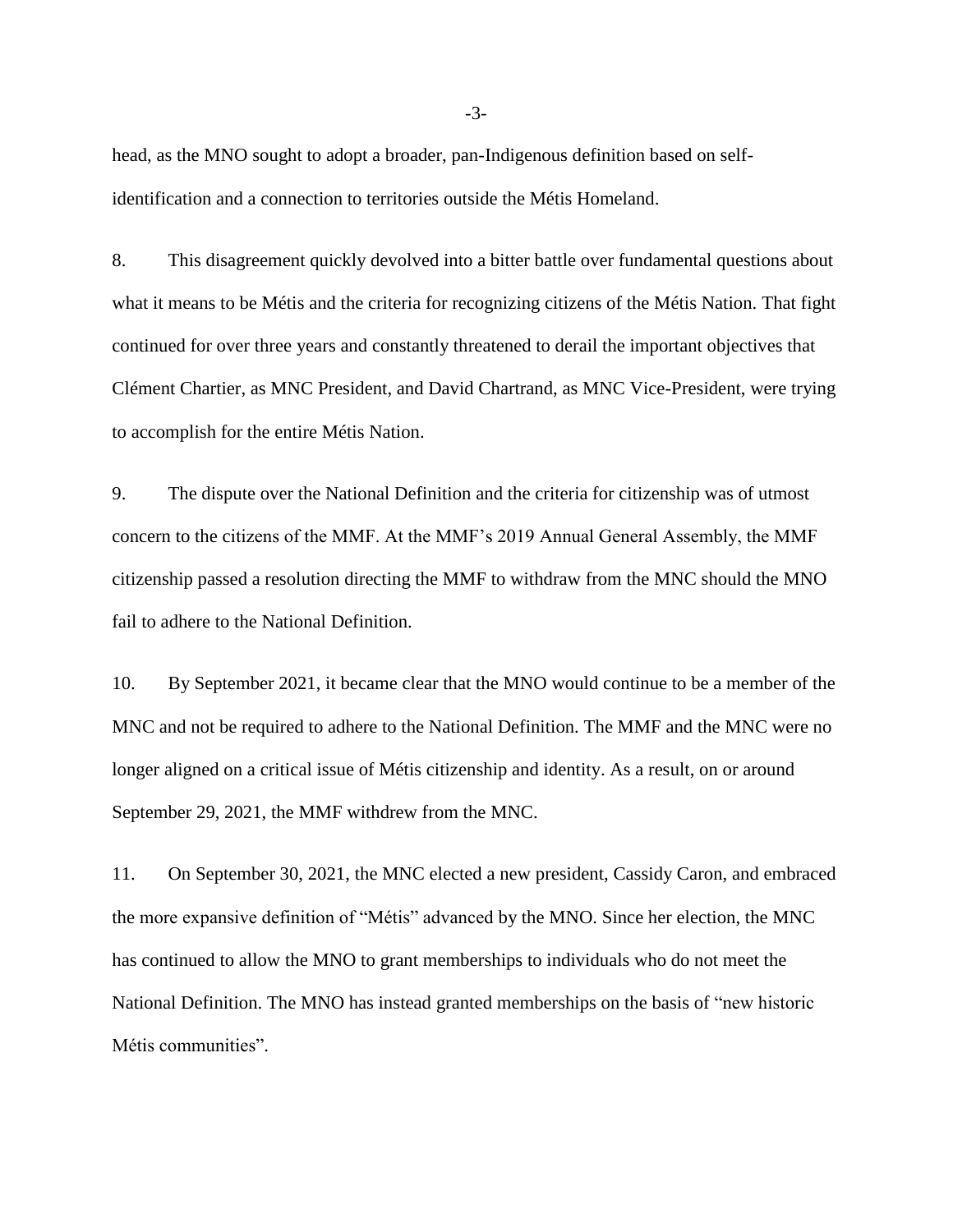12. The MMF represents the Manitoba Métis Community, also known as the Red River Métis, regardless of where its citizens currently reside. This includes Red River Métis citizens living inside and outside of Manitoba and Canada.

13. As a result of the MMF's withdrawal, the MNC is not representative of the Métis Nation. It does not represent the rights and interests of the MMF and the Manitoba Métis.

14. For months, the MNC refused to acknowledge the MMF's withdrawal from the MNC. During that time, the MNC engaged outside litigation counsel to conduct a "comprehensive review" of the outgoing administration in which David Chartrand served as Vice-President and Minister of Finance and Administration. This action is the sum total of those concentrated efforts: disjointed allegations arising from far-ranging complaints contrived into an alleged "scheme".

15. There is no "scheme". The MNC's scandalous, vexatious and baseless allegations are a transparent attempt by the MNC's newly elected administration to delegitimize and discredit the MMF and President David Chartrand in order to preserve and enhance their own standing and influence.

16. In a video uploaded to the Internet by the MNC on January 27, 2022, the current President of the MNC, Cassidy Caron, addressed the Métis Nation as a whole and announced the commencement of the action.

17. In her six-minute address, President Caron described herself as a "Métis patriot" with an intention to "restore the MNC to an institution our people can respect and have faith in". She claims to have been "entrusted with the immense job of reversing what [she] believe[s] is

-4-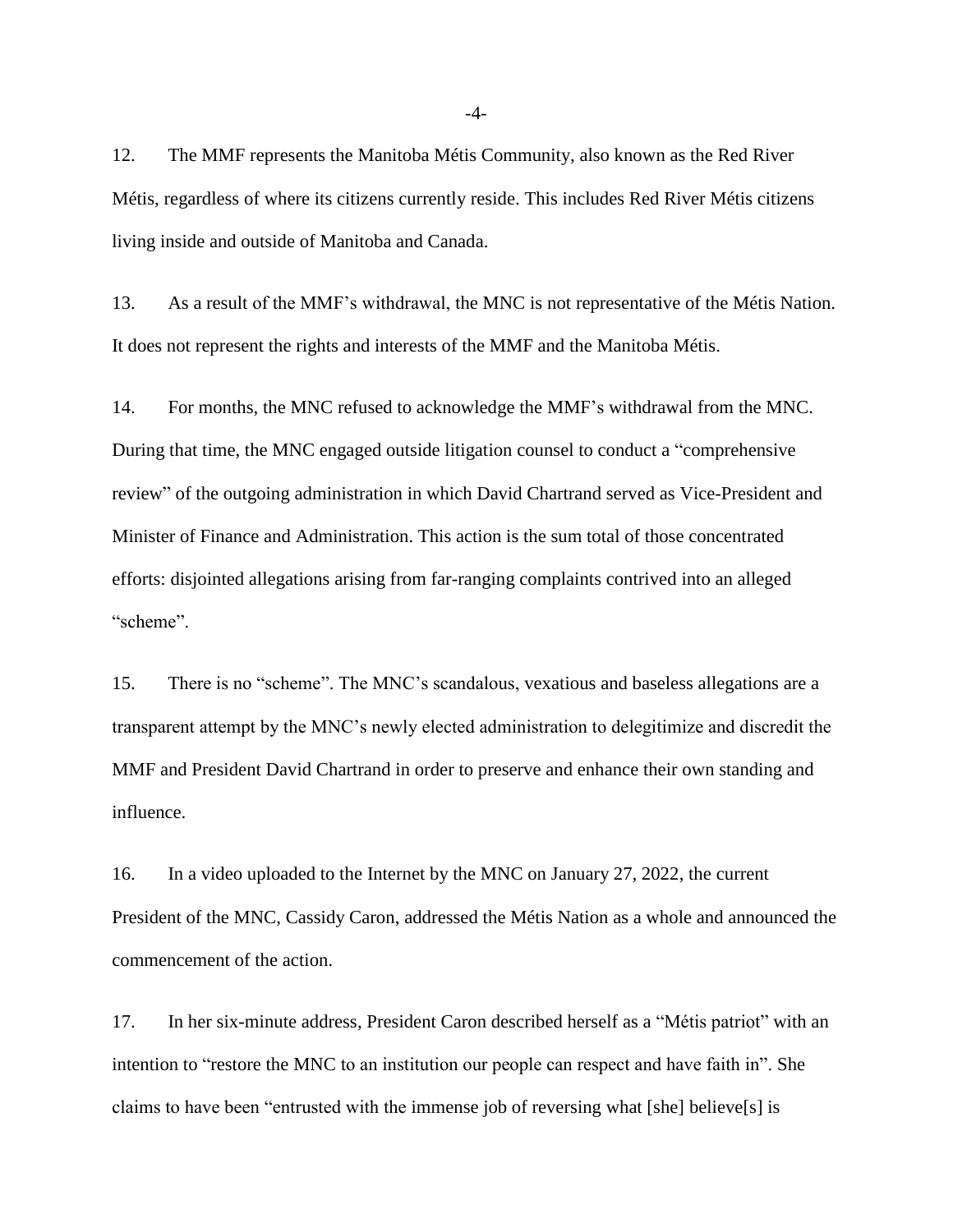damage that has been done to so many by so few". She says the "audit" and review conducted by counsel uncovered "very concerning governance and financial practices and policies or, rather, an apparent lack thereof" that has "tarnished the reputation of the MNC". She says she was elected to restore "honour" and "integrity" to the MNC. She characterizes this action as a means to "heal" and "reunify" the Métis Nation and to "move forward together". She says that her audience will "surely be hearing about the contents" of the Statement of Claim, which was simultaneously provided to national media by the MNC.

18. Caron's video is revealing: the MNC is misusing the overburdened civil justice system as a stage for political theatre. This action is an abuse of the court's process that should not be permitted or condoned. The claims against the MMF and President David Chartrand are without merit, and this action should be dismissed with costs.

#### **THE PARTIES**

#### **The Manitoba Métis and the Manitoba Métis Federation**

19. The Métis are an "aboriginal people of Canada" within the meaning of section 35 of the *Constitution Act, 1982*.

20. The Métis Nation refers to the historic collective of the Métis people who emerged from and lived in the historic Northwest. Their territory is commonly referred to as the Métis Nation Homeland, which was located mainly in the prairies and now forms the provinces of Manitoba, Saskatchewan, and Alberta and extends into a contiguous part of British Columbia, Ontario, the Northwest Territories and the United States of America.

21. The Manitoba Métis, also known as the Red River Métis, are integral to the Métis Nation.

-5-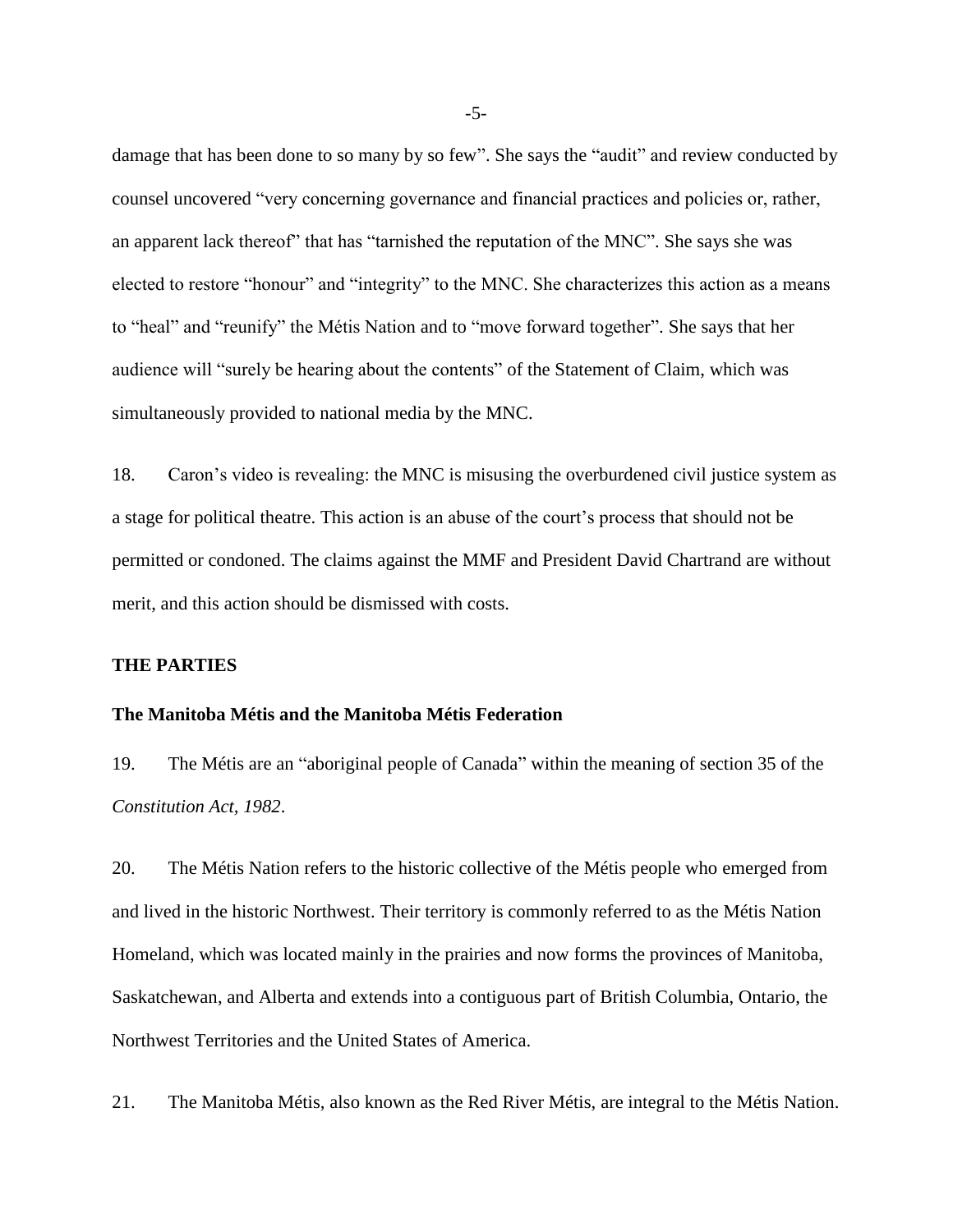22. The Manitoba Métis have a long history of asserting and protecting their rights and identity as a self-governed people. On June 19, 1816, the Manitoba Métis flew the flag of the Métis Nation and declared a new nation after their victory at the battle of Frog Plain. In 1870, the Manitoba Métis founded the province of Manitoba. Shortly thereafter, and in response to government military action, many Manitoba Métis dispersed beyond Manitoba's borders within the Homeland in search of peace and security.

23. The claims, rights, and interests of the Manitoba Métis are represented by a democratically elected self-government, the MMF. The MMF engages with third parties, including governments at all levels, on behalf of the Manitoba Métis, many of whom reside outside of Manitoba and beyond Canada's national borders. The MMF also serves Métis that are entitled to citizenship through its various community and support programs made available to the estimated 120,000 such Métis that reside in Manitoba.

24. The MMF is the democratic representative body of the Manitoba Métis. The MMF is mandated to provide responsible and accountable self-government through its governance systems and institutions as set out in the Manitoba Métis Constitution, including applicable laws, policies, procedures, practices, customs, and traditions, as amended from time to time. The MMF includes within it MMF Inc.

25. The MMF itself is not a party to this action. Instead, the MMF's corporate and administrative entity, MMF Inc., has been named and erroneously described as "carrying on business" as the Manitoba Métis Federation. This is a deliberate and misguided attempt to reduce the MMF to a corporate form.

-6-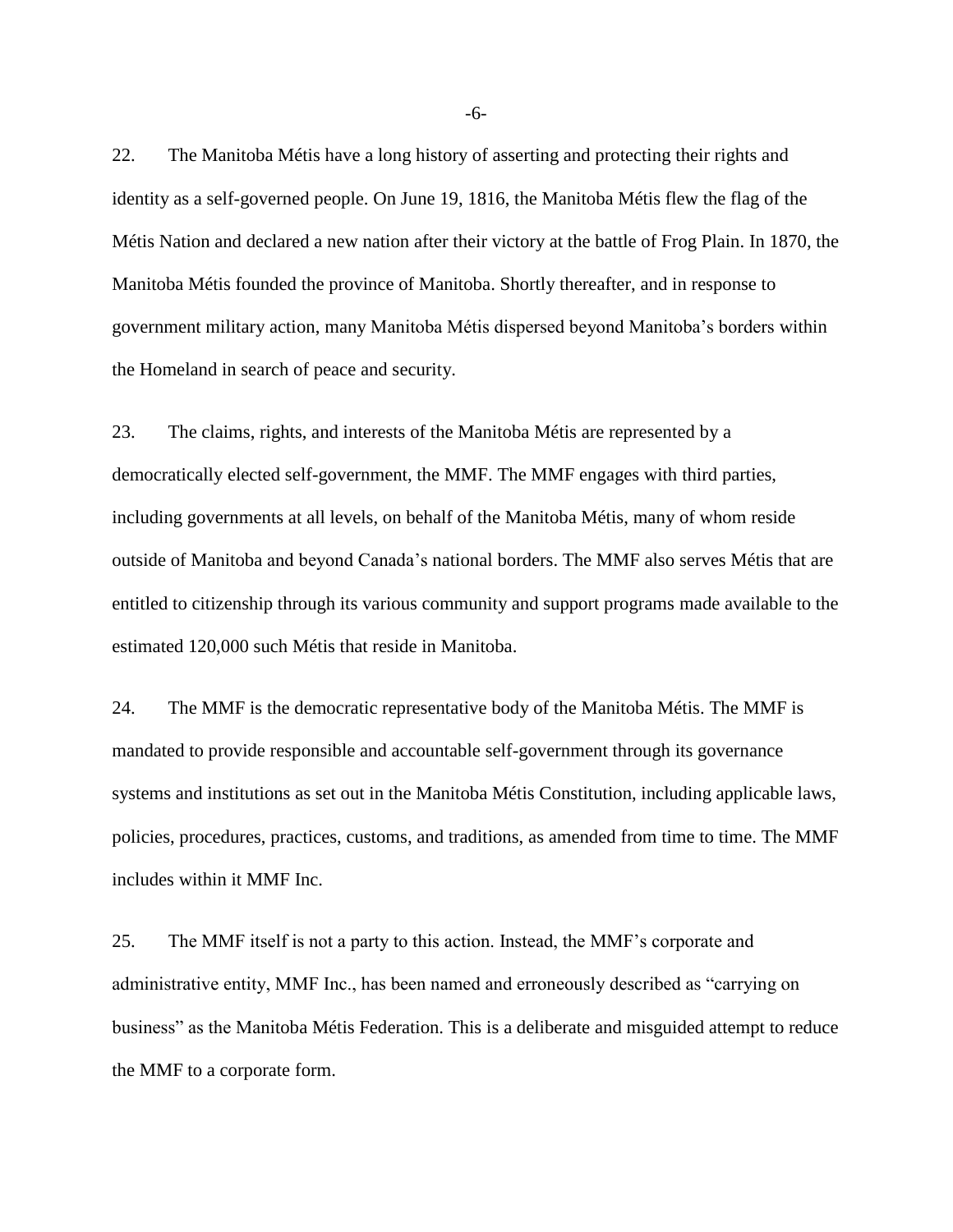26. MMF Inc. is a body corporate formed out of necessity. It was incorporated in 1967 pursuant to the Manitoba *Corporations Act*, RSM 1987 c C225 as a company without share capital. The MMF was required to form and incorporate MMF Inc. because, at the time, the federal government and other institutions refused to deal with the MMF unless it was incorporated.

27. The Manitoba Métis have always maintained informal bi-lateral relations directly with the Crown in right of Canada and the Federal Government of Canada.

28. On July 6, 2021, the MMF and the Government of Canada executed the *Manitoba Métis Self-Government Recognition and Implementation Agreement* (the "**Self-Government** 

**Agreement**"), which immediately recognized the MMF as the democratic representative government of the Manitoba Métis. It also recognized that Manitoba Métis Citizens and those that are entitled to become Citizens are "today located within what is now Manitoba as well as elsewhere inside and outside Canada."

29. The Self-Government Agreement provides for the continued negotiation and conclusion of a Manitoba Métis Treaty and the passage by Parliament of Implementation Legislation.

30. The Self-Government Agreement has been poorly received by Métis organizations and the MNC. For example, on September 29, 2021, the Métis Nation of Alberta, through the Métis Nation of Alberta Association (the "**MNA**"), commenced an application for judicial review against the Minister of Crown-Indigenous Relations and the MMF seeking to have the Self-Government Agreement set aside. The Métis Nation – Saskatchewan, through the Métis Nation –

-7-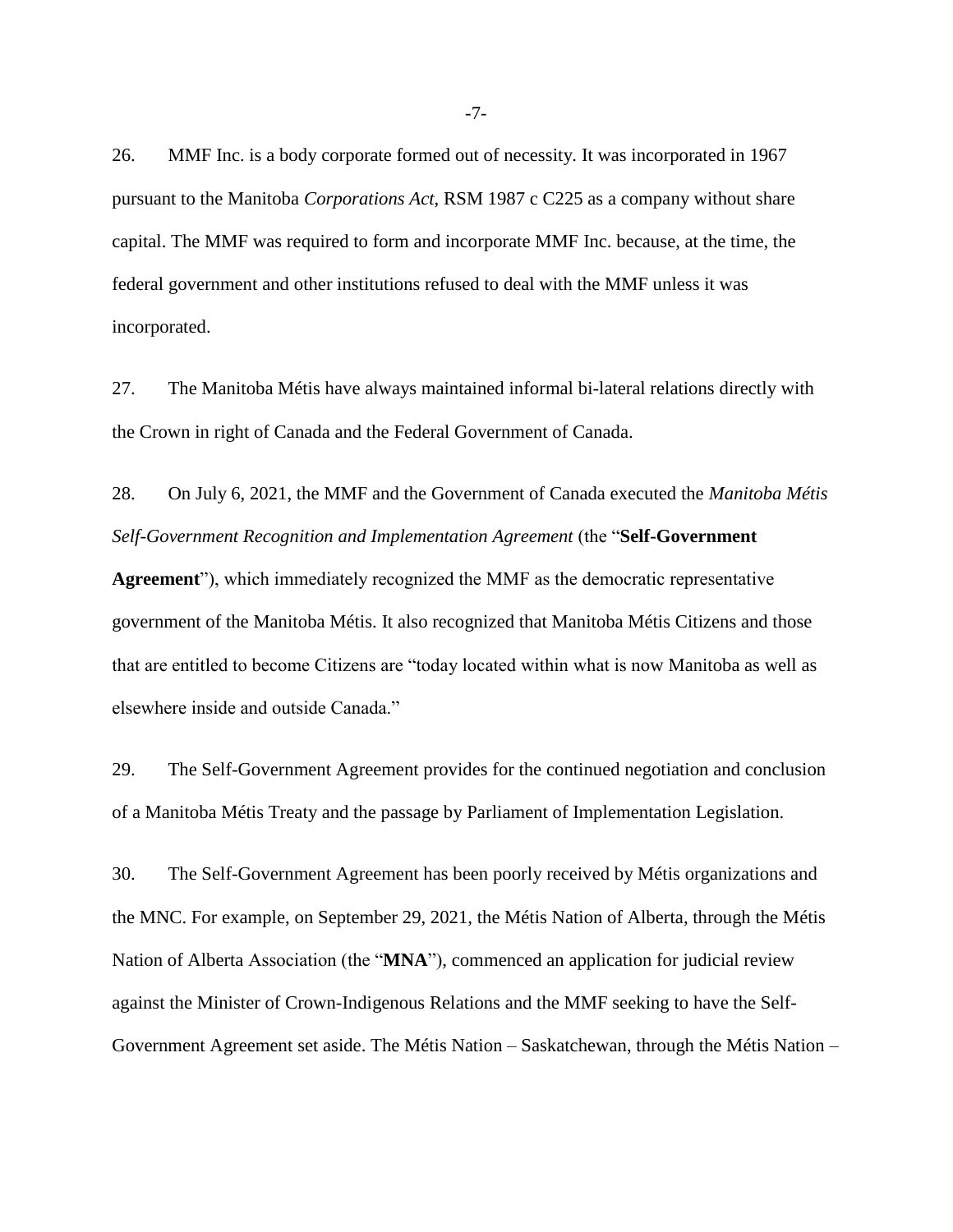Saskatchewan Secretariat Inc. (the "**MN-S**"), has sought leave to intervene in the application to support it. The MNA and the MN-S are Governing Members of the MNC.

31. Prior to entering into its own Self-Government Agreement, the MMF was a signatory to the *Canada-Métis Nation Accord* between the Crown in right of Canada and the Métis Nation that came into effect on April 13, 2017 (the "**Accord**"). The Accord recognizes that the Métis Nation is represented by the MNC and its Governing Members (including, at the time, the MMF).

32. By letter dated May 2, 2022 to the Prime Minister of Canada, the MMF formally withdrew from the Accord in order for the Manitoba Métis to formalize their own, distinctionsbased, relationship with the Crown in right of Canada.

#### **David Chartrand**

33. David Chartrand is the President of the MMF. He was first elected President in 1997 and has held that position continuously since that time. He was most recently re-elected in June 2018 by acclamation. He has been politically involved in the affairs of the Métis Nation since 1988 when he was elected to the Board of Directors of MMF Inc.

34. David Chartrand is well known within the Métis Nation, and the general Canadian community, and his contributions to the Métis Nation and Canada have been recognized and honoured. Before becoming MMF President, David Chartrand worked for the Manitoba Department of Justice for approximately ten years. He is a recipient of the Order of Manitoba, the Order of the Métis Nation, and Her Majesty the Queen's Golden Jubilee Medal, and has an honorary Juris Doctor from the University of Winnipeg. David Chartrand has a long and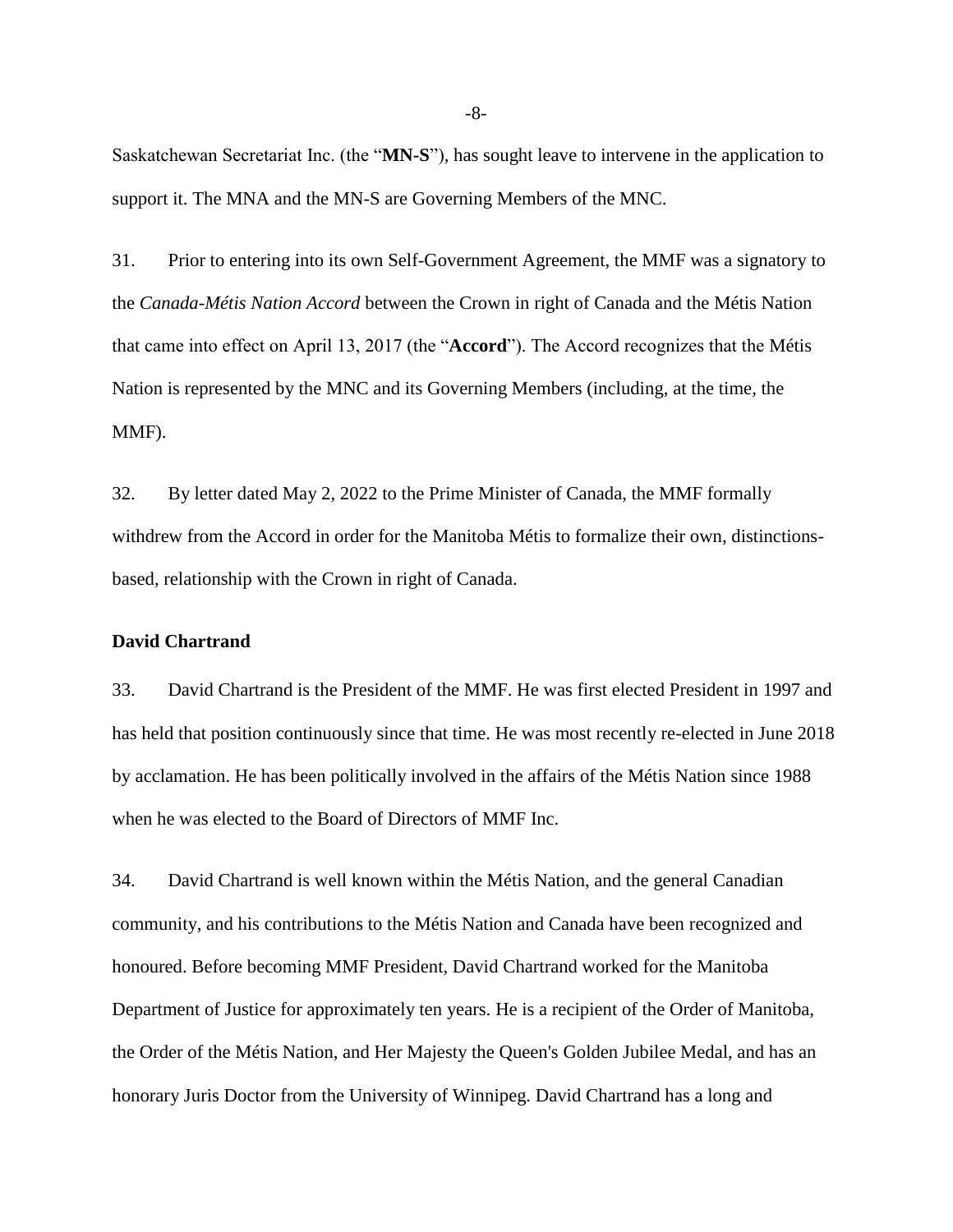distinguished record of service to the Red River Métis and the protection of the collective rights of the Red River Métis.

35. Before the MMF's withdrawal from the MNC, David Chartrand was a governor of the MNC Board of Governors and a director of Métis National Council Secretariat Inc. ("**MNCS Inc.**"). He was appointed Vice-President of the MNC in or around 2007.

36. David Chartrand has held several ministerial positions within the MNC including Minister of Finance and Administration, Minister of Social Development, and Minister for Veterans for over 20 years. He was primarily responsible for the MNC's advocacy efforts on behalf of Métis Veterans.

37. For virtually his entire adult life, David Chartrand has worked tirelessly to advance the interests of the Métis Nation and to protect its distinct identity. At all relevant times, he has acted in accordance with all statutory and common law duties owed to MNCS Inc. including any and all duties to avoid and disclose conflicts of interest.

38. The allegations against David Chartrand have no basis in fact or law. They are designed, under the protection of absolute privilege, to falsely impugn his character and reputation amongst the Métis people, the MMF's partners and counterparts in government, and the Canadian public.

#### **The MNC**

39. The Plaintiff MNCS Inc. is the legal and administrative arm of the MNC. MNCS Inc. was incorporated in 1985 under the *Canada Corporations Act* and continued as a not-for-profit corporation under the *Canada Not-for-Profit Corporations Act* in 2014.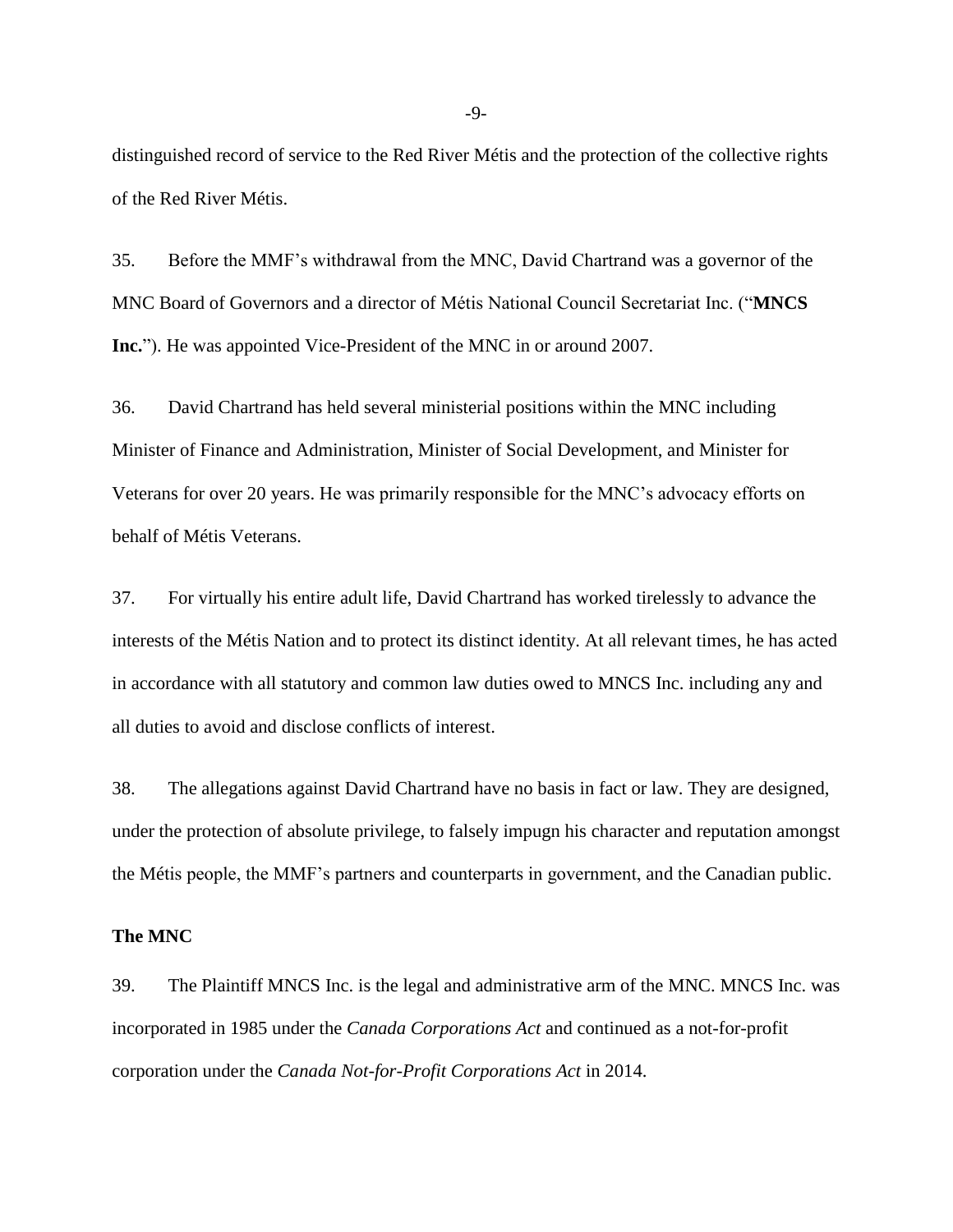40. The MNC is not a party to the action. By naming only the corporate form of the MNC, the Plaintiff is attempting to distort the true character of the MNC as defined by its own recognized policies and practices.

41. Previously, when the MMF was a member, the MNC structured itself as the national government of the Métis Nation. However, it mainly operated as an advocacy platform for Métis Nation interests rather than as a fully-functioning government. The MNC never provided services to any citizens of the Métis Nation and it relied on its Governing Members to provide such services.

42. The MNC currently has four "members": (i) the MN-S; (ii) the MNA; (iii) the Métis Nation British Columbia (the "**MNBC**"); and (iv) the MNO (the "**Governing Members**"). Each of the Governing Members has a representative on the MNC's Board of Governors.

43. The Accord, and subsequent sub-accords, contain specific provisions respecting the roles and responsibilities of Governing Members that formally recognize and clarify that the MNC's role is one of national policy and coordination and not program and service delivery. Program and service delivery was, and is, the primary responsibility of its Governing Members, including the MMF when it was a Governing Member.

44. The MMF was a founding member of the MNC, and Governing Member from the MNC's inception to the MMF's withdrawal in September 2021. The MMF was a primary driver of the MNC's growth and success in procuring billions of dollars in funding from the federal government and other sources for the benefit of the Métis Nation. Because of the MMF's size and resources, it regularly supported the MNC in administering its affairs, which the MNC did

-10-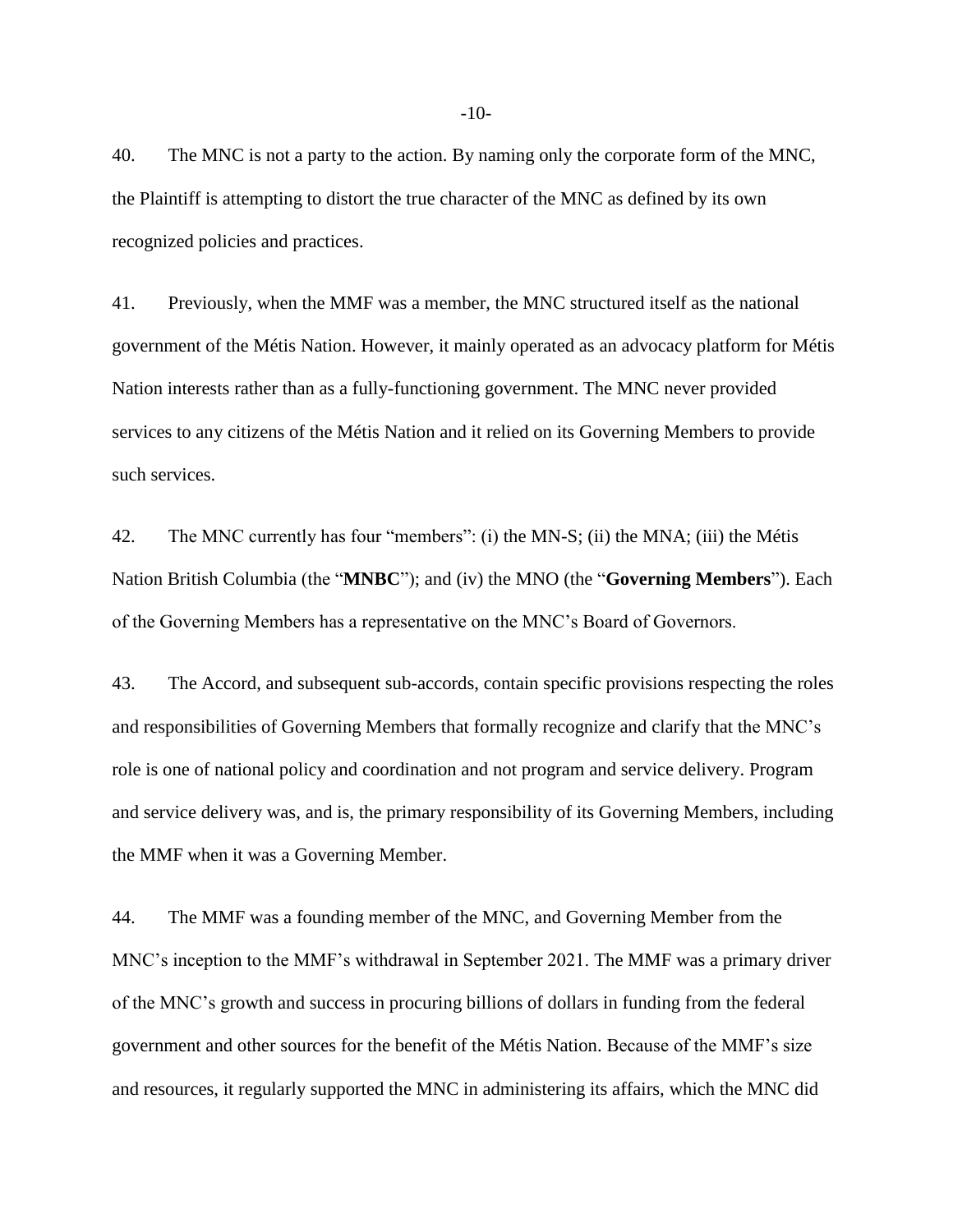not, and does not, have the capacity to perform for itself. While it was a Governing Member, the MMF would, from time to time, fund the MNC's payroll and meet other financial obligations of the MNC when the MNC was not in a position to do so. No other Governing Member took on that financial responsibility for the MNC.

45. The MNC has always operated in accordance with Métis Nation traditions, practices and procedures, which are well known and accepted by the Métis Nation. For example, the MNC has long operated with a Cabinet structure, the appointment of a Vice-President, and the appointment of Ministers to various portfolios, even though MNCS Inc.'s by-laws do not provide for that governance and administrative structure.

46. Other aspects of the MNC's governance structures are not set out in MNCS Inc.'s bylaws, including the Priorities and Planning Committee (the "**PPC**"). The PPC was developed and agreed to by all MNC Members. It is provided for in section 2.1.3 of the Terms of Reference for the Métis Nation Cabinet, which states:

> **2.1.3.** A Priorities and Planning Committee (PPC) will be established by the MNC President to assist him/her in strategic planning and overseeing the administration and operations of the MNC. The PPC shall consist of the MNC President and specific Board of Governors appointed by the MNC President.

47. The PPC was established following recommendations made during a May 27-28, 2003 Board of Governors Meeting. At that time, Audrey Poitras of the MNA was the MNC interim President. In that capacity, and as a member of the Board of Governors, Poitras made recommendations with respect to ministerial portfolios and the establishment of the PPC. Poitras would later hold the position of Minister of Finance and Administration of the MNC and sat as a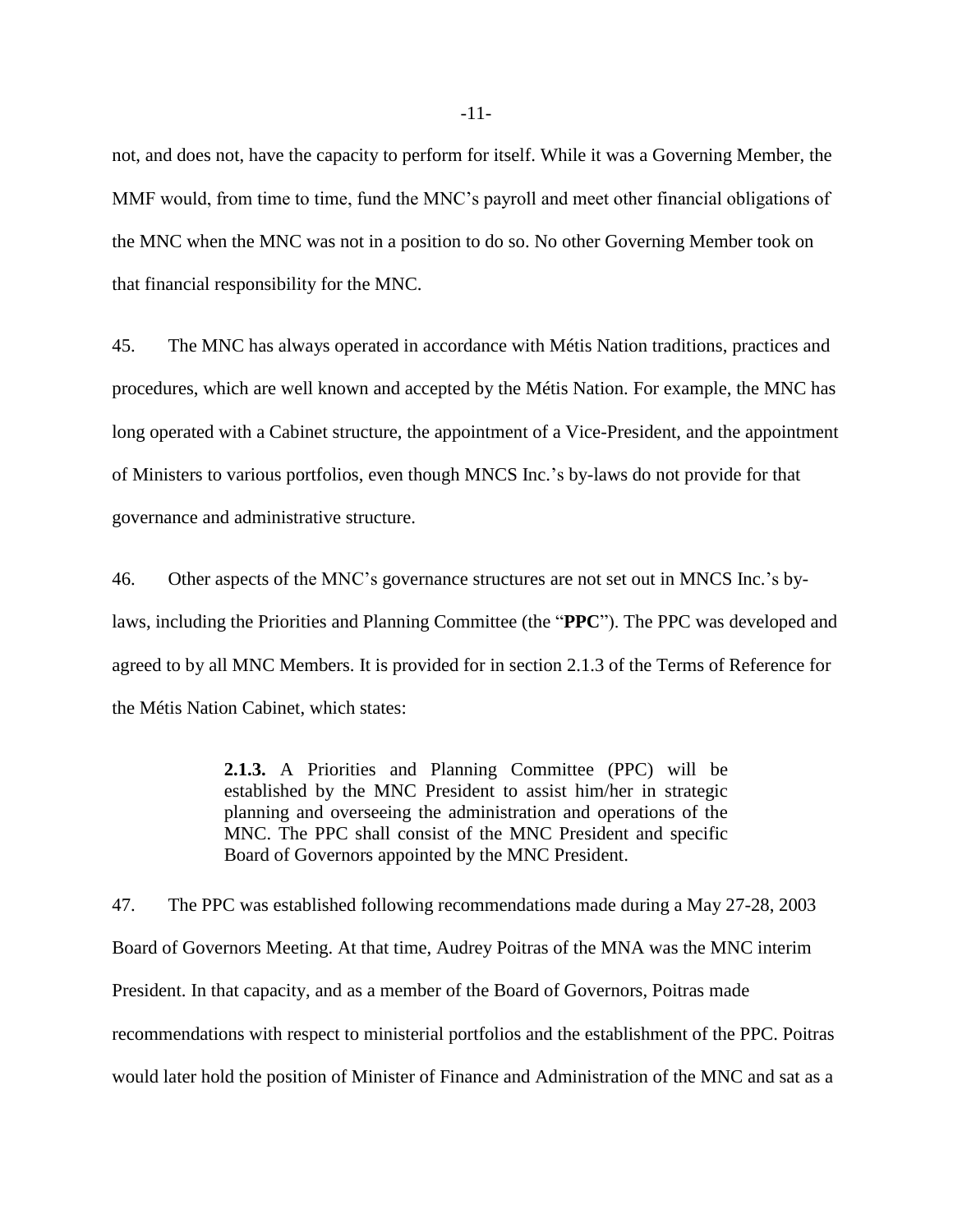member of the PPC for a number of years. The PPC also included the former President of the MN-S, the President of MNBC, Clara Morin Dal Col, in addition to David Chartrand and President Chartier. From time to time, other members of the Board of Governors attended PPC meetings. At all relevant times, many of the members of the Board of Governors declined to take an active role in the governance of the MNC including by turning down offered ministerial portfolios and declining to sit on the PPC.

48. At all relevant times, the PPC functioned to deal with various matters of MNC business and was empowered to make decisions and take actions on behalf of the MNC and bind the MNC. The existence of the PPC and its activities were known to, and accepted by, the MNC Board of Governors and the Governing Members.

49. At all relevant times, the mandate of the MNC was set by the MNC General Assembly, which consisted of 55 elected representatives from its Governing Members. The mandate of the MNC is carried out by the MNC Board of Governors, the office of the President, the PPC, and the activities of the MNC Ministers, including the Minister of Finance and Administration.

## **THE NATIONAL DEFINITION DISPUTE**

50. The MNC is pursuing this action as a tactical manoeuvre as part of a broader political dispute with the MMF that is being driven by a fundamental disagreement over what it means to be Métis.

51. In 2002, the MNC adopted the National Definition of Métis. All five Governing Members subsequently adopted the same definition, which was included in their respective

-12-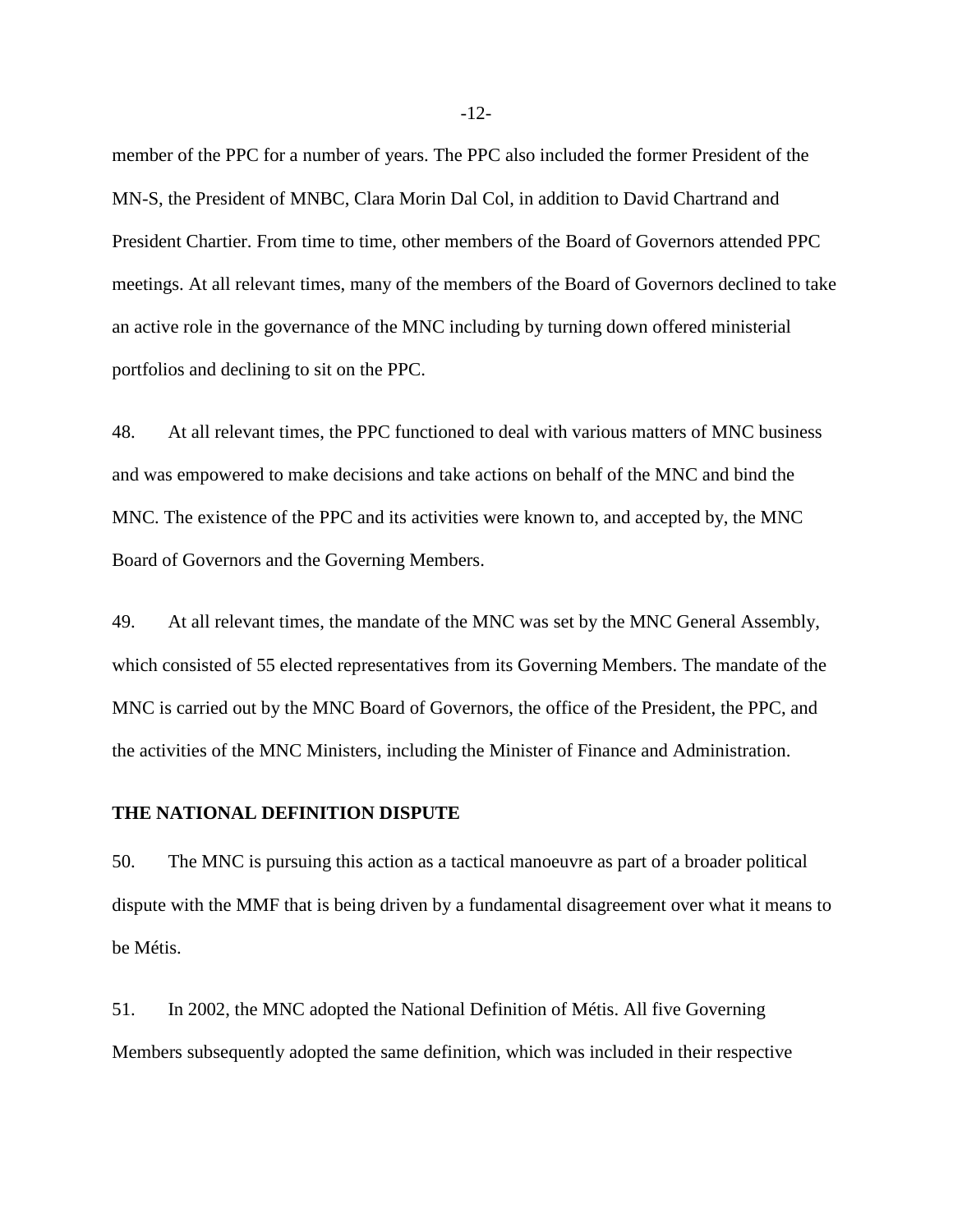constitutions and/or by-laws, and it was agreed that they were to apply that definition when granting membership (citizenship) to individuals.

52. In August 2017, the MNO announced its recognition of six alleged "new historic Métis communities" and granted membership to numerous individuals who do not satisfy the criteria prescribed by the National Definition. Subsequently, at the 2017 MNC General Assembly, the General Assembly directed a review of the MNO in respect of its compliance with the National Definition.

53. At the November 2018 MNC General Assembly, the MNC President, Clément Chartier, reported on the findings of the review and recommended resolutions. A recommended related resolution was passed to accept the MNC President's report and the recommended resolutions, which required the MNO's membership registry to comply with the National Definition. The MNO, however, continued to grant membership to individuals who did not meet the National Definition and refused to allow any further MNC review or oversight.

54. As a result of the MNO's actions, a disagreement emerged amongst the MNC Governing Members. The MMF supported the National Definition and took the position that the MNO was acting contrary to the National Definition and had failed to comply with the MNC General Assembly resolution. The other MNC Governing Members aligned themselves with the MNO and supported its broader, pan-Indigenous approach to granting membership.

55. At the MMF's 2019 General Assembly, the MMF's Citizenship passed a resolution directing the MMF to withdraw from the MNC if the MNO failed to adhere to the National Definition.

-13-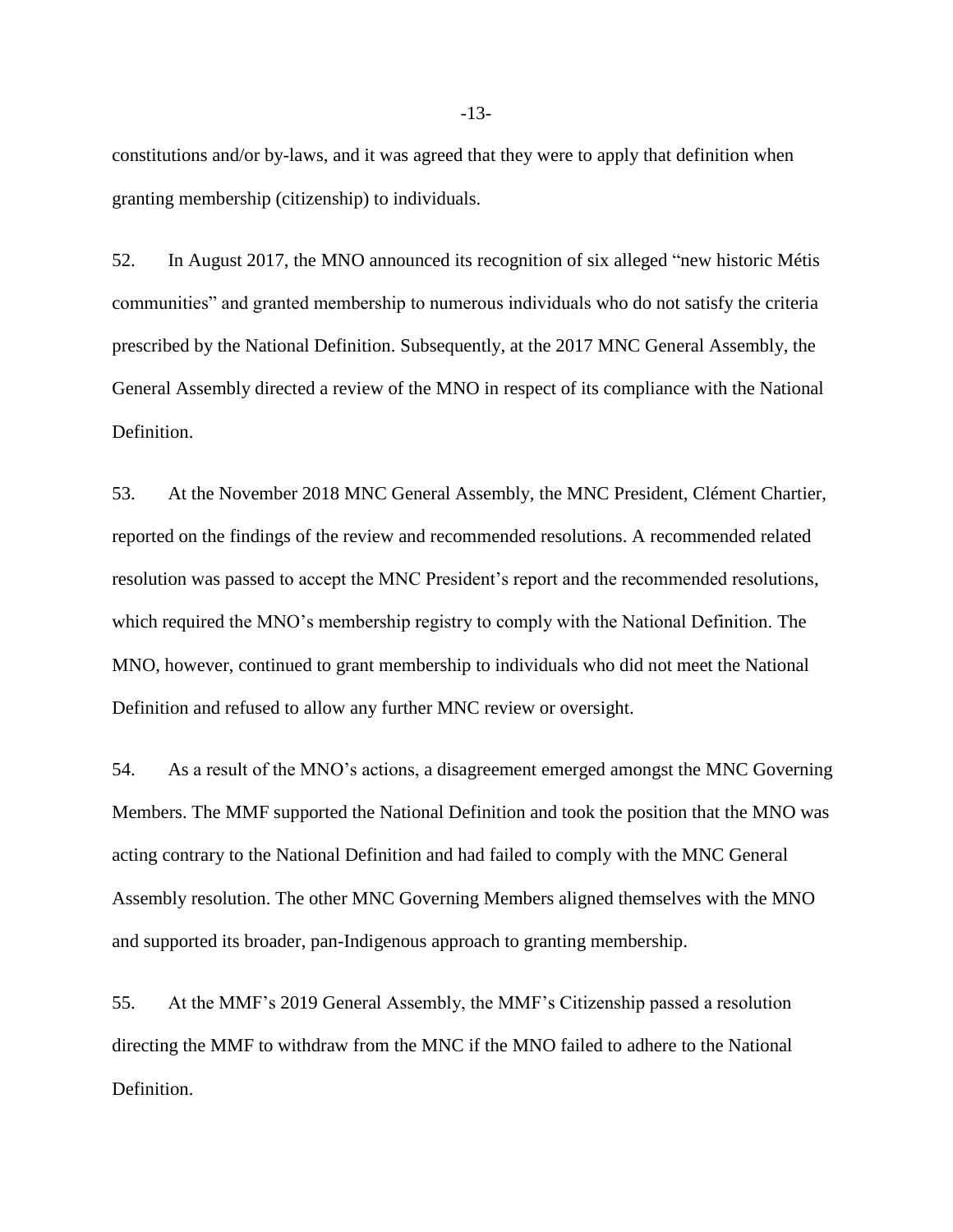56. By September 2021, it became clear that the other Governing Members supported the MNO and that the MNC would not require the MNO to adhere to the National Definition. The MMF accordingly formally withdrew from the MNC on or around September 29, 2021. Immediately after the MMF's withdrawal, the MNC elected Ms. Caron as President and embraced the MNO's pan-Indigenous definition of Métis.

## **THE MNC'S ALLEGATIONS ARE MERITLESS AND SHOULD BE DISMISSED**

#### **The Métis Veterans Legacy Program**

57. The MMF and David Chartrand deny the allegations made at paragraphs 64-75 of the Claim relating to the Métis Veterans Legacy Program (the "**MVLP**"). Specifically, the MMF and David Chartrand plead:

- (a) the Service Delivery Agreement between the MMF and the MNC dated September 24, 2020, and amended on April 22, 2021 (the "**Service Delivery Agreement**") did not effect an assignment of any portion of the Métis Veterans Recognition Payment and Contribution Agreement between Canada and MNCS Inc. (the "**Contribution Agreement**");
- (b) the Canadian Minister of Veterans Affairs has knowledge of the Service Delivery Agreement and is supportive of the MMF's role as service delivery agent for the Contribution Agreement and the MVLP;
- (c) the Service Delivery Agreement and the MMF's role as service delivery agent were not "concealed" from the MNC Board of Governors. The MMF's role as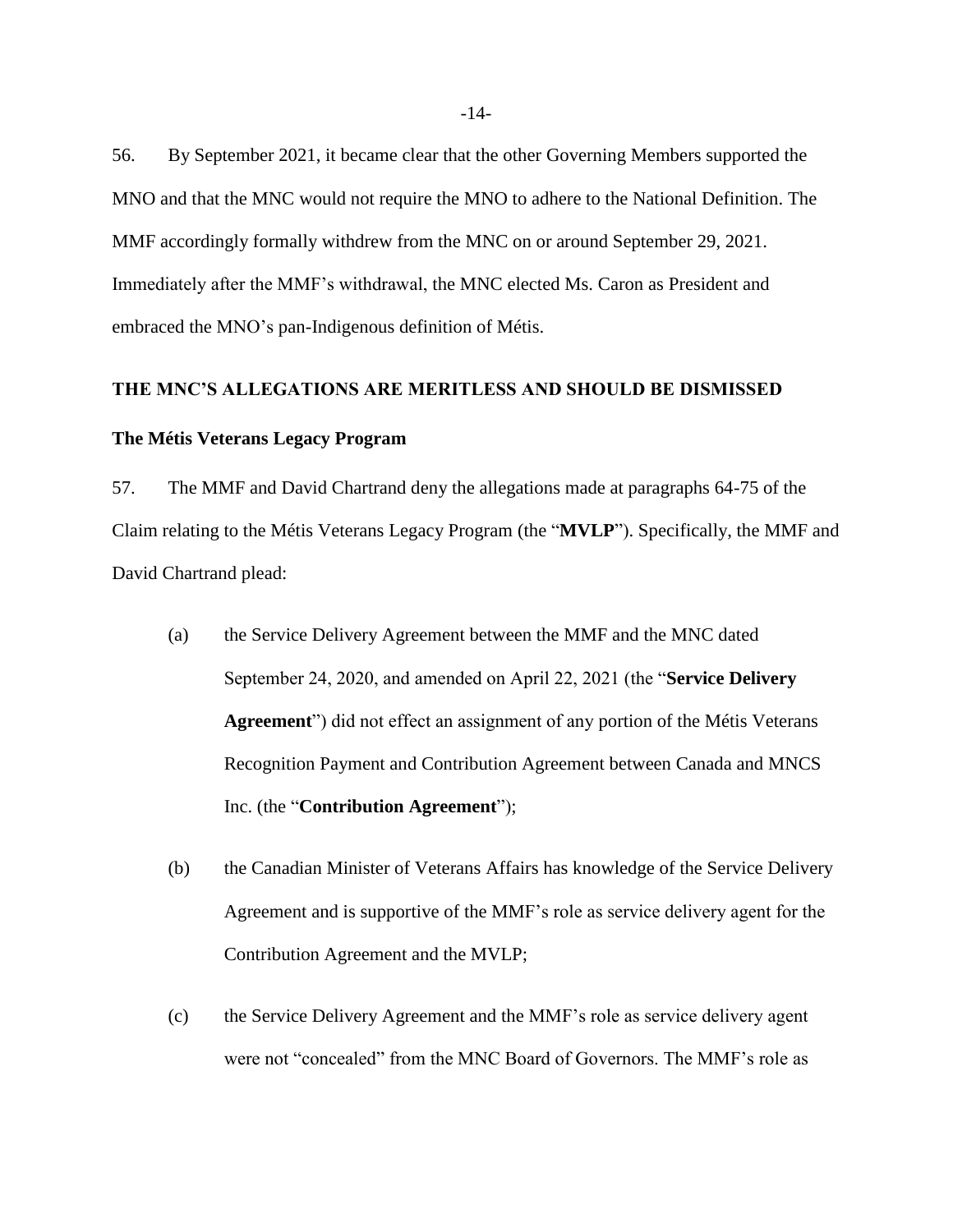service delivery agent has been known to all members of the MNC since the execution of the Service Delivery Agreement;

- (d) neither the execution of the Service Delivery Agreement nor the steps taken to operationalize the MVLP – including the transfer of operating funds to the MMF, the establishment of an investment account or the agreement to pay an administration fee to the MMF, which is donated back to the MVLP – violated the MNC's by-laws, customs, policies and practices, any legislation, or the common law and fiduciary duties of any person, including David Chartrand;
- (e) the MMF did not knowingly assist any breaches of fiduciary duty by any person, including David Chartrand, nor did it knowingly receive "unlawfully converted" funds, and there is no constructive trust over any funds held by the MMF in connection with the MVLP or otherwise; and
- (f) the Service Delivery Agreement was not part of any "scorched earth policy". The MNC did not, and does not, have the infrastructure, knowledge or capacity to deliver the services, programs and benefits required to be delivered by the Contribution Agreement. The MNC therefore needed support, expertise and capacity of the MMF to implement the Contribution Agreement, deliver the services and programs contemplated by the Contribution Agreement, and to satisfy the MNC's contractual obligations under the Contribution Agreement. The Contribution Agreement expressly acknowledges this by listing the MMF's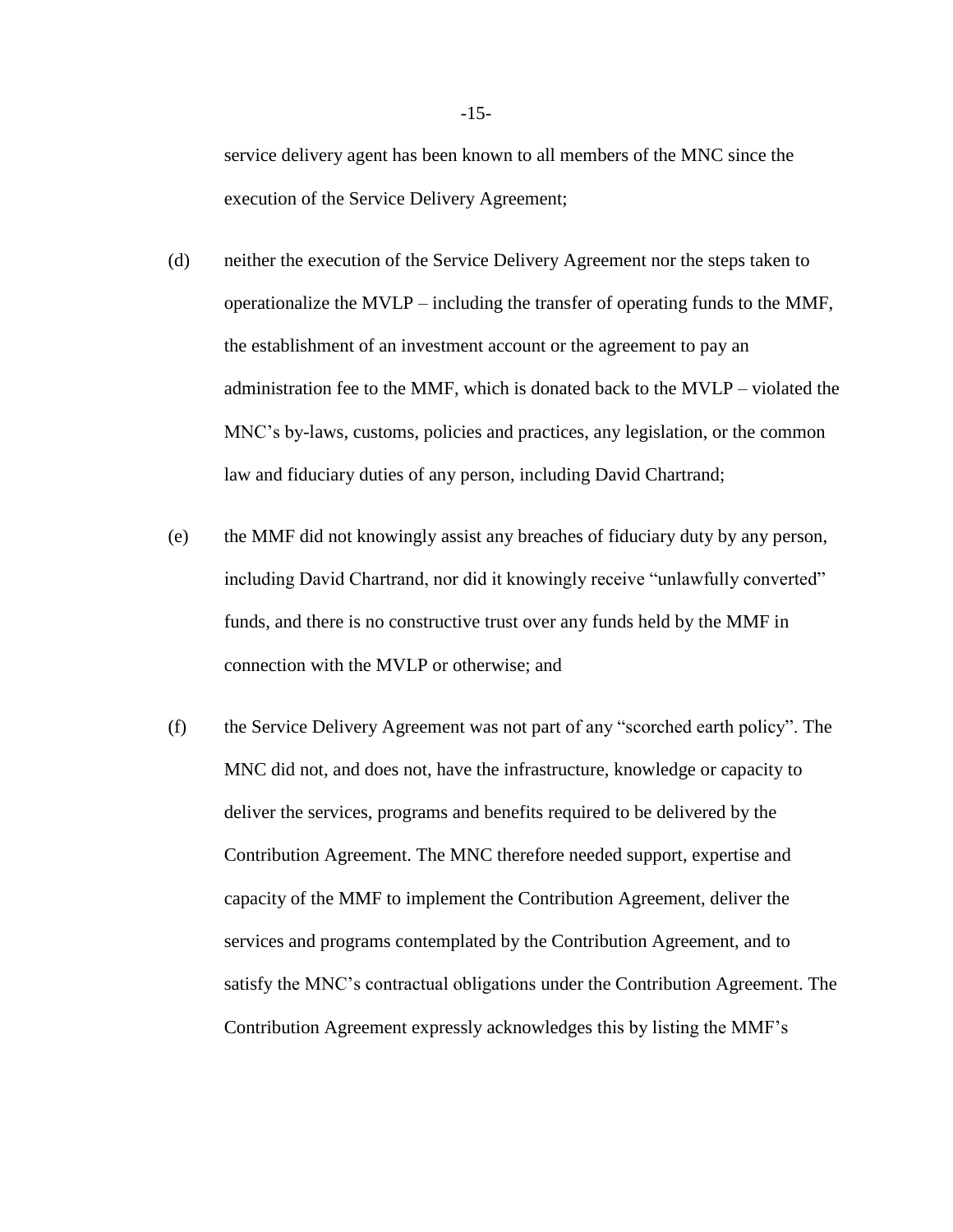Executive Director as the primary recipient contact. The Service Delivery Agreement is a benefit to the MNC, given the MNC's capacity deficiencies.

*Background to the M*é*tis Veterans Legacy Program*

58. The Contribution Agreement and the consequent establishment of the MVLP was the culmination of over 20 years of tireless advocacy by the Métis people. Those advocacy efforts were led by David Chartrand, both in his capacity as President of the MMF and as Minister for Veterans for the MNC.

59. Thousands of Métis people fought for Canada during World War II. They served their country with distinction and were instrumental to Canada's war effort.

60. However, Métis Veterans did not receive the same support, resources or benefits that were promised to them and that were routinely given to non-Métis Veterans. They were denied the economic assistance they needed to rebuild their lives after the war, and were routinely discriminated against by Veterans Affairs Canada.

61. David Chartrand became the MNC Minister for Veterans in or around 2002-2003. Upon assuming the portfolio, Chartrand made it one of his top priorities to address the injustice faced by Métis Veterans and to secure recognition for their service to Canada from the federal government.

62. In 2019, these advocacy efforts finally succeeded. On June 13, 2019, following successful negotiations led by David Chartrand, Canada and MNCS Inc. entered into the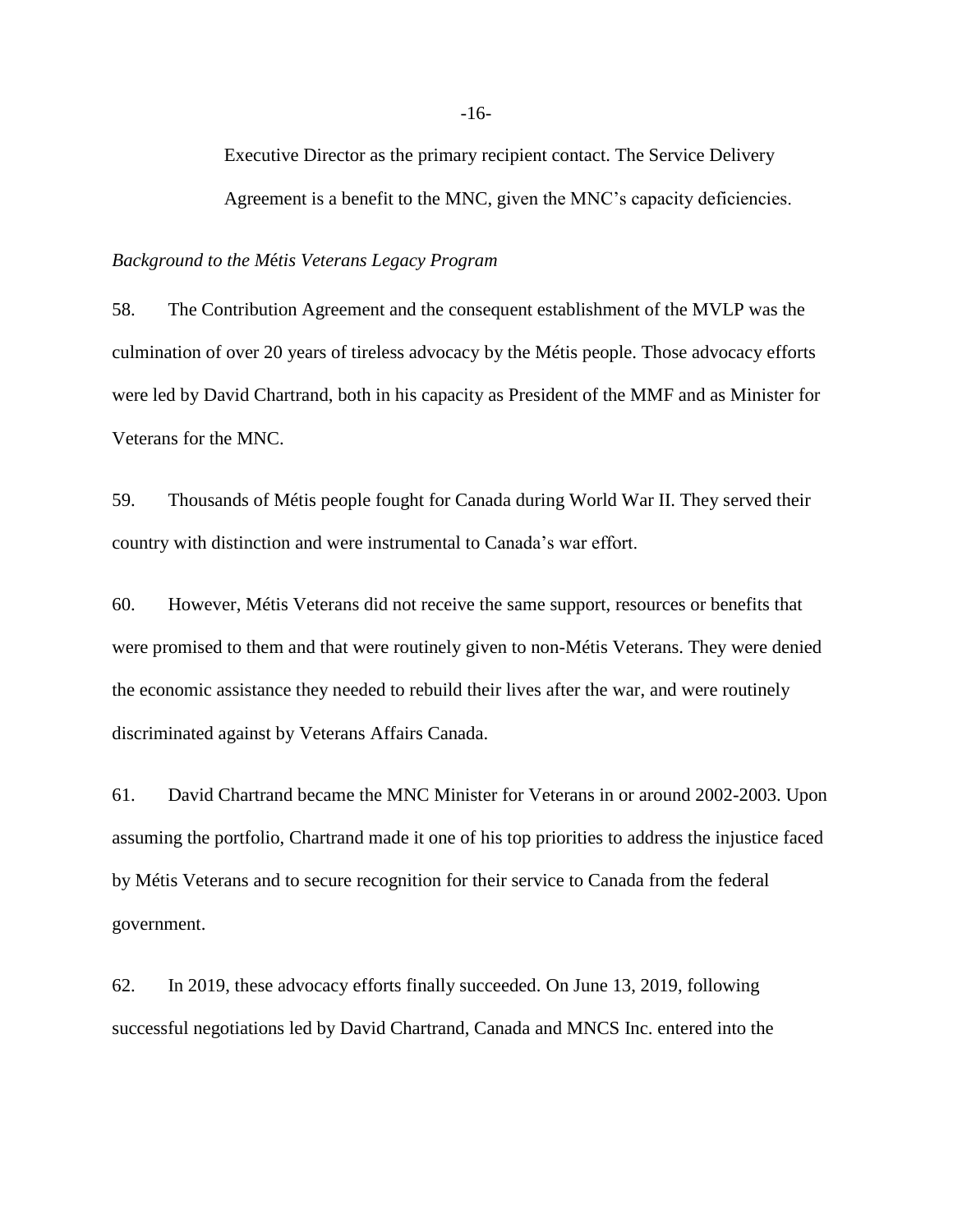Contribution Agreement. The agreement was signed immediately following a Crown-Métis summit, in the presence of representatives of all Governing Members.

63. Under the Contribution Agreement, Canada agreed to provide \$30 million to the MNC to establish and fund a Métis Veterans program. The agreement identified two specific objectives:

- (a) to recognize eligible Métis Veterans or their survivors through \$20,000 individual recognition payments; and
- (b) to support commemorative initiatives that promote awareness of and appreciation for the sacrifices of Métis Veterans.

64. In connection with the Contribution Agreement, the federal government agreed to deliver an apology for Canada's treatment of Métis WWII Veterans. The apology was issued on September 10, 2019 by Canada's Minister of Veterans Affairs and Associate Minister of National Defence.

65. David Chartrand executed the Contribution Agreement on behalf of MNCS Inc. It was an established corporate practice and accepted institutional custom that contracts may be signed by one authorized signatory of the MNC and be binding on the MNC. The MNC and President Chartrand followed that practice and custom.

66. The MNC has not, prior to this proceeding or in this proceeding, challenged the validity of the Contribution Agreement. Nor has Canada challenged the validity of the Contribution Agreement.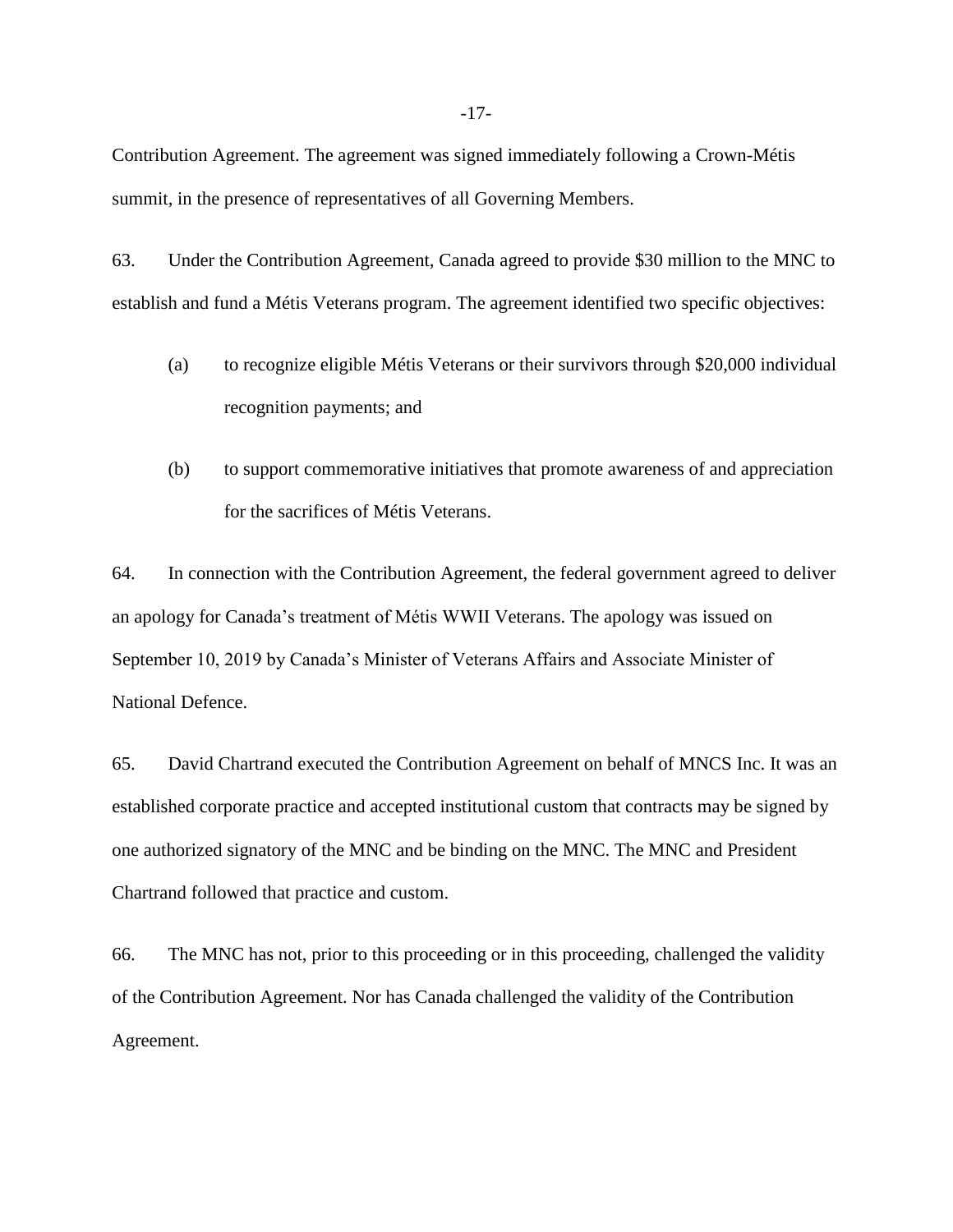#### *The MNC contracts with the MMF to implement the Contribution Agreement*

67. The MNC is an advocacy organization. It has never had a mandate or the infrastructure to provide services to the Métis people. Historically, it has relied on its Governing Members to provide services.

68. By contrast, the MMF has a long history of successful program and service delivery to the Red River Métis. Unlike the MNC, the MMF, as an Indigenous self-government, has for over 50 years been responsible for administering hundreds of millions of dollars through important programs and services provided to tens of thousands of Métis Citizens. These programs and services include educational grants and scholarships as well as supporting entrepreneurs and small and medium sized businesses that are dedicated to preserving Métis traditional economies.

69. The operational limitations of the MNC were well-known to and accepted by all Members of the MNC at the time the Contribution Agreement was negotiated and finalized. It was always known and understood that the MNC did not have the capacity to administer and implement the Contribution Agreement, and that the implementation of the Contribution Agreement would be undertaken by the MMF. In fact, the Contribution Agreement expressly identifies the MMF's Executive Director as the primary recipient contact.

70. Accordingly, the MNC outsourced the implementation of the Contribution Agreement to the MMF through the Service Delivery Agreement. Under the Service Delivery Agreement, the MMF and the MNC expressly acknowledged that: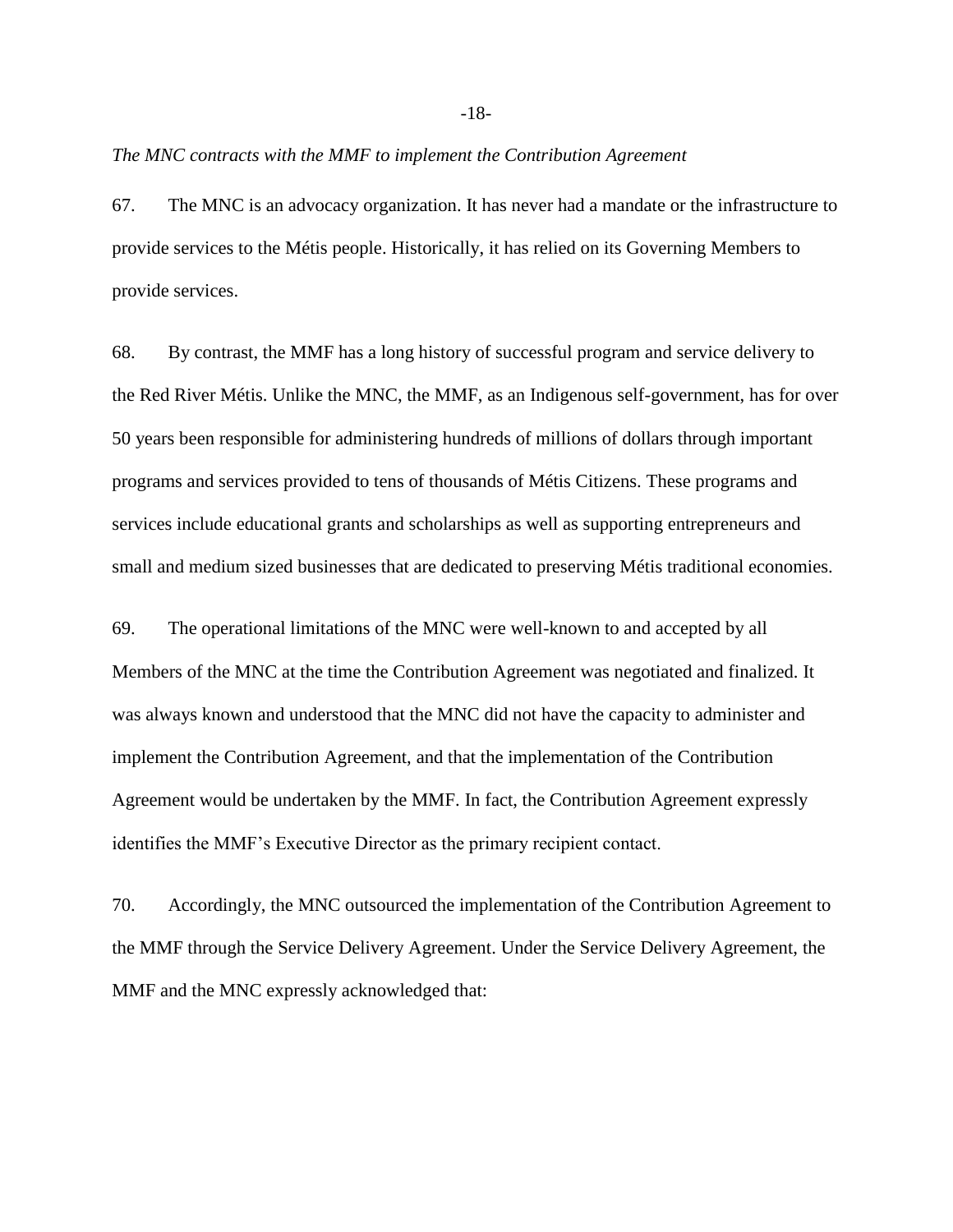- (a) "the MMF has been in the vanguard of pursuing a settlement for all Métis Veterans with President Chartrand serving as the Minister for Veterans for MNC for over 20 years"; and
- (b) "the MNC has historically not delivered programs and services to Métis people as this is the primary responsibility of the Governing Members including the [MMF]".
- 71. Among other things, the Service Delivery Agreement provides that:
	- (a) the program to be delivered pursuant to the Contribution Agreement will be the "Métis Veterans Legacy Program";
	- (b) the MMF is the "Service Delivery Agent" of the MNC for the purpose of delivering services related to the MVLP in accordance with the Contribution Agreement;
	- (c) the MMF will perform the distribution of payments to eligible Métis Veterans as required by the Contribution Agreement;
	- (d) the MMF will provide the MNC with all necessary information to allow the MNC to comply with its financial reporting requirements under the Contribution Agreement; and
	- (e) the MMF is entitled to administer the MVLP until March 31, 2030, with an option to extend the term of the Service Delivery Agreement for a further five (5) years.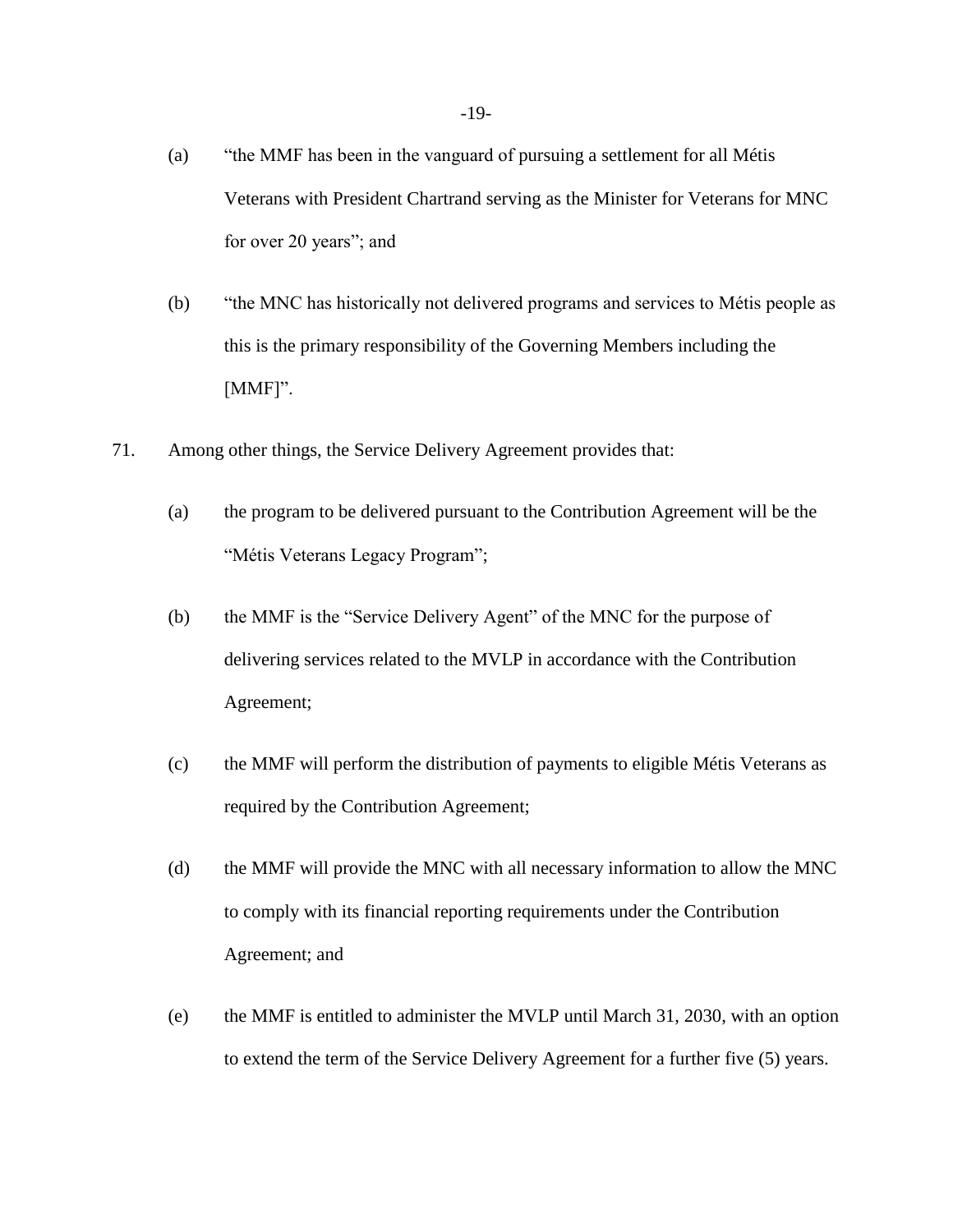72. The MMF has continuously administered the MVLP since the execution of the Service Delivery Agreement in September 2020. The MVLP has been a resounding success under the MMF's stewardship. The MMF has overseen and facilitated:

- (a) the establishment of Terms of Reference for the Métis Veterans Legacy Commission (the "**Commission**"), the members of which are solely appointed by the MNC Minister for Veterans. To date, the Commission has approved funding of \$2.3 million for various projects and initiatives;
- (b) the establishment of a team dedicated to processing recognition payments and raising awareness about the recognition payment process to encourage Métis Veterans to submit applications. This team also developed the application form and the application process using the strict criteria for recognition payments provided for under the Contribution Agreement;
- (c) the process by which Métis Veterans' historical ancestry and Second World War service is researched and confirmed;
- (d) the payment of 80 recognition payments to Métis Veterans across Canada, and beyond, totalling \$1.6 million. Of these payments, 30 went to individual surviving Veterans, 42 to spouses of deceased Veterans and eight to children of deceased veterans; and
- (e) the re-contribution of the entirety of its management fees under the Service Delivery Agreement to the MVLP to assist the funding of the MVLP. The MMF's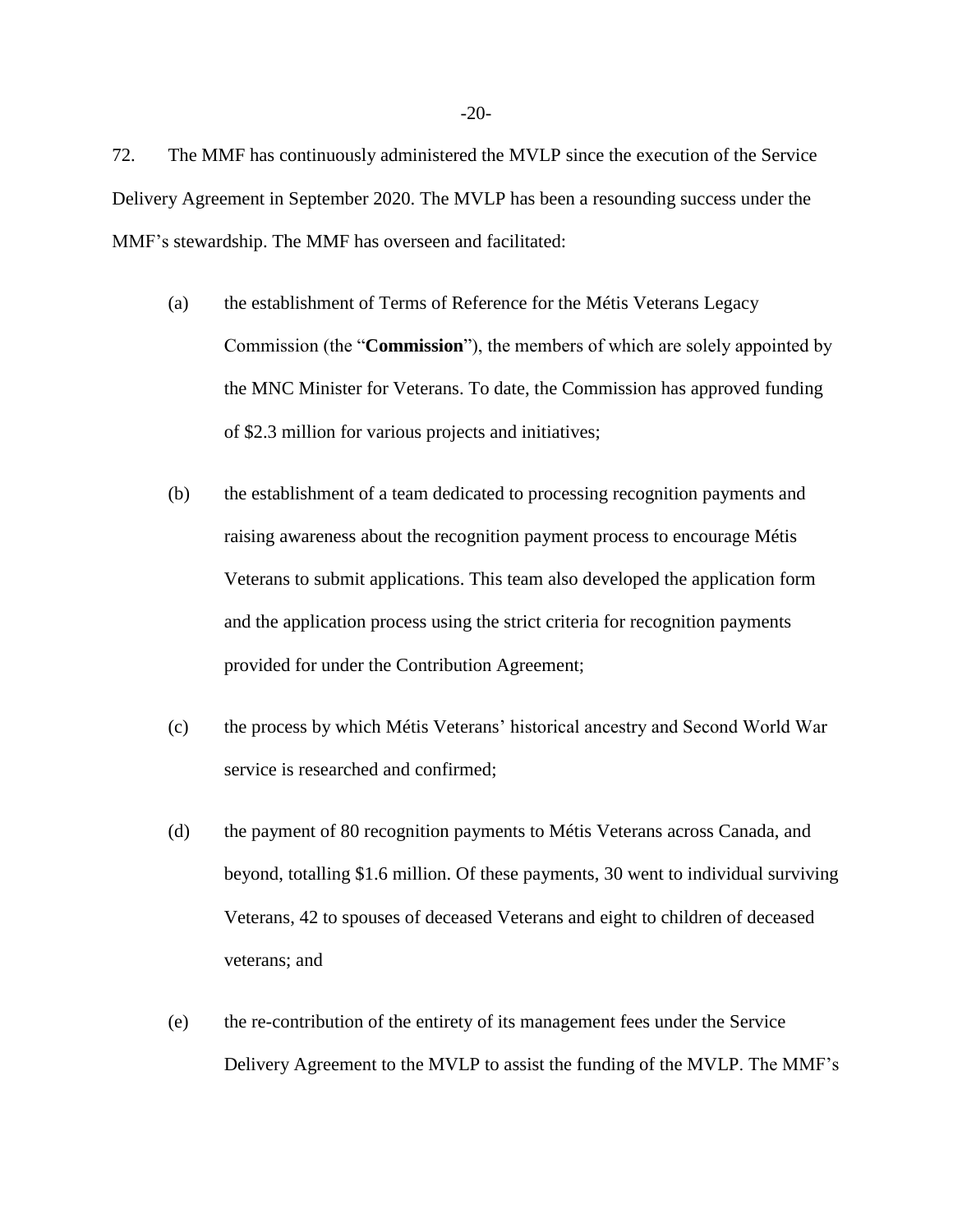financial and in-kind contributions cover approximately 33% of the MVLP's total operational expenses.

*The MNC's allegations against the Service Delivery Agreement are unfounded*

73. The MMF and David Chartrand deny the MNC's allegations that the Service Delivery Agreement is "purported", an "assignment", or a "conversion". The MNC's allegations are meritless.

74. The Service Delivery Agreement does not violate MNCS Inc.'s by-laws. The Service Delivery Agreement was executed in conformity with MNCS Inc.'s by-laws.

75. To the extent that the Service Delivery Agreement does not strictly comply with the bylaws, which is denied, strict compliance with the by-laws is not required given the MNC's customs, policies and practices, with which the Service Delivery Agreement complies. With respect to contracts and agreements, the MNC has consistently, for many years, executed, performed and relied on agreements executed with only one signature on behalf of the MNC and/or MNCS Inc., including the Contribution Agreement.

76. Furthermore, the MNC's claim improperly reduces itself to a corporate entity. The MNC is an Indigenous representative body and properly viewed through the lens of recognition, reconciliation and affirmation. In this regard, the MMF and David Chartrand plead and rely on section 35 of the *Constitution Act, 1982*. Strict compliance with corporate law requirements, and a failure to recognize and affirm the MNC's long-standing traditions, practices and governance structures, frustrate and run contrary to section 35.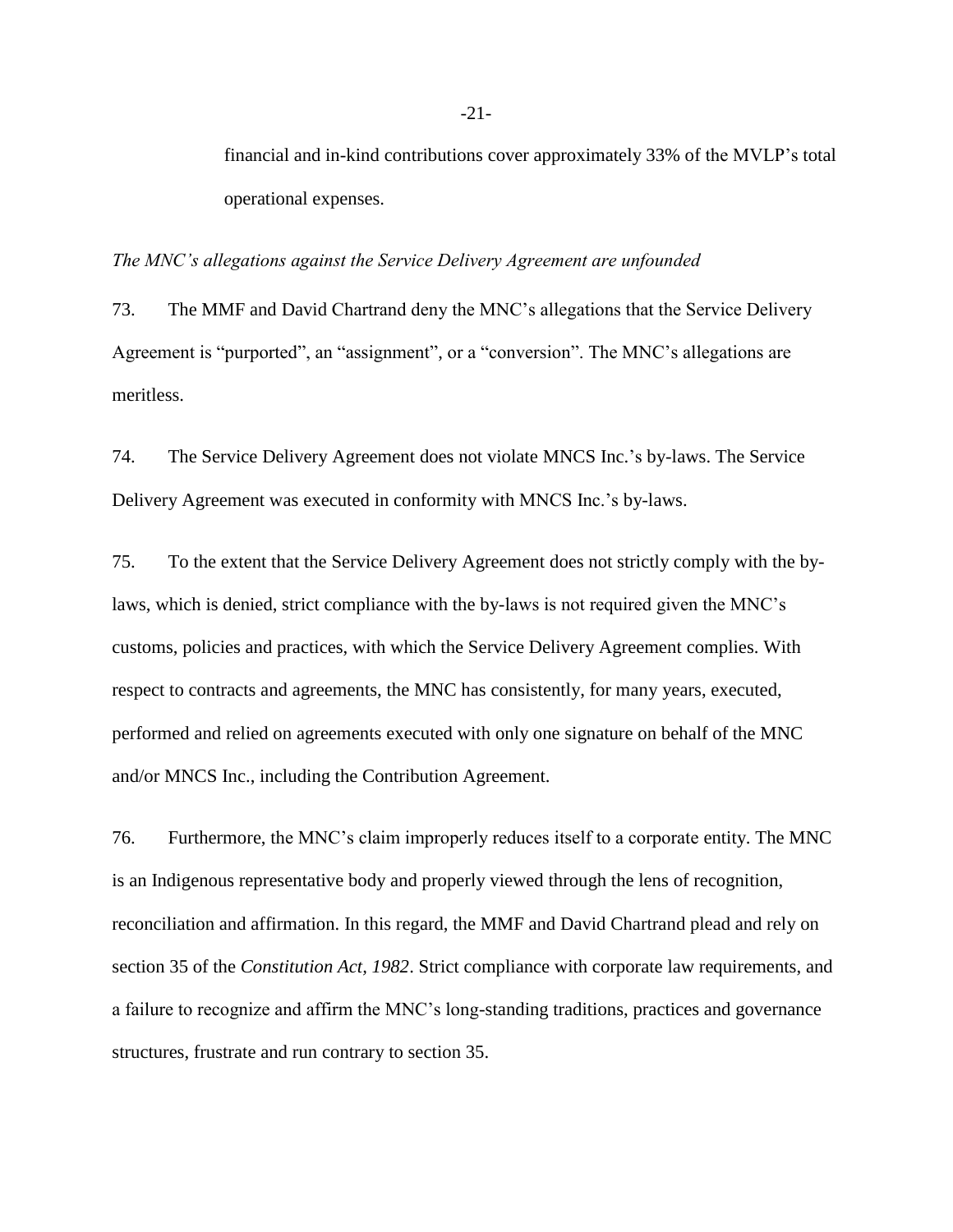77. The MMF and David Chartrand deny the allegations at paragraphs 71(a) and 72 of the Claim regarding the transfer of monies from the MNC to the MMF. The transfer of operating funds by the MNC to the MMF was made pursuant to the Service Delivery Agreement, which is valid, in force and binding on the parties. It was a lawful transfer of funds that was necessary for the MMF to undertake its obligations under the Service Delivery Agreement, which includes implementing, overseeing, and facilitating the MNC's obligations under the Contribution Agreement.

78. On June 24, 2020, the PPC considered and approved, among other things, the transfer of funds from the MNC to the MMF. The PPC expressly recognized that the purpose of the transfer was to:

> administer the Métis Veteran's Recognition Payment Contribution Agreement on behalf of the Métis Nation including the distribution of payments and financial reporting requirements and that the MMF will provide the MNC with full transparency and accountability for the administration of the MVLP.

79. Contrary to the allegations at paragraphs 71(b) and 72 of the Claim, the Richardson GMP investment account is not in the name of the MMF or under the sole control and direction of the MMF. The investment account is and always has been in the name of the MNC, and under the MNC's sole control and direction. The Richardson GMP investment account is referenced in the 2021 Audited Financial Statements of MNCS Inc. and identified as an asset of the MNC, and accordingly the MNC – including its current leadership – knew or ought to have known about the status of the account prior to this claim being commenced. The MNC's allegations at paragraphs 71(b) and 72 and regarding the investment account are false and misleading.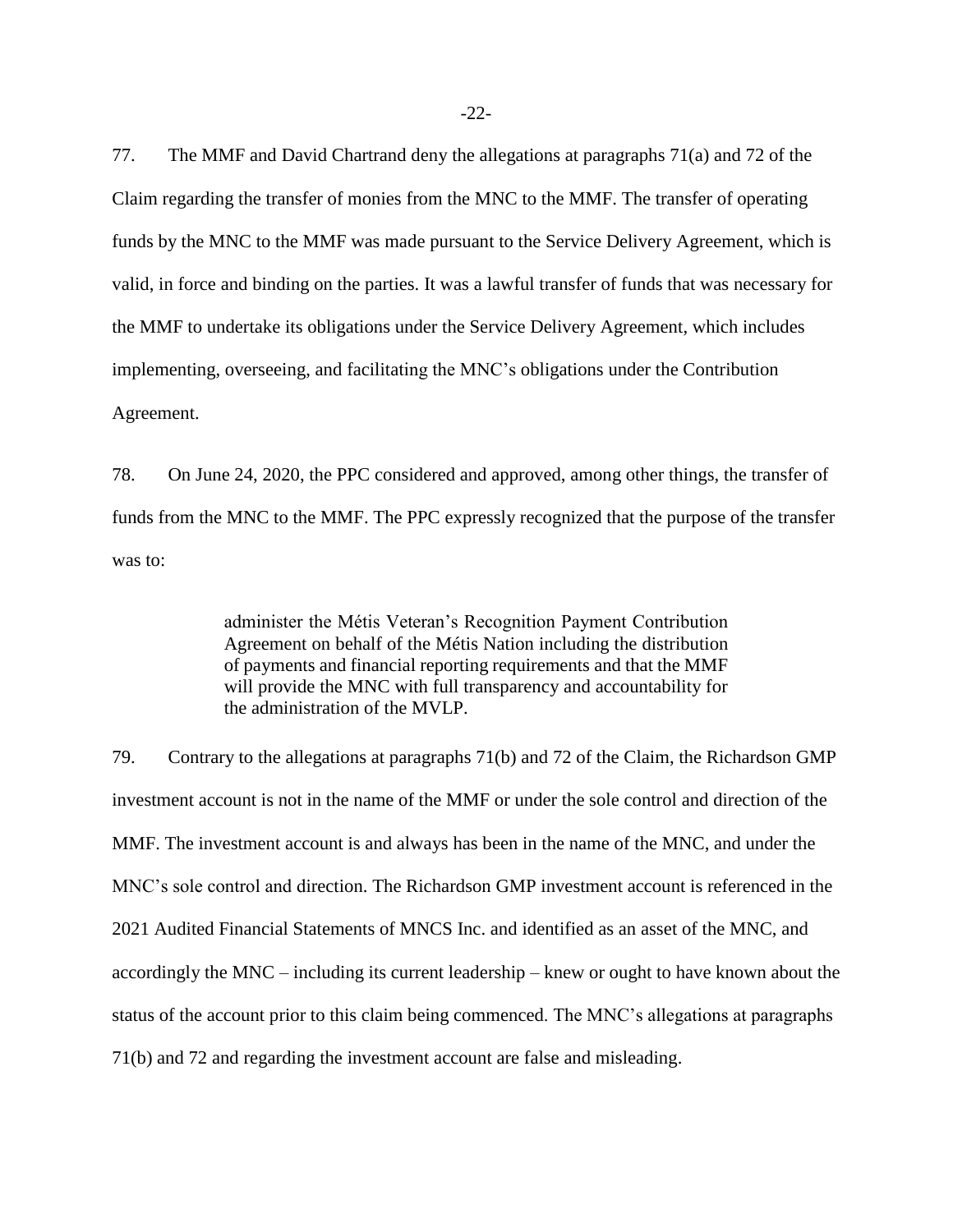80. The MMF and David Chartrand deny the allegations at paragraph 71(c) and 72 of the Claim that the 15% administration fee under the Service Delivery Agreement is unlawful. The MMF is a service provider to the MNC. It is entitled to be compensated for its services. The 15% fee is standard and reasonable for similar service delivery arrangements. Moreover, and in any event, the MMF has re-contributed the entirety of the 15% fee back to the MVLP.

81. The MNC's allegation at paragraph 72 of the claim that the Service Delivery Agreement, and the various steps taken pursuant to the Service Delivery Agreement, was "concealed" from the MNC and the Board of Governors is wrong:

- (a) the MNC, through its then-President Clément Chartier, signed the Service Delivery Agreement. Knowledge of the Service Delivery Agreement is necessarily imputed to the MNC;
- (b) the MNC's Executive Director, Wenda Watteyne, received regular formal and informal reports from the MMF regarding the administration of the MVLP, and those reports were also shared with the PPC. The knowledge of Ms. Watteyne and the PPC is necessarily imputed to the MNC;
- (c) other individuals who are currently employees, officers or directors of the MNC and/or Members of the Board of Governors had direct knowledge of the Service Delivery Agreement and the steps taken by the MMF pursuant to the Service Delivery Agreement; and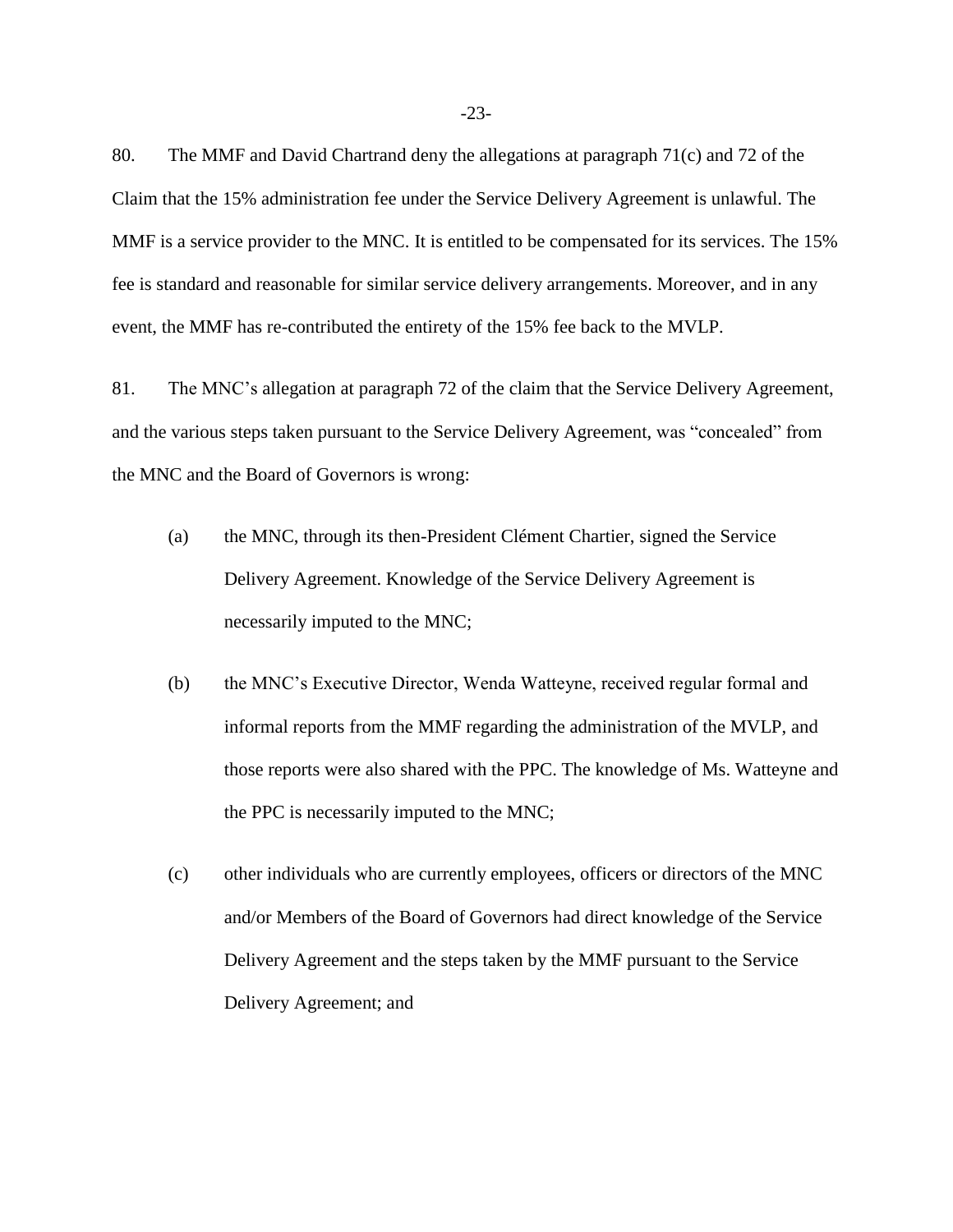(d) the MVLP Terms of Reference, which were published on June 18, 2021 and which are available on the MVLP website, make express reference to the Service Delivery Agreement.

82. The MNC's allegations regarding the Service Delivery Agreement and the MVLP have no basis in fact or law and have no legitimate legal purpose. Rather, the MNC is misusing the service and sacrifice of Métis Veterans to pursue its own political agenda and that of its President, Cassidy Caron – namely, gaining influence and power amongst the Métis people. In so doing, the MNC is threatening the integrity of the MVLP and undermining the effort to recognize and appreciate the legacy of Métis Veterans and their contributions to Canadian society. The MNC's claims are devoid of merit, are an abuse of the court's process and should be dismissed.

#### *The MMF's application for declaratory relief should be heard together with this action*

83. On October 29, 2021, the MNC, through a letter to the MMF and David Chartrand, asserted that the Service Delivery Agreement was "inappropriate" and "unlawful", amongst other allegations, many of which are repeated in the Statement of Claim. The MNC made several demands, including that all MVLP accounts be immediately frozen and that the MMF reimburse all payments it received under the Service Delivery Agreement. The MNC threatened that if the MMF and David Chartrand did not comply with the MNC's demands by November 5, 2021, the MNC would "commence formal legal proceedings… without further notice."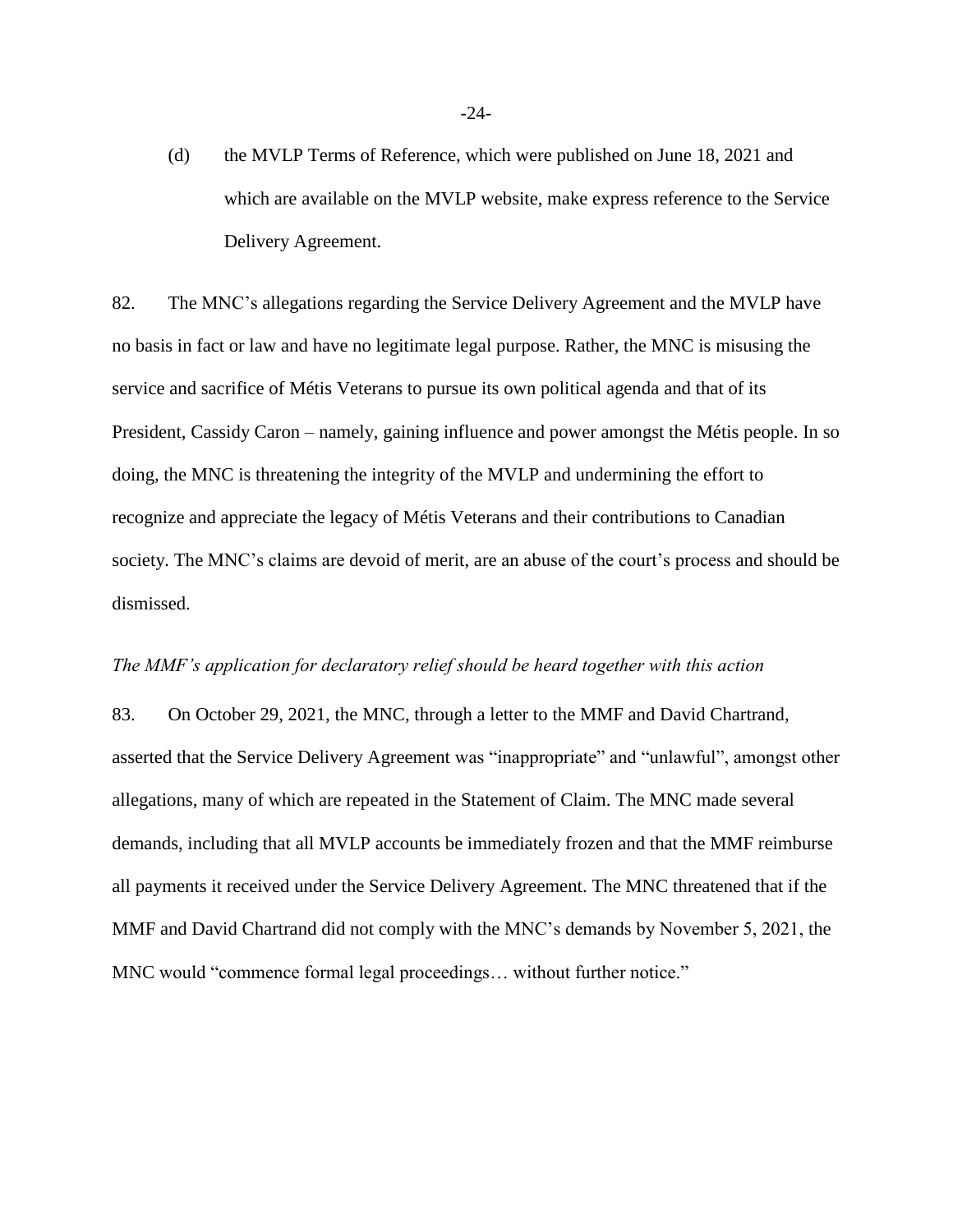84. To address the serious allegations made by the MNC, on November 9, 2021, the MMF commenced an application bearing Court File CV-21-00671763-000, seeking the following declaratory relief:

> A declaration that the Service Delivery Agreement between the Manitoba Metis Federation Inc. and the Métis Nation Council Secretariat Inc. dated September 4, 2020, and amended on April 22, 2021, is valid, in force and binding on the parties.

85. The MMF's application remains pending and should be joined and/or consolidated with this proceeding.

#### **The 340 MacLaren Street lease is valid and enforceable**

86. The MMF Defendants deny the allegations at paragraphs 76-85 of the Claim regarding the lease amendment between the MNC and 6106111 Manitoba Ltd. ("**610**") dated April 6, 2021 for 340 MacLaren Street, Ottawa (the "**Amended Lease**"). The Amended Lease was not procured through a conflict of interest, or in breach of any statutory duties, fiduciary duties, or the MNC's corporate requirements. The Amended Lease is a valid and enforceable agreement.

# *Background to the Amended Lease*

87. Since October 20, 2011, the MNC has rented office space at 340 MacLaren Street to use as its national headquarters. The MNC has occupied 340 MacLaren continuously and paid its rent without interruption and without deduction.

88. Before renting space at 340 MacLaren, the MNC rented office space in Ottawa from a different landlord and was paying rent of \$19,021.83 a month. The rent was above market in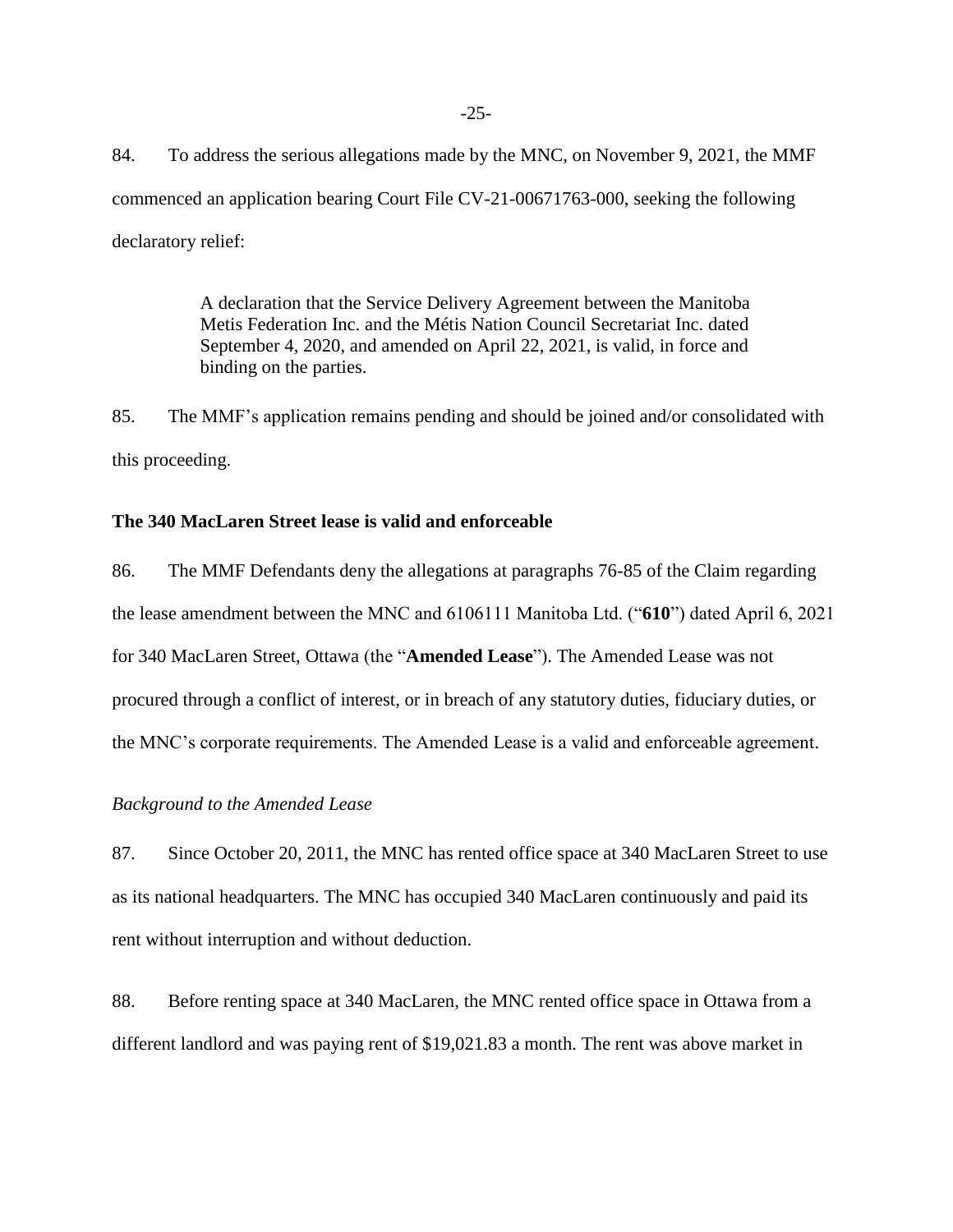2011. The property also lacked sufficient storage and its own parking, requiring MNC employees to find and pay for their own parking in downtown Ottawa.

89. In around 2010, the MNC began considering moving its headquarters to a Métis-owned building. However, the MNC was not aware of any available Métis-owned buildings in Ottawa that would meet its needs, and lacked sufficient resources to purchase its own building.

90. To assist the MNC, David Chartrand proposed that the MMF would, through an MMF affiliated corporation, purchase a building in Ottawa that could be rented to the MNC for use as its headquarters.

91. On or around July 2011, 610 purchased units of the building located at 340 MacLaren with the intention of renting the space to the MNC. 610 is wholly-owned by Louis Riel Capital Corporation ("**LRCC**"), which is an affiliate of MMF Inc. Neither 610 nor LRCC have been named as parties to this action by the MNC.

92. At the time, LRCC conducted a market review comparing rents for comparable properties in Ottawa. LRCC concluded that the MNC had, at its previous location, been paying a higher rate relative to the facilities being provided.

93. The results of market review were presented to the MNC Board of Governors. LRCC, on behalf of 610, proposed that the MNC rent 340 MacLaren for a monthly rate of \$18,500. This was below the monthly rate that MNC was paying for its previous space. In addition, it had approximately the same usable office space, more storage space, 5 parking spots, and was Métisowned.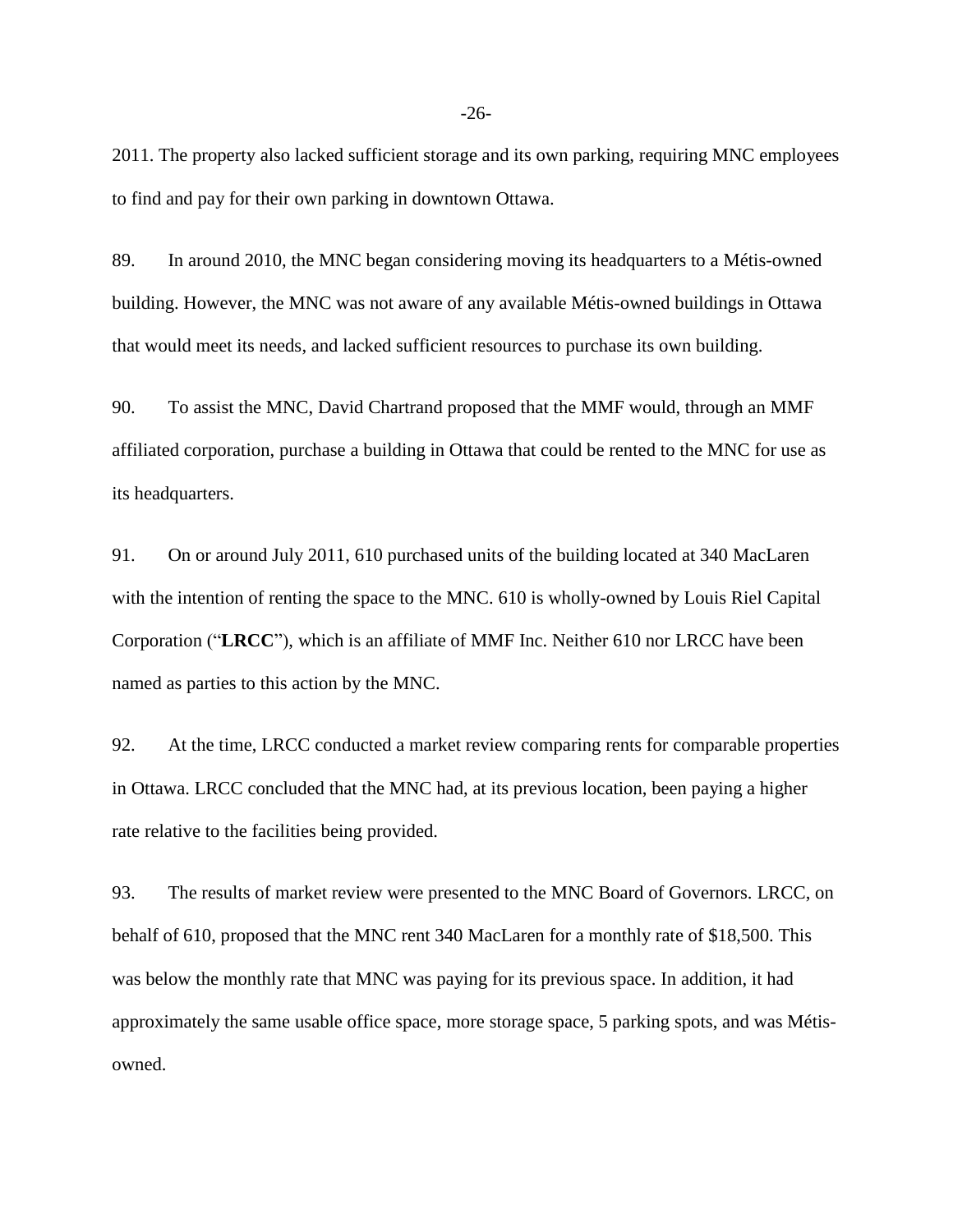94. The MNC Board of Governors agreed to the proposal. On October 20, 2011, MNCS Inc. entered into a lease agreement with 610 for a monthly rent of \$18,500 and a 10-year term (the

"**Original Lease**").

95. On November 1, 2016, the monthly rent increased to \$18,700 pursuant to the terms of the Original Lease.

# *Renewal of the Lease*

96. The Original Lease granted the MNC the option to renew the lease for two further consecutive terms of five years each. The Original Lease provides that any renewal shall be on the same terms and conditions as in the Original Lease except for the rate of rent:

> **17(c)(i)** Basic Rent payable during each Renewal Term shall be the greater of the basic annual rental for the last year of the term or last Renewal Term, as the case may be, or the then-current prevailing market rent in the area at the time of the commencement of the Renewal Term for comparable premises in a similar location and being used for similar purposes but not containing any leasehold improvements which *may* have been constructed or Installed in the Premises by or on behalf of the Tenant and at its cost, including any cost of Improvements and which has been Included in arriving at basic rent during the initial Term)…

97. However, instead of renewing the Original Lease, the MNC and 610 decided to negotiate an amendment to the Original Lease. The negotiations were conducted between Marc LeClair as representative of the MNC and Paul Paradis as representative of 610.

98. As a result of the negotiations, the MNC and 610 agreed to raise the basic rent by 4% to \$19,448 and to extend the term of the lease by seven years to April 2028. On April 6, 2021, 610 and MNCS Inc. executed the Amended Lease.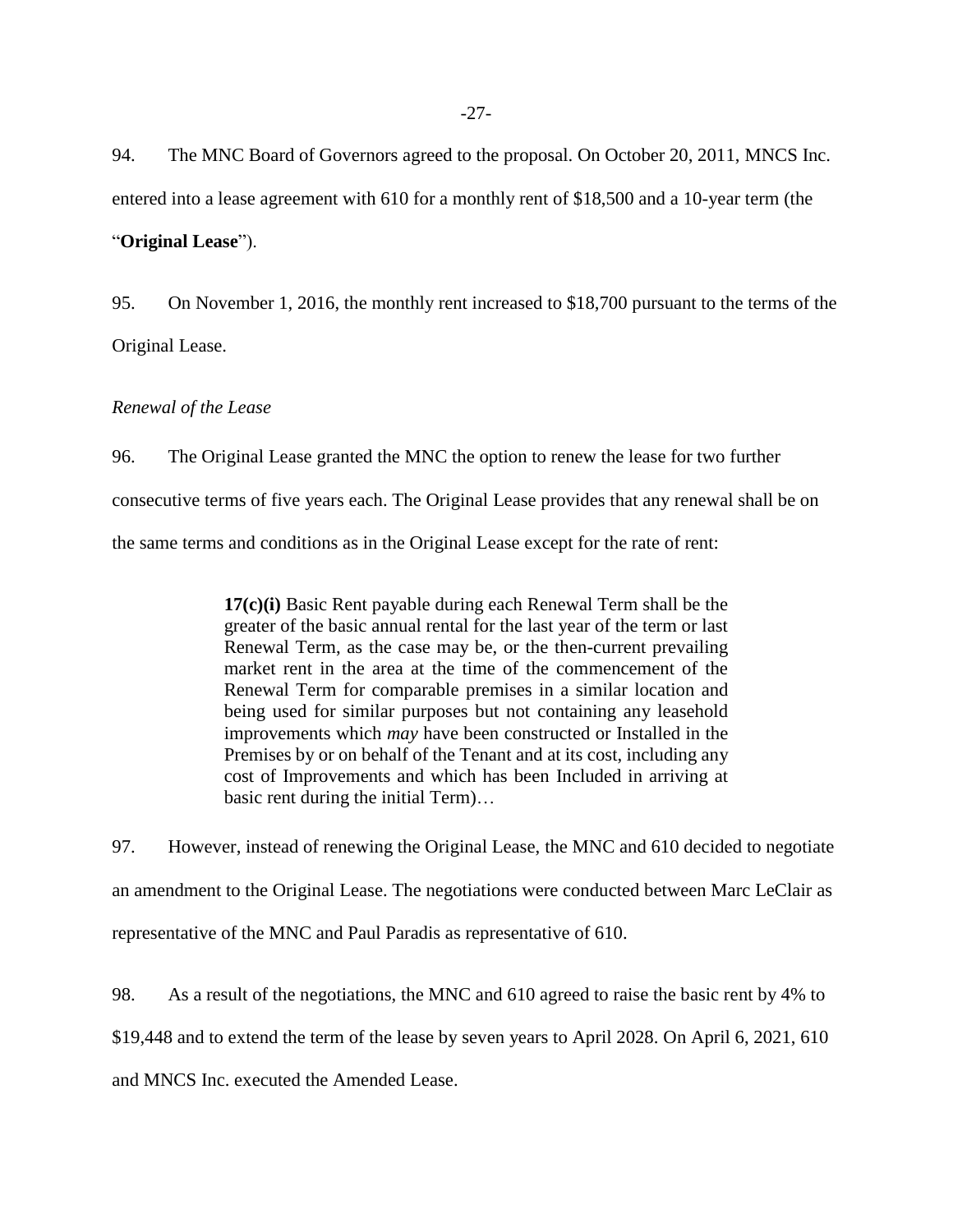99. In or around April 2021, the Amended Lease was reviewed and approved by the PPC.

100. MMF Inc. and David Chartrand deny the allegation at paragraph 84 of the Claim that the rent amount under the Amended Lease is "much higher than the fair market rent". To the contrary, the rent rate is well below market and the increase was reasonable. The rental increase was justified by the rising costs of insurance, taxes and the general carrying costs of the building. The 4% increase was well below the rate of inflation and consistent with market standards for rent increases in Ottawa.

101. Moreover, the rent rate under the Amended Lease is only 2% higher than the rent rate MNCS Inc. was paying for its previous office space in 2011, ten years earlier.

102. The MNC first raised complaints about the Amended Lease in a letter from its outside litigation counsel on October 29, 2021. In that letter, counsel for the MNC stated that an action may be brought to "seek a declaration that the Tenant is not bound by or may terminate the Amended Lease". Despite the letter, the MNC has continued to pay monthly rents, although while "reserving all rights", and has not sought to relocate its headquarters. The Plaintiff does not seek to set aside the Amended Lease in this, or any other, proceeding.

103. On March 29, 2022, 610 sent the MNC a Notice of Breach arising from the MNC's continued statements about the unenforceability of the Amended Lease and insistence on paying rent while reserving all rights to recover those rents at some future date. The MNC was given ten days to remedy the breach by (i) acknowledging that the Amended Lease and all of its terms are binding and enforceable; (ii) confirming that the MNC will cease making assertions to the

-28-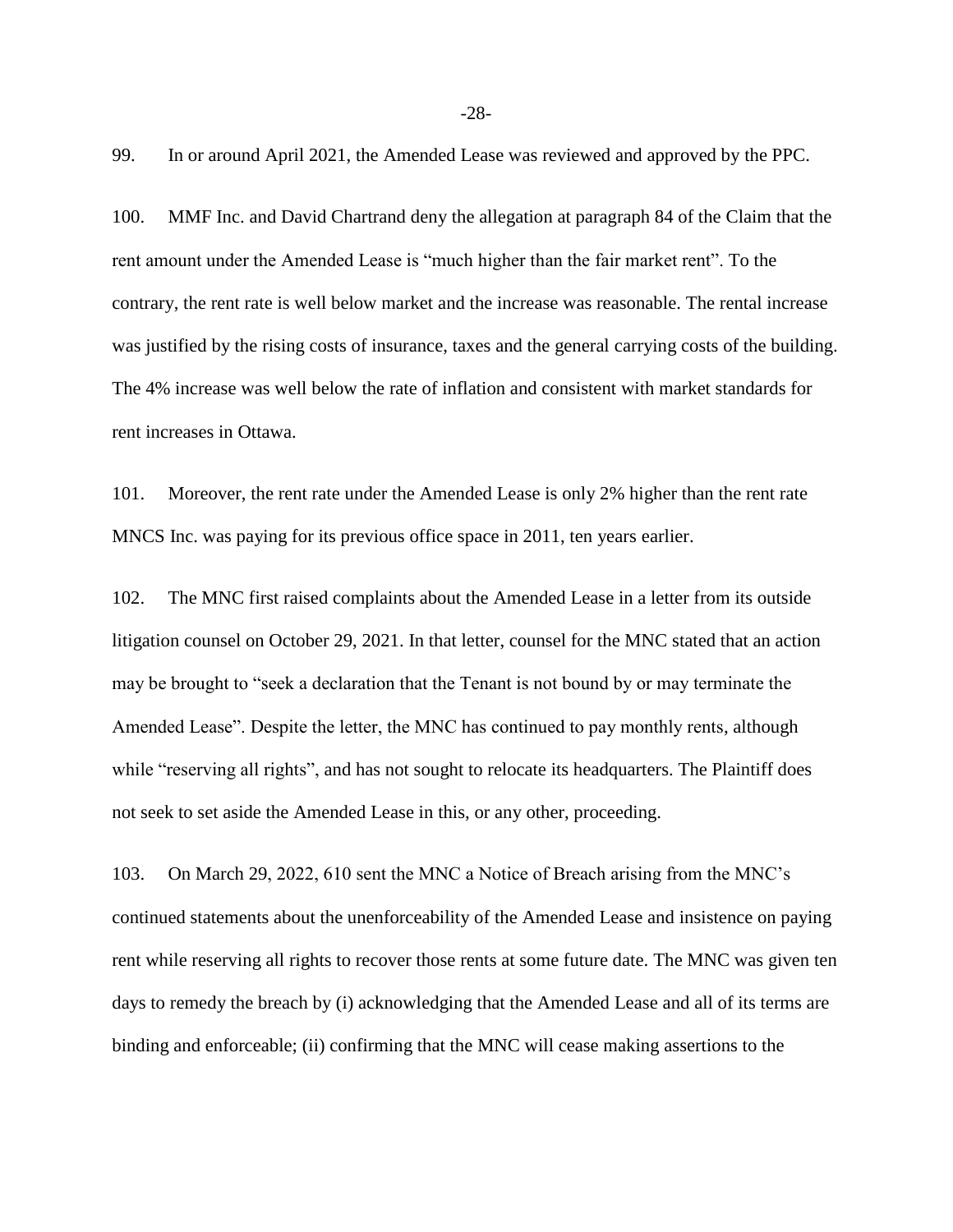contrary, including in this proceeding; and (iii) rescind any reservation of rights made with respect to payments of rent.

104. On April 6, 2022, counsel for the MNC responded to the Notice of Breach. The MNC disputed that it breached the Amended Lease and threatened to seek injunctive and other relief if 610 took steps to "interfere with MNC's quiet enjoyment of the premises".

105. On April 12, 2022, as a result of the MNC's refusal to remedy its breach, 610 served the MNC with a Notice of Termination requiring that it deliver up vacant possession of the premises by no later than May 11, 2022.

#### **The transfer of the Métis Nation database to the MMF was lawful**

106. The MMF and Chartrand deny any and all allegations of illegality contained at paragraphs 114-124 regarding the Métis Nation Historical Online Database (the "**Database**").

107. The ownership of the Database was transferred to the MMF lawfully and for a valid purpose, namely to ensure that the Database would be securely hosted and be made available to the entire Métis Nation and the Canadian public.

#### *Background to the Database*

108. The development of the Database first began in 1993 through the work of Professor Frank Tough in relation to Métis land entitlement claims. Professor Tough is a historical geographer with specific expertise in Métis land entitlements ("**scrip**"). Professor Tough, who was at that time at the University of Saskatchewan, began creating a unified database to store, organize, and make searchable publicly available historical records of the Métis people.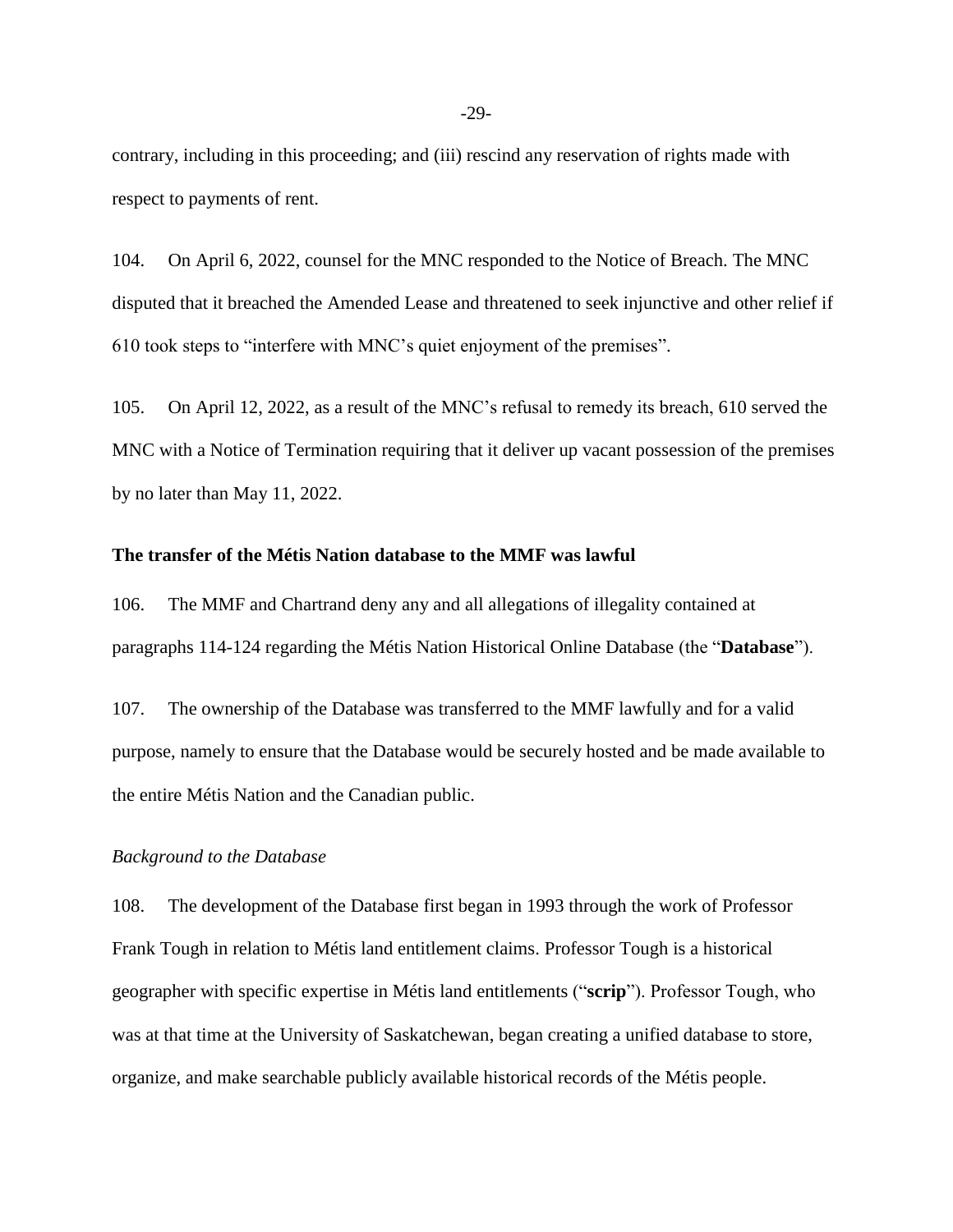109. Professor Tough subsequently moved to the University of Alberta and founded the Métis Archival Project Research Lab (the "**MAP Lab**"). The MAP Lab did, and continues to do, archival research of the Crown's historical records to help support the litigation of Métis Section 35 rights.

110. In 2005, the MAP Lab entered into an agreement with the MNC to create the Database with funding provided through the federal government. The purpose of the Database was to make thousands of high-resolution colour archival documents available and accessible to the average computer user, to preserve Métis historical knowledge and assist Métis people as they investigate their Métis genealogy. The MNC believed that by helping Métis users access their ancestors' documents, the Database would facilitate cultural re-connection, identity reclamation, and nation-building.

111. The Database is also used as an educational tool for teachers, students, curriculum developers, and the general public, and by academic researchers in the fields of Métis Studies, Canadian History, the Fur Trade, and Legal Studies.

112. The majority of the documents used in the Database are from the Library of Archives of Canada. The MAP Lab researchers transcribe vital and geographic data from all of the digitized archival documents to make these documents easily accessible and searchable.

113. The database is not complete. The MAP Lab has continued to transcribe and digitize Métis-related archival documents on an ongoing basis that continue to be added to the Database. The MMF has taken on the responsibility to fund, maintain, support, and host the Database. It does not use the Database for its own exclusive use. It remains freely accessible to the public.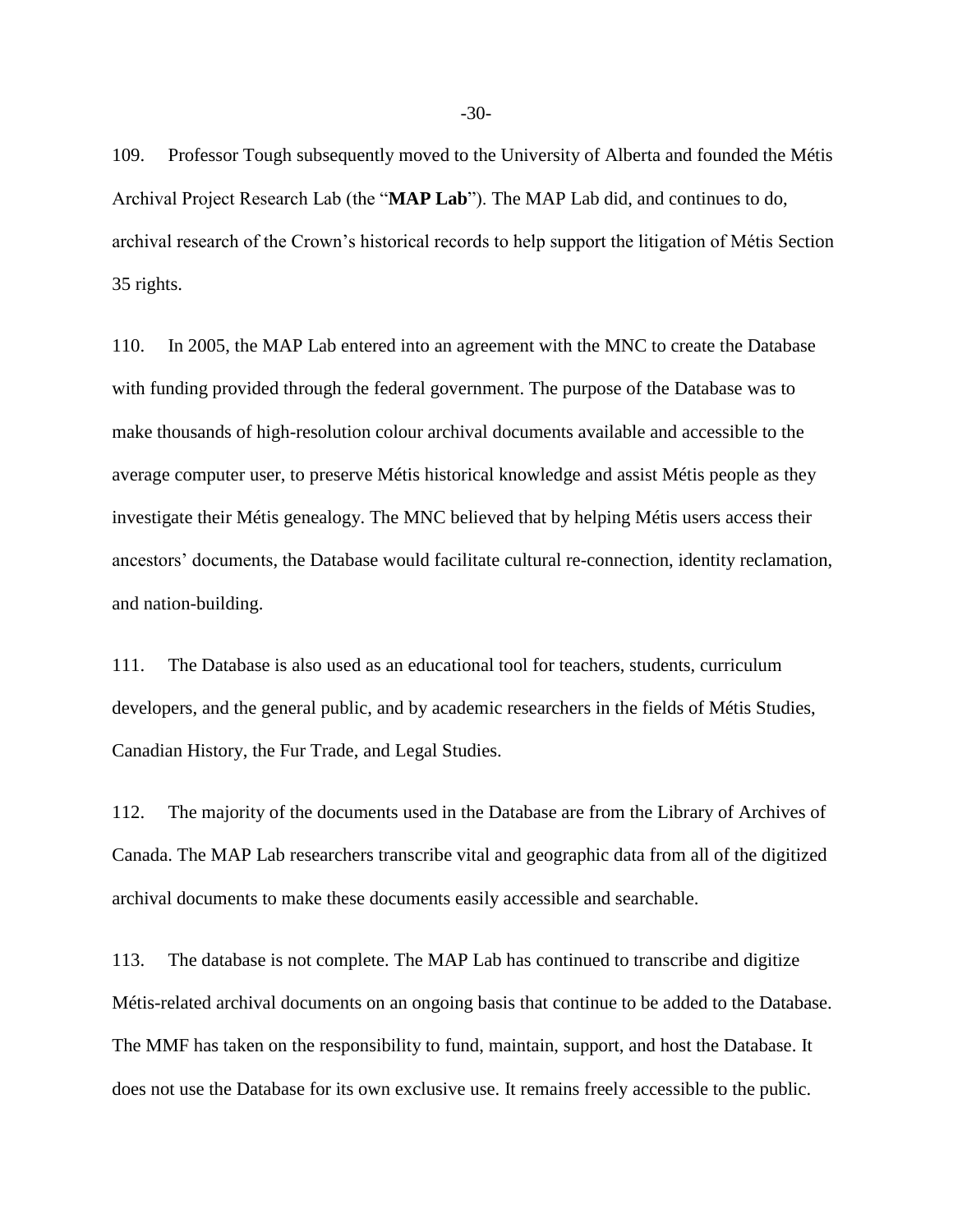#### *Need for secure hosting and reliable support*

114. The Database was, for several years, plagued by technical issues and unreliable web hosting. In 2014, the Database was identified as obsolete and in need of upgrading. However, the MAP Lab could not secure the funding necessary to perform the upgrade. In February 2016, without any notice, the University of Alberta removed the Database from its servers for apparent security concerns.

115. Over the next three years, the MAP Lab and the University of Alberta worked together to rebuild, improve, and maintain the Database. However, it became clear that hosting the Database on the University of Alberta servers was no longer sustainable long-term and a new arrangement was needed. The University of Alberta demonstrated little interest in hosting the Database on its servers permanently and indicated to Professor Tough that the Database website would need to be hosted on a different server.

116. On April 1, 2020, MNCS Inc. entered into an agreement with the University of Alberta to continue to perform research services for the Database (the "**Database Service Agreement**"). The agreement was executed by David Chartrand on behalf of MNCS Inc.

117. Under the Database Service Agreement, MNCS Inc. engaged the University of Alberta to "perform work associated with the [MNC's] interest in historical documentation." The scope of work under the agreement included giving Métis citizens greater access to archival genealogical information through further transcribing and indexing of available record. The University was also tasked with incorporating several specific groups of important historical documents into the Database.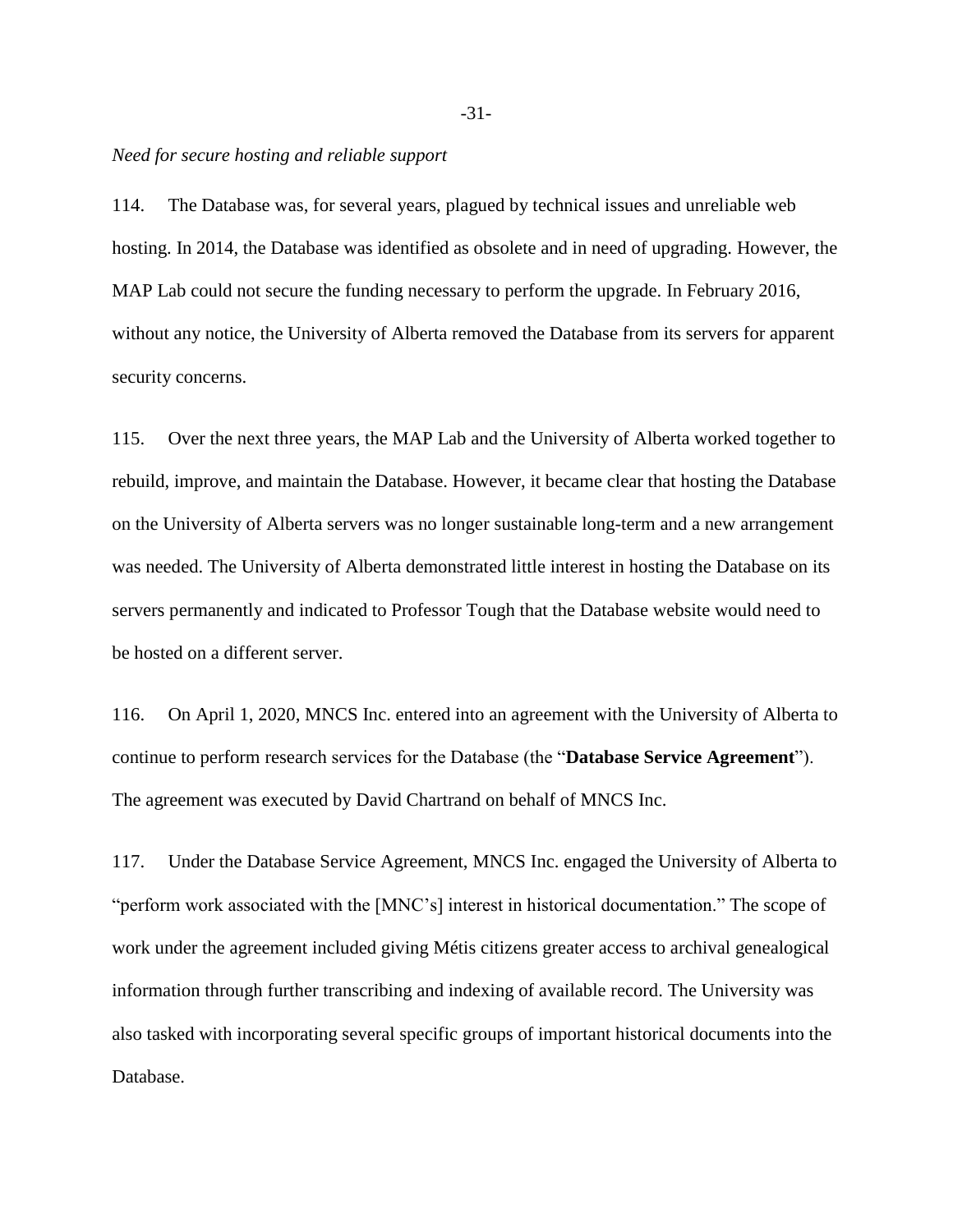118. The term of the Database Service Agreement was between April 1, 2020 and March 31, 2021. The contract amount for the services was \$289,800, with portions to be paid upon the completion of certain milestones.

119. The Database Service Agreement was necessary for the survival of the MAP Lab and the Database because fiscal year 2019-2020 was the last year in which federal funding was provided to support the MAP Lab and the Database. The MNC, through the PPC, agreed that it would continue to support the programs so that they could continue uninterrupted and so that project staff would not be laid off on April 1, 2020, when the federal funding ended. At the time the Database Service Agreement was entered into, it was recognized by the MNC that this use of MNC resources was not sustainable and that the MMF, or some other body, would need to assume responsibility for the Database and its associated costs on an ongoing basis.

120. During the term of the Database Service Agreement, the MNC and the MMF agreed that the MMF would assume ownership and responsibility for the Database. The MNC recognized that the MMF had the information technology infrastructure to preserve, support and maintain the Database, and that the MMF was committed to maintaining the security and integrity of the Database. The MMF was also in the process of developing the Métis Nation Heritage Centre, which the MNC agreed would be an ideal, permanent home for the Database at the heart of the Métis Nation Homeland.

121. The MNC and the MMF documented the transfer of ownership of the Database by executing a Database Purchase Agreement dated March 26, 2021 and amended on August 17,

-32-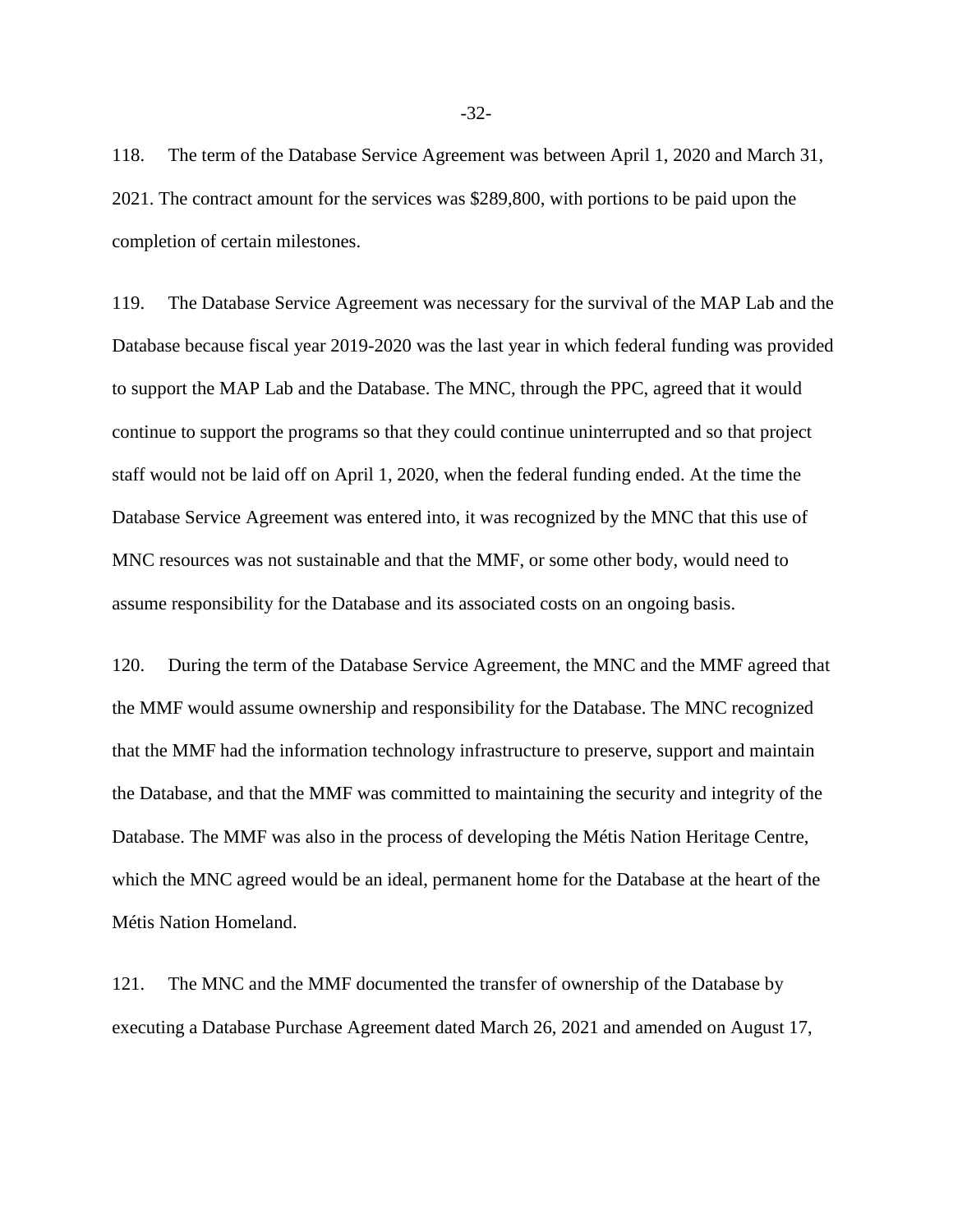2021 (together the "**Database Purchase Agreement**") for consideration of \$10. Under the Database Purchase Agreement, the MNC and the MMF acknowledged:

- (a) "the importance of maintaining and protecting the Database" and that "the MMF has the capacity and ability to properly achieve these goals by becoming the caretaker of the database";
- (b) That "the MMF has an existing infrastructure of secure servers that are physically under its control in Winnipeg, Manitoba"; and
- (c) That "the MMF is in the process of developing the Metis Nation Heritage Centre which will be the ultimate home of the Database for the benefit of the Metis Nation".

122. On April 30, 2021, the Database website was moved to servers owned and operated by the MMF. The new MMF data centre cluster that hosts the Database is thermal controlled, has backup power management and is secure. There are multiple redundant backup safeguards in place with multiple copies of the data stored on and offsite. There is daily server and network monitoring to ensure that the Database remains accessible and operational.

123. Following the transfer, the Database Service Agreement was amended on June 22, 2021 to extend the term of the agreement to March 31, 2022 and set out a payment schedule for the work to be done between April 1, 2021 and March 31, 2022 (the "**Amended Database Service Agreement**").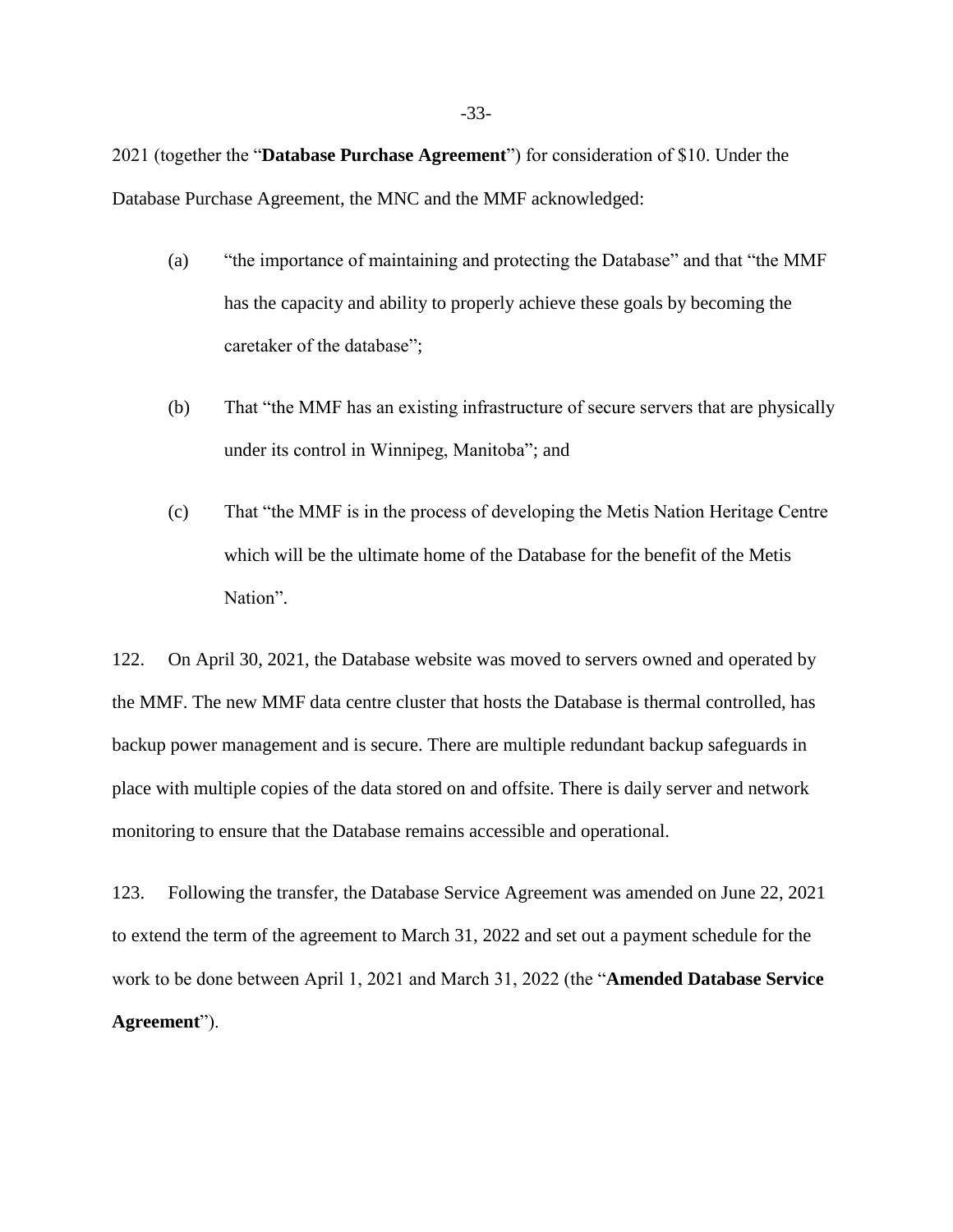124. Effective September 30, 2021, the MNC assigned all of its contractual rights and obligations under the Database Service Agreement and the Amended Database Service Agreement to the MMF (the "**Assignment Agreement**"). The Governors of the University of Alberta executed an acknowledgment of the Assignment Agreement on September 28, 2021. Thereafter, the MMF took on the significant financial responsibility of making payments under the Amended Database Service Agreement, including \$157,033 paid on December 15, 2021.

125. The Database in its present, improved, form is fully accessible to anyone with an internet connection at the following link: [https://www.metisnationdatabase.ca/.](https://www.metisnationdatabase.ca/)

126. The MMF has taken on the financial, technical, and logistical responsibility of being the custodian of the Database, which houses information that ultimately belongs to all Métis people. The Database today is more complete, accessible, and functional than it ever was previously.

127. The MMF has earned no profits either directly or indirectly from the Database. To the contrary, the Database has and will continue to require a significant investment in time, funds and resources of the MMF.

128. The MMF and David Chartrand deny that the Database was transferred for "nominal or no consideration". The Database is not a commercial product and has no commercial value. It has significant cultural value for the Métis Nation that cannot be monetarily quantified. The suggestion by the MNC that its value can be or should be monetarily quantified reveals a fundamental misunderstanding of the Database, its content and its purpose.

129. Contrary to the allegations at paragraphs 117 and 119-121, the MMF and David Chartrand deny that either the Database Purchase Agreement or the Assignment Agreement were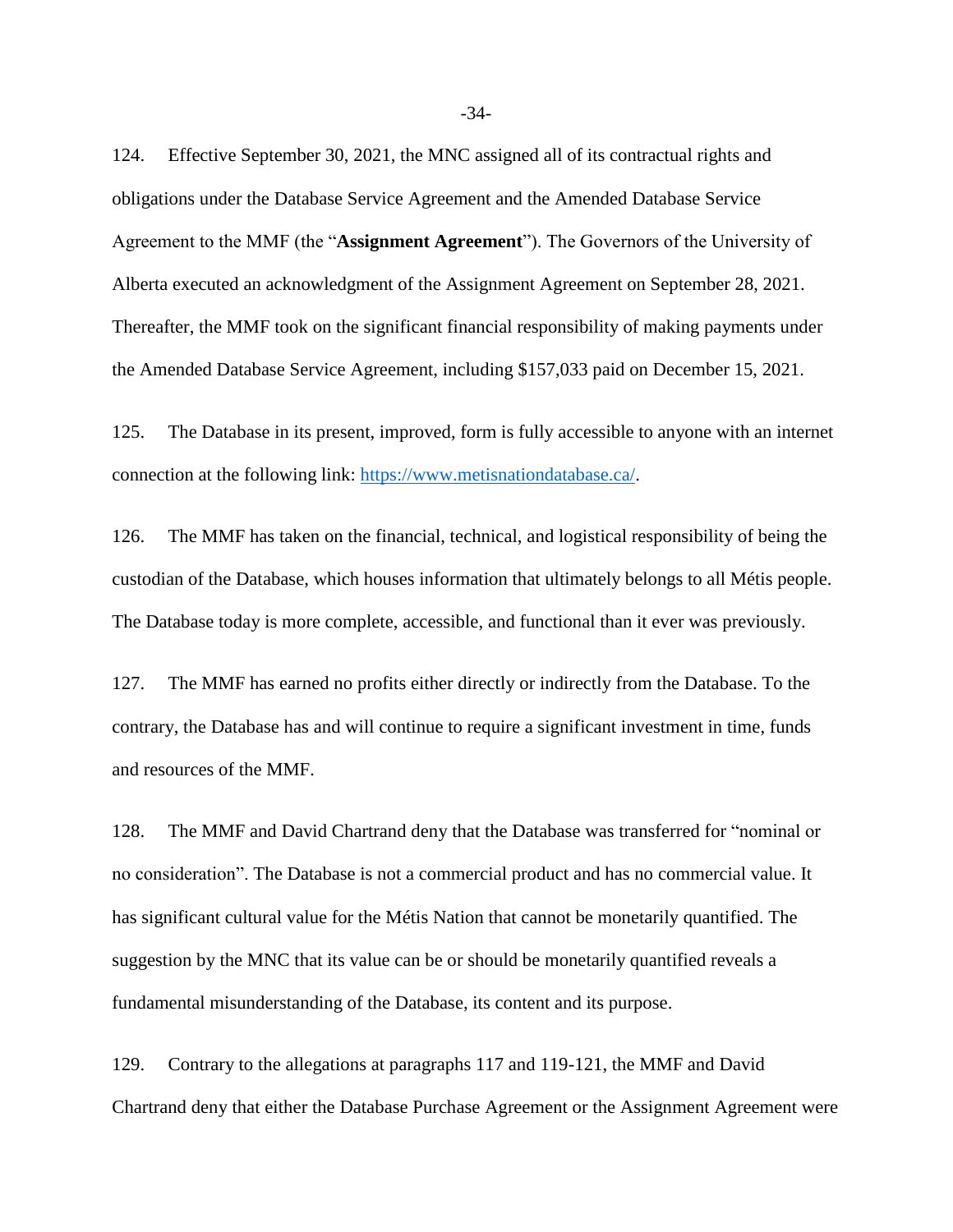executed or implemented in violation of the MNC's by-laws, customs, policies or practices, or under a conflict of interest. President Chartier was lawfully authorized to execute the agreements on behalf of the MNC, in accordance with the MNC's by-laws and/or its customs, policies or practices. David Chartrand was not in a conflict of interest because the sale of the Database was in the interest of the MNC, in light of its lack of capacity to preserve and further develop the Database. Moreover, David Chartrand's affiliation with the MMF was expressly known to Chartier, the PPC and the MNC.

130. Contrary to the allegations made at paragraphs 122-123, there was no breach of fiduciary duty, conspiracy or conversion by the MMF, David Chartrand or anyone else.

#### **The settlement payments to consultants and employees were lawful**

131. David Chartrand denies the allegations at paragraphs 86-96 and 97-107 respecting the alleged impropriety of payments made to departing MNC consultants and employees in or around September 2021. These allegations are baseless and the naming of these former employees in this action is a further example of the desire of the MNC's new administration to ruin reputations and to punish and retaliate against those that it considers to be political enemies.

132. David Chartrand specifically denies that the settlement payments were "excessive, inappropriate or unnecessary" and were made to the detriment of MNCS Inc. Specifically, David Chartrand pleads:

(a) the settlement payments are consistent with the MNC's agreements with the employees and their statutory entitlements and at common law;

-35-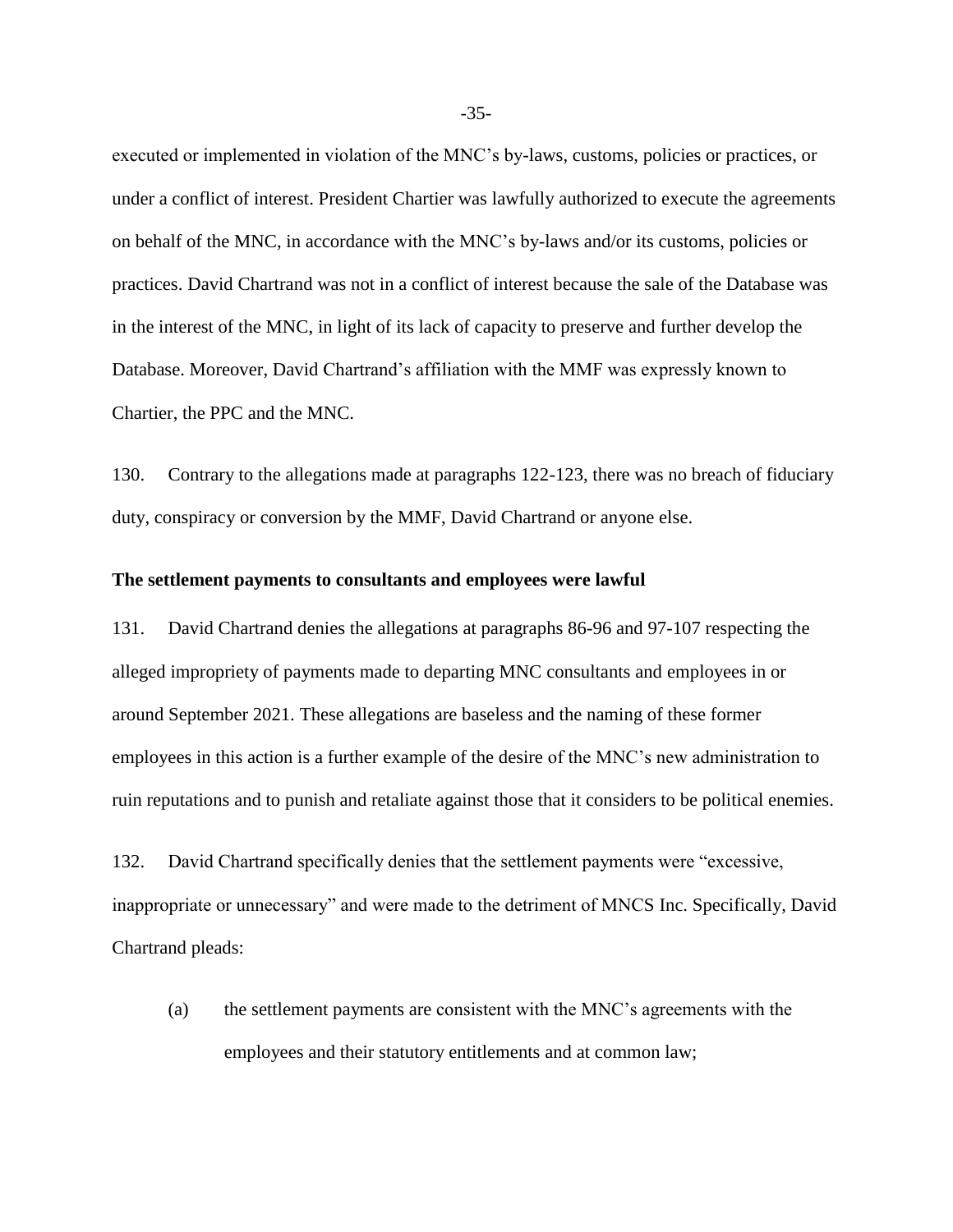- (b) the settlement payments were, in part, made to settle potential claims these employees may have had against the MNC resulting from the hostile work environment created through the National Definition conflict and associated litigation;
- (c) he acted in the best interests of the MNC and exercised his reasonable judgment in addressing the legitimate concerns of employees about their positions at the MNC in light of the increasingly hostile work environment and the threat of reprisal by any new MNC administration; and
- (d) he engaged with the MNC's external legal counsel, Power Law, and reasonably relied on their professional advice with respect to the appropriateness of the settlement payments.

133. David Chartrand specifically denies that he breached any duties owed to the MNC or duties of good faith owed to the MNC. He denies that he "orchestrated", "encouraged", or "conspired" to negotiate or re-negotiate any of the consultant agreements in order to "create unconscionable and commercially unreasonable obligation on MNC" as alleged.

134. To the contrary, consultant agreements were entered into in order to retain and preserve key consultants that had many years of service to the MNC and the Métis Nation and established connections and relationships with the federal government. Among other things, those consultants were essential to negotiating and securing \$3.4 billion in funding from the federal government between 2017 and 2021 through the Canada-Métis Nation Permanent Bilateral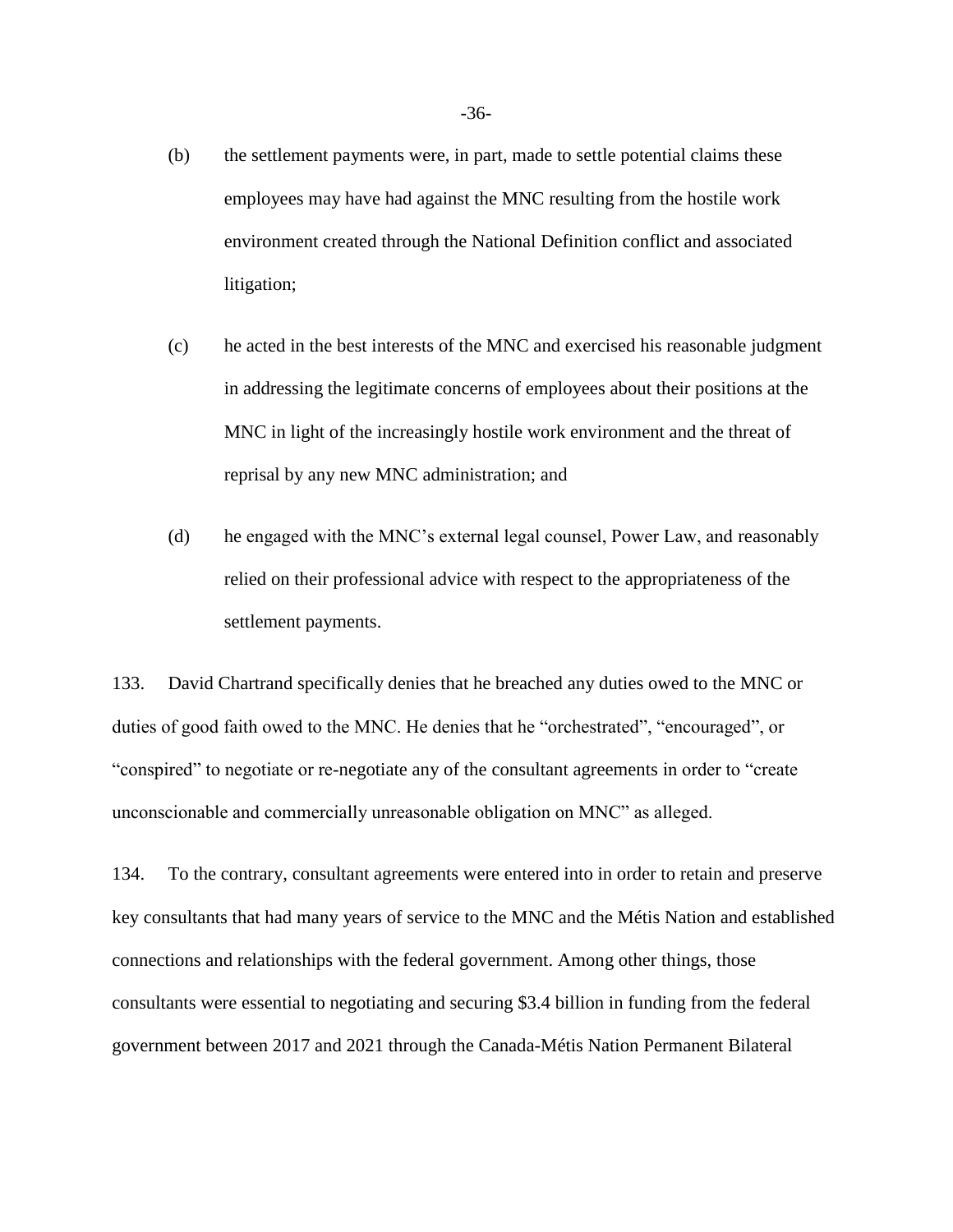Mechanism ("**Bilateral Mechanism**") and other mechanisms for the direct benefit of the Governing Members and the Métis Nation.

135. The federal government, including specifically the prime minister and cabinet ministers, expressly recognized the contribution of the MNC's senior policy team, which included the consultants, and the importance and effectiveness of the Canada-Métis Nation Permanent Bilateral Mechanism.

136. Starting in or around 2018, the consultants and MNC employees became deeply concerned about attacks made by representatives of the MNO, MN-S and the MNA against the integrity of the MNC and their own competence. These attacks were made in internal MNC meetings, as well as during meetings of the Bilateral Mechanism, in the presence of federal officials, and were later repeated in correspondence to federal Ministers. These attacks threatened to undermine the efforts being made through the Bilateral Mechanism as well as the professional reputations of the consultants and employees, making it very difficult for them to continue working with MNCS Inc.

137. David Chartrand, on behalf of MNCS Inc., secured the services of the consultants with reasonable assurances in the form of 5-year agreements that included guaranteed payments upon termination. But for these assurances, the consultants would not have continued their arrangements with MNCS Inc. and the federal funding would have been jeopardized.

-37-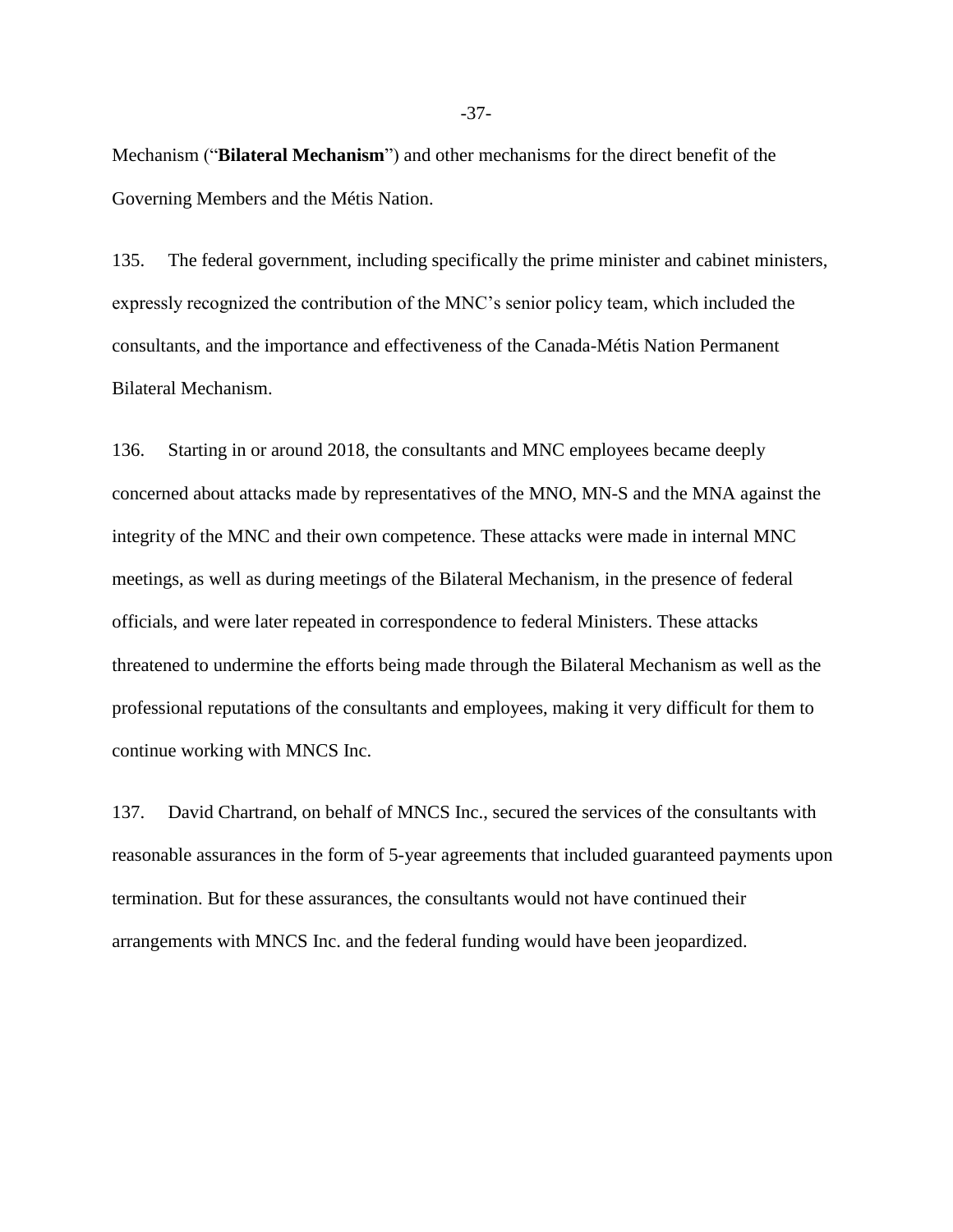*LeClair Infocom Inc.*

138. David Chartrand specifically denies that the payment made to LeClair Infocom was excessive and unreasonable. The quantum of the payment was reasonable and arrived at with the benefit of legal advice on which David Chartrand reasonably relied.

139. On April 1, 2019, MNCS Inc. entered into a consultant agreement with LeClair Infocom Inc. for Marc LeClair to provide services as a Senior Advisor to the MNC. As described above at paragraphs 134-136, this consulting agreement was necessary in order to secure Marc LeClair's continuing participation in the Bilateral Mechanism and negotiations for significant federal funding.

140. LeClair Infocom's services to the MNC resulted in significant government investment in the MNC and other Métis initiatives.

141. In or around the summer of 2021, Marc LeClair was made aware that there were ongoing discussions among the Board of Governors to the effect that a change in leadership at the MNC would result in senior staff and consultants being terminated. He became concerned about his future at the MNC and potential reprisal especially in light of the fact that he had sworn two affidavits in support of the then current administration in court proceedings related to the National Definition dispute.

142. Around August 2021, LeClair Infocom informed MNCS Inc. of its intention to terminate the consultant agreement. David Chartrand subsequently consulted with MNCS Inc.'s external counsel, Power Law, to obtain legal advice on potential claims that may be brought by LeClair Infocom and to attempt to settle any such claims. Power Law drafted minutes of settlement to

-38-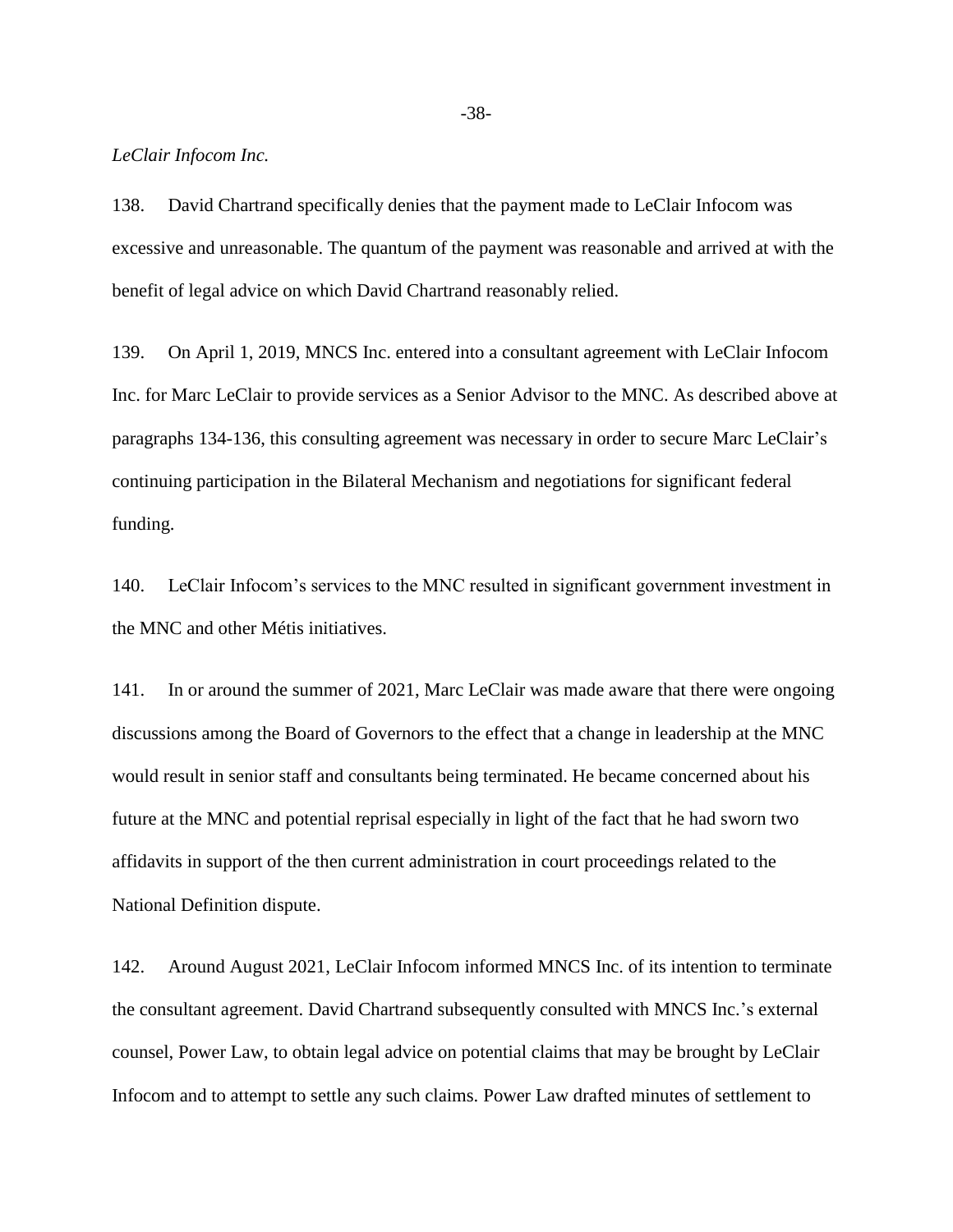resolve and release all potential claims. MNCS Inc. and LeClair Infocom entered into these minutes of settlement, which became effective on September 30, 2021.

143. The minutes of settlement provided for the lump sum payment of \$350,000 (before all taxes and other deductions) to settle all potential claims, which represented twenty-four months of compensation in recognition of longstanding service. This amount was reasonable and fair in light of the terms of the consultant agreement, potential and real lost opportunities, and the potential exposure to claims against MNCS Inc.

#### *Celeste McKay Consulting Inc.*

144. David Chartrand specifically denies that the payment made to Celeste McKay Consulting was excessive and unreasonable. The quantum of the payment was reasonable and arrived at with the benefit of legal advice on which David Chartrand reasonably relied.

145. On April 1, 2021, MNCS Inc. entered into a consultant agreement with Celeste McKay Consulting for services related to several matters including the Bilateral Mechanism and matters related to Indigenous languages.

146. McKay was concerned about the tenability of an ongoing relationship with the MNC after a change in leadership. McKay was of the view that the new administration would solidify the toxic environment that had been developing at the MNC as a result of the National Definition and governance dispute.

147. On September 22, 2021, Celeste McKay Consulting informed MNCS Inc. of its intention to terminate the consultant agreement. David Chartrand subsequently consulted with MNCS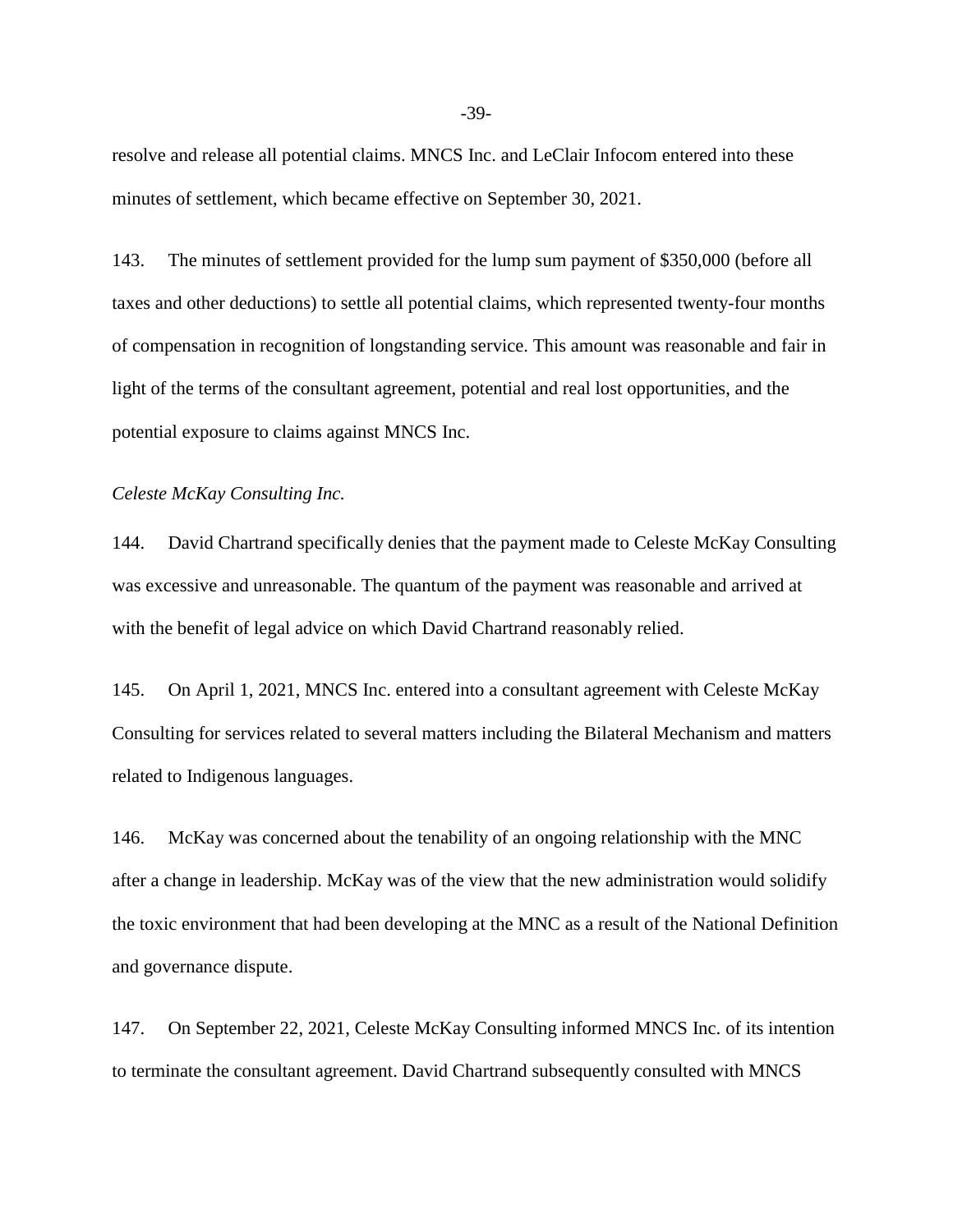Inc.'s external counsel, Power Law, to obtain legal advice on potential claims that may be brought by Celeste McKay Consulting and to attempt to settle any such claims. Power Law drafted minutes of settlement to resolve and release all potential claims. MNCS Inc. and Celeste McKay Consulting entered into these minutes of settlement, which became effective on September 30, 2021.

148. The minutes of settlement provided for the lump sum payment of \$91,765.17 (before all taxes and other deductions) to settle all potential claims, which represented six months of contractual payment (\$75,996), administrative fees of 15% (\$11,399.40) and 5% GST (\$4,369.77). This amount was reasonable and fair in light of the terms of the consultant agreement and the potential exposure to claims against MNCS Inc.

#### *Public Policy Nexus Group*

149. David Chartrand specifically denies that the payment made to Public Policy Nexus Group ("**PPNG**") was excessive and unreasonable. The quantum of the payment was reasonable and arrived at with the benefit of legal advice on which David Chartrand reasonably relied.

150. On April 1, 2019, PPNG entered into a consultant agreement with MNCS Inc. Section 12 of this agreement provides for 24 months notice period upon termination. As described above at paragraphs 134-136, this consulting agreement was necessary in order to secure the continuing participation of John Weinstein – PPNG's principal – in the Bilateral Mechanism and negotiations for significant federal funding.

151. PPNG's services to the MNC resulted in significant government investment in the MNC and other Métis initiatives.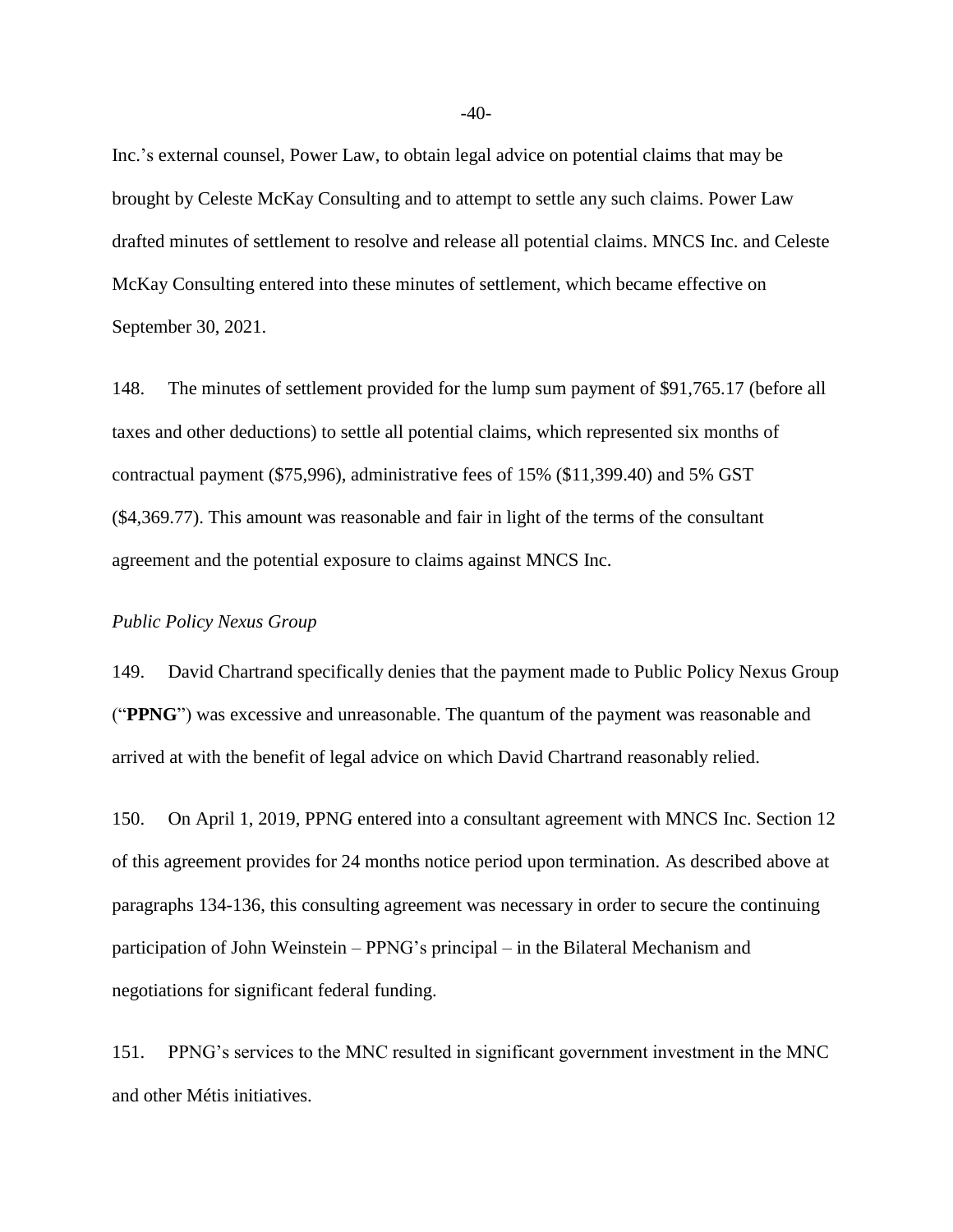152. In the summer of 2021, PPNG and its principal, John Weinstein, grew concerned about being terminated by MNCS Inc. for punitive reasons. PPNG, through its principal, provided verbal notice of termination to David Chartrand in or around July 27, 2021.

153. Following being informed about the termination, David Chartrand consulted with MNCS Inc.'s external counsel, Power Law, to obtain legal advice on potential claims that may be brought by PPNG and to attempt to settle any such claims. Power Law drafted minutes of settlement to resolve and release all potential claims. MNCS Inc. and PPNG entered into these minutes of settlement, which became effective on September 30, 2021.

154. The minutes of settlement provided for a lump sum payment of \$350,000 (before all taxes and other deductions) to settle all potential claims, which represented twenty-four months of contractual compensation. This amount was reasonable and fair in light of the terms of the consultant agreement, the longstanding service of Weinstein as Senior Advisor, and the potential exposure to claims against MNCS Inc.

#### *Infinity Research Development and Design Inc.*

155. David Chartrand specifically denies that the payment made to Infinity Research Development and Design Inc. ("**Infinity**") was excessive and unreasonable. The quantum of the payment was reasonable and arrived at with the benefit of legal advice on which David Chartrand reasonably relied.

156. On April 1, 2021, Infinity entered into a consultant agreement with MNCS Inc. for consulting services related to the MNC's overall mandate in the area of Environment and Climate Change.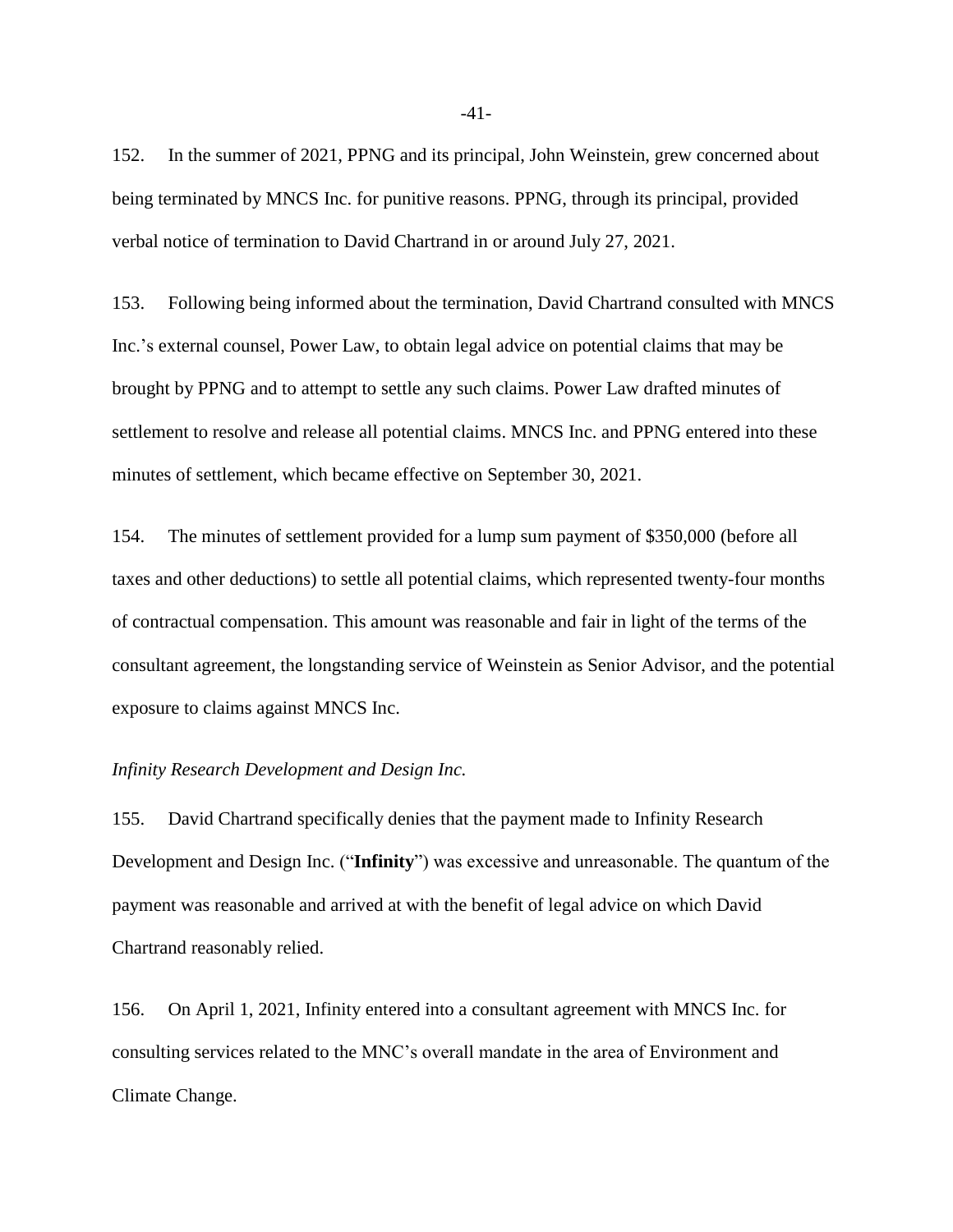157. In the summer of 2021, as a result of the ongoing National Definition dispute, Infinity was being isolated from key ongoing work. Infinity grew concerned about the political divisions within the MNC and recognized that there was likely no place for Infinity at the MNC on an ongoing basis. On September 22, 2021, Infinity informed MNCS Inc. that it considered its consultant agreement to be terminated.

158. Following being informed about the termination, David Chartrand consulted with MNCS Inc.'s external counsel, Power Law, to obtain legal advice on potential claims that may be brought by Infinity and to attempt to settle any such claims. Power Law negotiated and drafted minutes of settlement to resolve and release all potential claims. MNCS Inc. and Infinity entered into these minutes of settlement, which became effective on September 30, 2021.

159. The minutes of settlement provided for a lump sum payment of \$81,360.00 (before all taxes and other deductions) to settle all potential claims, which represented six months of contractual payment (\$72,000) and 13% HST (\$9,360.00). This amount was reasonable and fair in light of the terms of the consultant agreement and the potential exposure to claims against MNCS Inc.

#### *SystemWay Consulting Inc.*

160. David Chartrand specifically denies that he negotiated commercially unreasonable and oppressively onerous termination provisions in MNCS Inc.'s consultant agreement with SystemWay Consulting Inc*.* ("**SystemWay**").

161. David Chartrand further denies that termination payments to SystemWay are excessive, inappropriate or unnecessary. At all material times, David Chartrand followed the relevant

-42-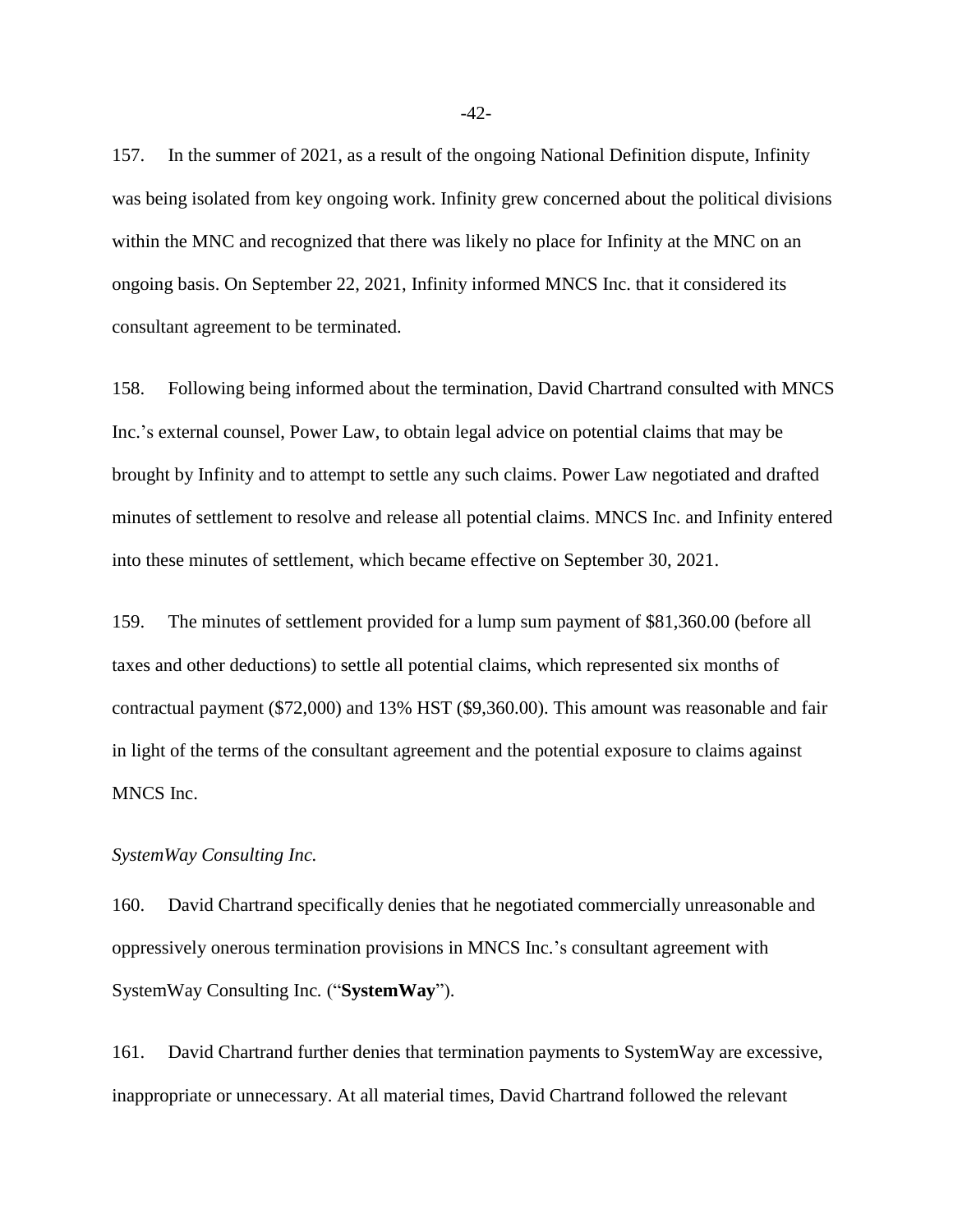provisions in MNCS Inc.'s consultant agreement with SystemWay and acted in the best interests of MNCS Inc.

162. On April 1, 2019, SystemWay entered into a consultant agreement with MNCS Inc. Under this agreement, SystemWay provided, among other services, IT management and policy research for the MNC. As described above at paragraphs 134-136, this consulting agreement was necessary in order to secure the continuing participation of Wei Xie – SystemWay's principal – in the Bilateral Mechanism and negotiations for significant federal funding.

163. SystemWay's services to the MNC resulted in significant government investment in the MNC and other Métis initiatives.

164. Section 12 of the consultant agreement allows either MNCS Inc. or SystemWay to terminate the consultant agreement "at any time, for any reason, by providing 'twenty four months' written notice to the other party." Further, section 12.3 specifically provides that if SystemWay terminates this agreement, MNCS Inc. shall pay an amount equivalent to 24 months of compensation to SystemWay.

165. The hostile working environment at the MNC, as a result of the National Definition dispute, caused the principal Wei Xie to experience various stress-related health issues. Xie also expected that a new administration of the MNC would add to her existing workload and further deteriorate her health.

166. For these reasons, on September 23, 2021, SystemWay provided notice to MNCS Inc. that it intended to exercise its rights under sections 12 and 12.3 of the consultant agreement and terminate the consultant agreement.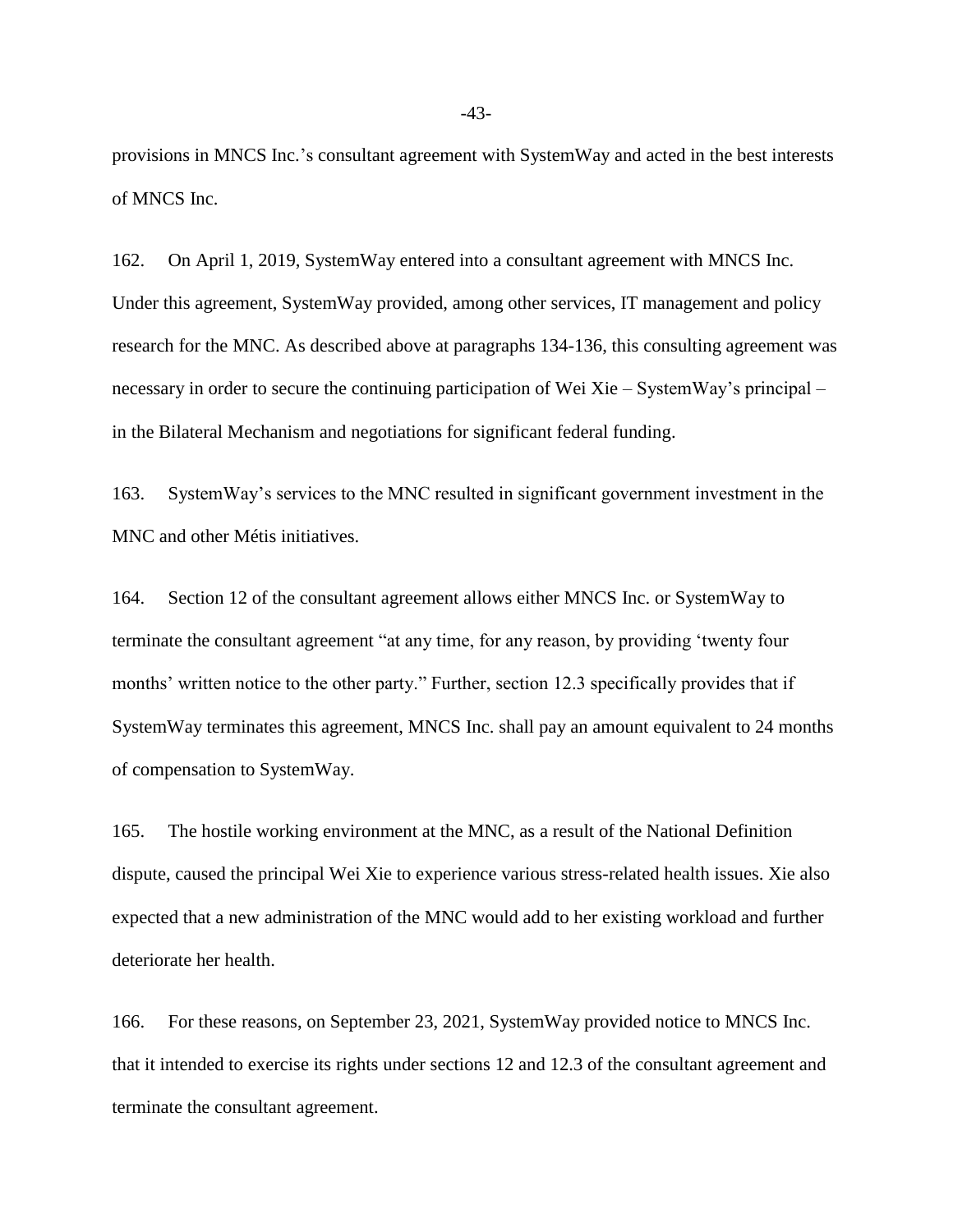167. MNCS Inc. and SystemWay entered into minutes of settlement, which became effective on September 30, 2021. The minutes of settlement provided a lump sum payment of \$276,000 (before all taxes and other deductions) to SystemWay. This arrangement reflects the amount required under section 12.3 of the consultant agreement.

168. David Chartrand pleads and relies on legal advice provided by Power Law.

#### *Kristina Monette and Storm Russell*

169. David Chartrand specifically denies that the payments made to Kristina Monette and Storm Russell were excessive and unreasonable. The quantum of the settlement payments was reasonable and arrived at with the benefit of legal advice on which David Chartrand reasonably relied.

170. On October 1, 2018, Monette entered into an employment agreement with the MNC as a Logistics Coordinator. Her initial annual salary was \$60,000. Her salary did not change throughout the course of her employment despite her taking on more responsibilities at the MNC.

171. On July 3, 2019, Russell entered into an employment agreement with the MNC as a Senior Policy Advisor. Her initial salary was \$120,000.

172. After years of dedicated service to the MNC, and in the context of intensifying internal disputes within the MNC over the National Definition of "Métis", Monette and Russell expressed to the MNC leadership and management that they considered the workplace to be increasingly hostile and that they feared retaliation from a new MNC administration.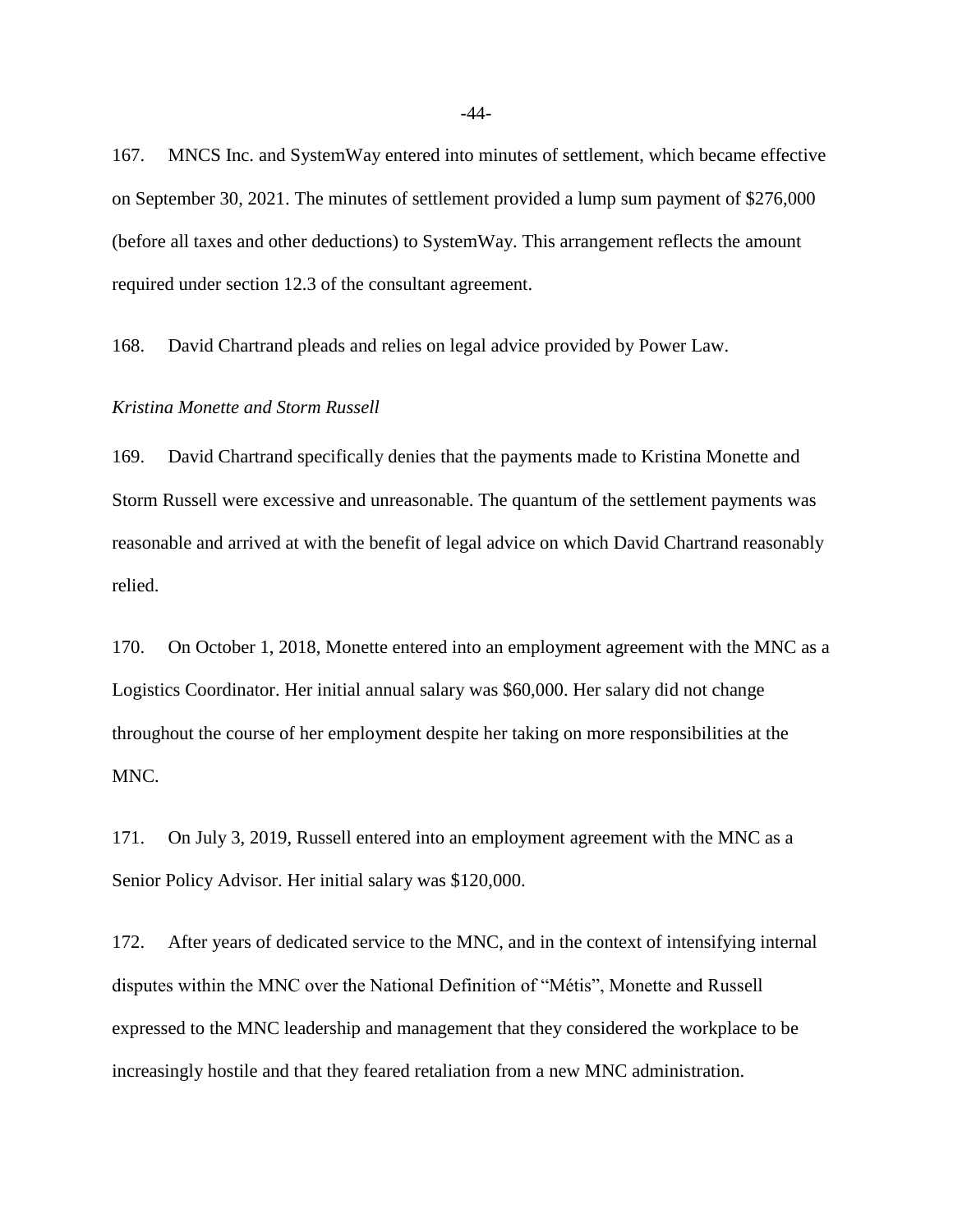173. In or around May 2021, David Chartrand and others at the MNC, recognized that several employees, including Monette and Russell, were deeply concerned about their positions at the MNC and the threat of potential reprisals upon a change of leadership. As a result, the MNC leadership at the time made formal assurances to virtually all MNC employees, including Monette and Russell, that they would receive reasonable notice payments in the event of their termination from the MNC upon a change of leadership.

174. The assurances were given in part to provide a smooth transition from one administration to another and to assure employees that they would be treated fairly and reasonably, in light of their years of service, in the event of termination.

175. The PPC and others at the MNC were aware of the assurances provided to Monette and Russell, and approved of them. By letters dated May 28, 2021, Monette and Russell were provided with an assurance that they would receive a payment equivalent to 12 months of salary upon their termination.

176. The MNC and Monette entered into minutes of settlement, effective September 30, 2021, providing a \$60,000 lump sum retirement allowance (before all taxes and other deductions) in recognition of her service as Logistics Coordinator and Assistant to the Executive Director of the MNC. The payment was fair and reasonable in all of the circumstances and resolved and released all potential claims that Monette may have had against the MNC.

177. The MNC and Russell entered into minutes of settlement, effective September 30, 2021, providing a \$120,000 lump sum retirement allowance (before all taxes and other deductions) in recognition of her service as Senior Policy Advisor of the MNC. The payment was fair and

-45-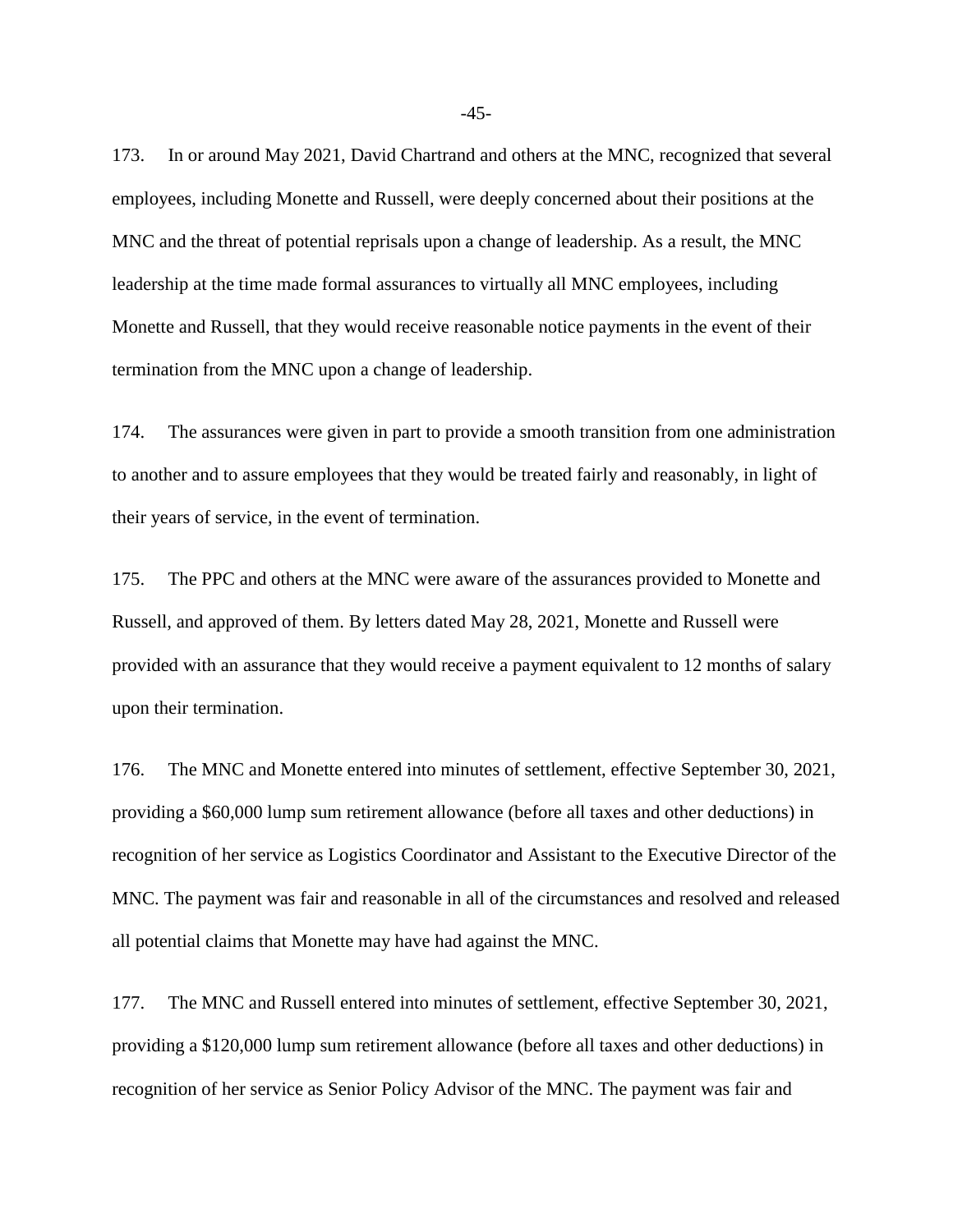reasonable in all of the circumstances and resolved and released all potential claims that Russell may have had against the MNC.

178. David Chartrand received legal advice from the MNC's external counsel, Power Law, regarding the appropriateness of the settlement payments made to Russell and Monette. David Chartrand relied on the advice of the MNC's lawyers in approving the settlement payments to Russell and Monette.

179. Naming Monette and Russell as defendants in this action is mean-spirited, spiteful and another example of the political animus that motivates this action.

#### *Wenda Watteyne*

180. David Chartrand specifically denies that the payment made to Wenda Watteyne was excessive and unreasonable. The quantum of the severance payment was reasonable and arrived at with the benefit of legal advice on which David Chartrand reasonably relied.

181. In 2018, Watteyne started consulting for the MNC. On April 1, 2019, Watteyne was provided with an assurance letter from the MNC that she would receive a minimum of 12 months' notice in the event that she was terminated.

182. On December 11, 2019, Watteyne entered into a formal employment agreement with the MNC as an Executive Director, a role that she had been performing since 2018. Her initial salary was \$170,000.

183. Over the years, and especially in the summer of 2021, Watteyne had expressed concerns to the MNC leadership about an increasingly hostile and detrimental work environment. She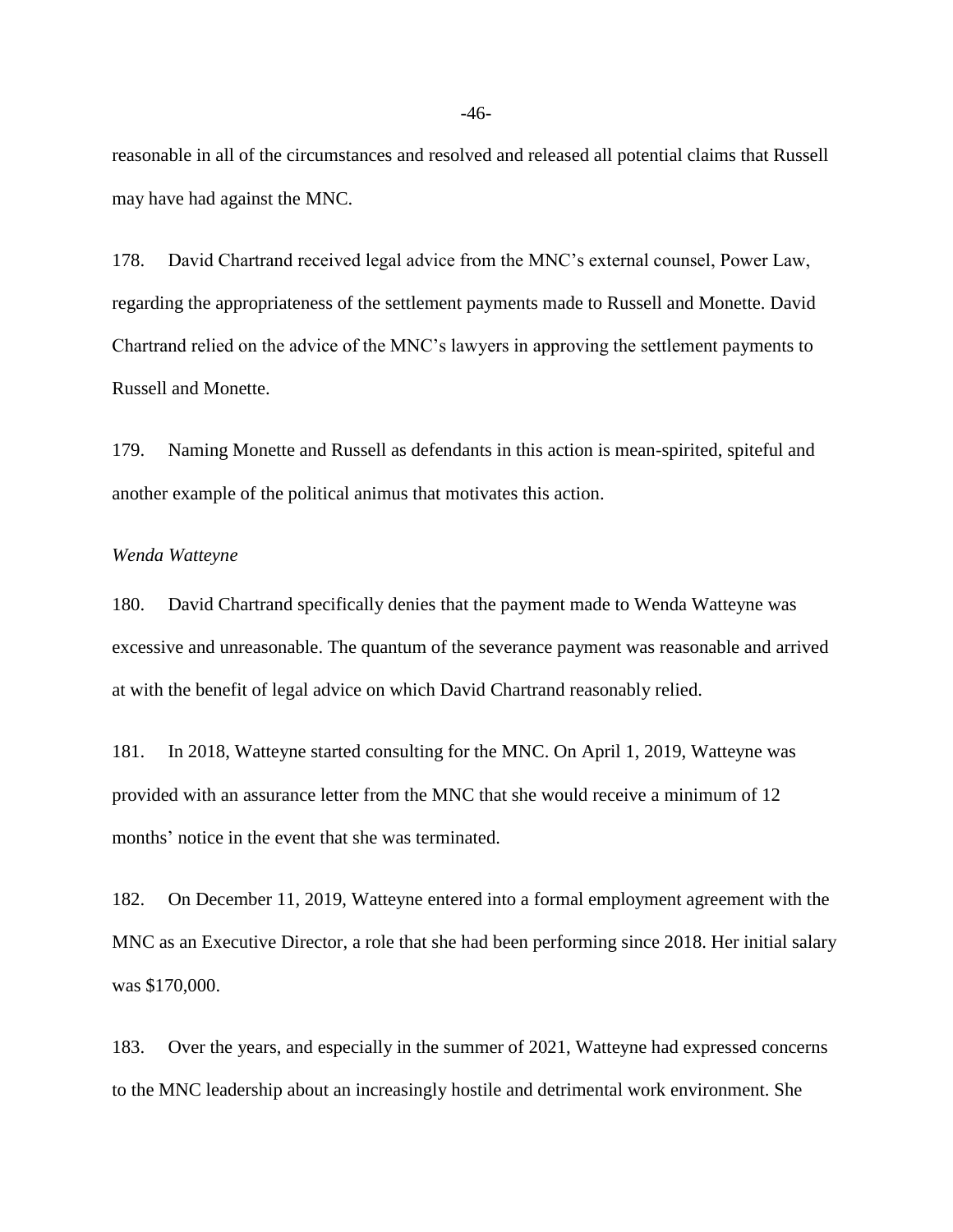made reference to attacks made by representatives of the MN-S and the MNA to the integrity of the MNC as well as on her own competence. Many of these attacks were made in the presence of federal government employees and repeated in correspondence to federal Ministers, which threatened her reputation and, in turn, her livelihood. Watteyne also expressed concern about reprisal arising from the National Definition dispute.

184. In or around September 2021, David Chartrand sought and obtained legal advice from Power Law with respect to Watteyne's employment agreement. He reasonably relied on that advice.

185. The MNC and Watteyne entered into minutes of settlement, effective September 30, 2021, providing a \$374,000 lump sum retirement allowance and settlement payment (before all taxes and other deductions) in recognition of her service as Executive Director of the MNC. The payment was the product of extensive negotiations and was fair and reasonable in all of the circumstances. It resolved and released all potential claims that Watteyne may have had against the MNC.

186. The settlement payment amount was arrived at through negotiations conducted between Watteyne and the MNC's external counsel, Power Law. David Chartrand reasonably relied on Power Law with respect to the settlement payment.

# *President Chartier*

187. David Chartrand specifically denies that the payment made to President Chartier was excessive and unreasonable. The quantum of the payment was reasonable in light of President Chartier's years of dedicated service to the MNC.

-47-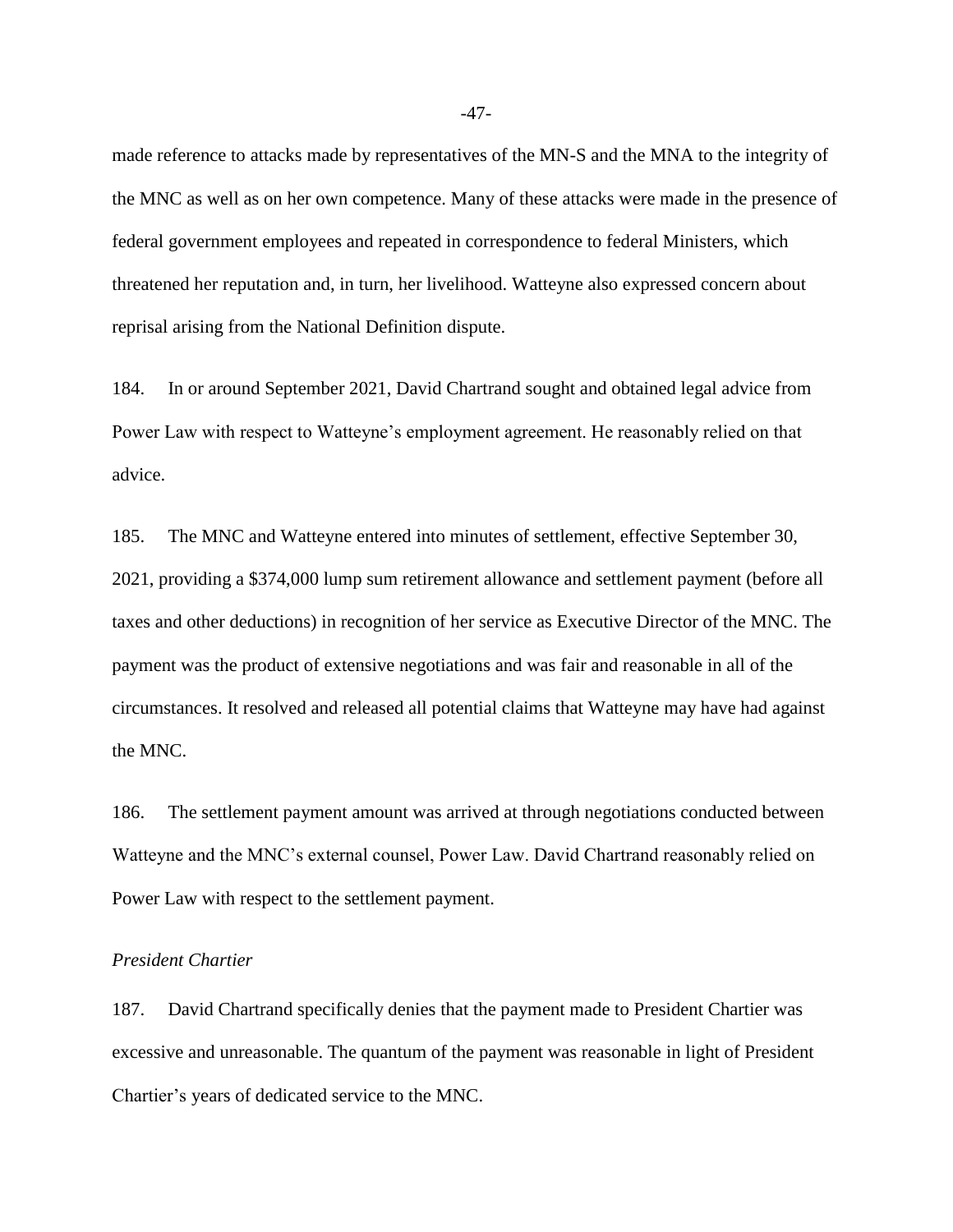#### **The Louis Riel Institute consultant agreement was lawful**

188. David Chartrand specifically denies that he negotiated excessive, commercially unreasonable and oppressively onerous payment obligations in its consultant agreement with the Louis Riel Institute ("**LRI**"). At all material times, David Chartrand followed MNCS Inc.'s bylaws, customs, policies and practices regarding the negotiation and execution of its consultant agreement with the LRI. At all times David Chartrand acted with a view to the best interests of MNCS Inc.

189. On April 1, 2021, MNCS Inc. and the LRI entered into a consultant agreement (the "**LRI Consultant Agreement**"). Under this agreement, the LRI provides, among other services, (i) expert advice on assessing the costs for delivering effective language programming to the Métis Nation and (ii) input on certification and training for the translation and interpretation of Métis Nation languages.

190. MNCS Inc. and the LRI have had a working relationship since 2017. Before entering into the LRI Consultant Agreement, MNCS Inc. and the LRI were parties to a consultant agreement from September 28, 2020, to March 31, 2021 (the "**2020 LRI Consultant Agreement**").

191. The LRI Consultant Agreement reflects a continuation of the pre-existing working relationship between MNCS Inc. and the LRI and the 2020 LRI Consultant Agreement.

192. All work performed by LRI between April 1, 2021 and September 30, 2021 was paid for with funds advanced by the MNC pursuant to the 2020 LRI Consultant Agreement. MNCS Inc. has no damages arising from the LRI Consultant Agreement as pleaded or otherwise.

-48-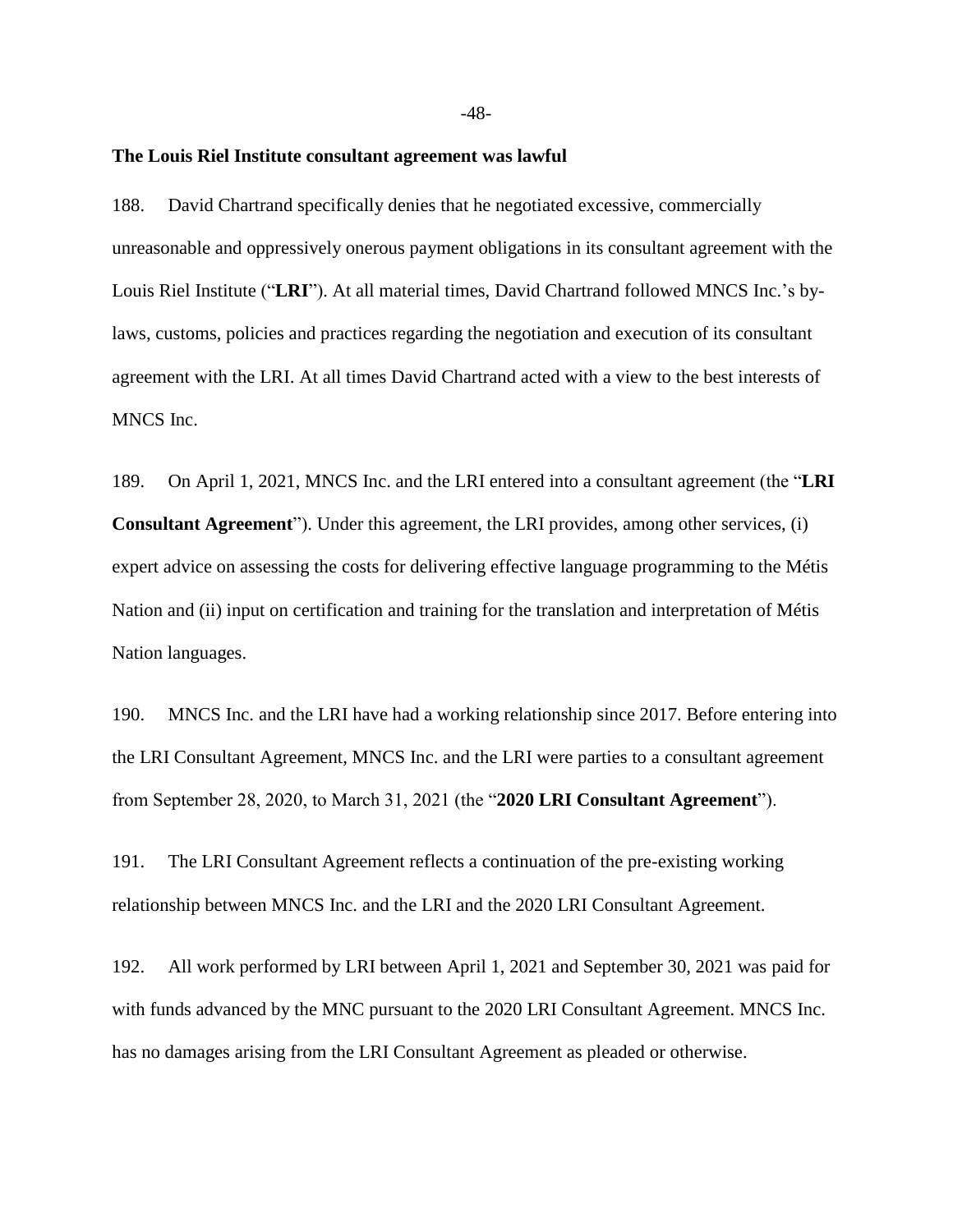#### **The Gabriel Dumont Institute consultant agreement**

193. David Chartrand specifically denies that he negotiated commercially unreasonable and oppressively onerous termination provisions in the Gabriel Dumont Institute ("**GDI**")'s consultant agreement with MNCS Inc. (the "**GDI Consultant Agreement**")*.* GDI is an affiliate of, and/or operated by, the MN-S. The MN-S is a Governing Member of the MNC. The MMF and David Chartrand have no knowledge of the status of the GDI Consultant Agreement. The term of the GDI Consultant Agreement has expired and MNCS Inc. has never paid any funds to GDI pursuant to the GDI Consultant Agreement. MNCS Inc. has no damages arising from the GDI Consultant Agreement as pleaded or otherwise.

#### **NO DAMAGES**

194. The MMF and David Chartrand deny that MNCS Inc. has suffered any damages as a result of the allegations made in the Claim. Alternatively, any such damages are too remote and unforeseeable to be recoverable, are excessive and MNCS Inc. has failed to mitigate those damages.

195. MNCS Inc.'s damages claim has no basis in law or fact. MNCS Inc. has failed to particularize its damages or provide any rational basis upon which its claim for damages is based. The allegation that MNCS Inc. has suffered a "loss" is baseless and inflammatory, and its sole purpose is to be repeated publicly to unfairly and maliciously impugn the reputations of the Defendants.

196. The Defendants ask that this action be dismissed with costs on a full indemnity basis.

-49-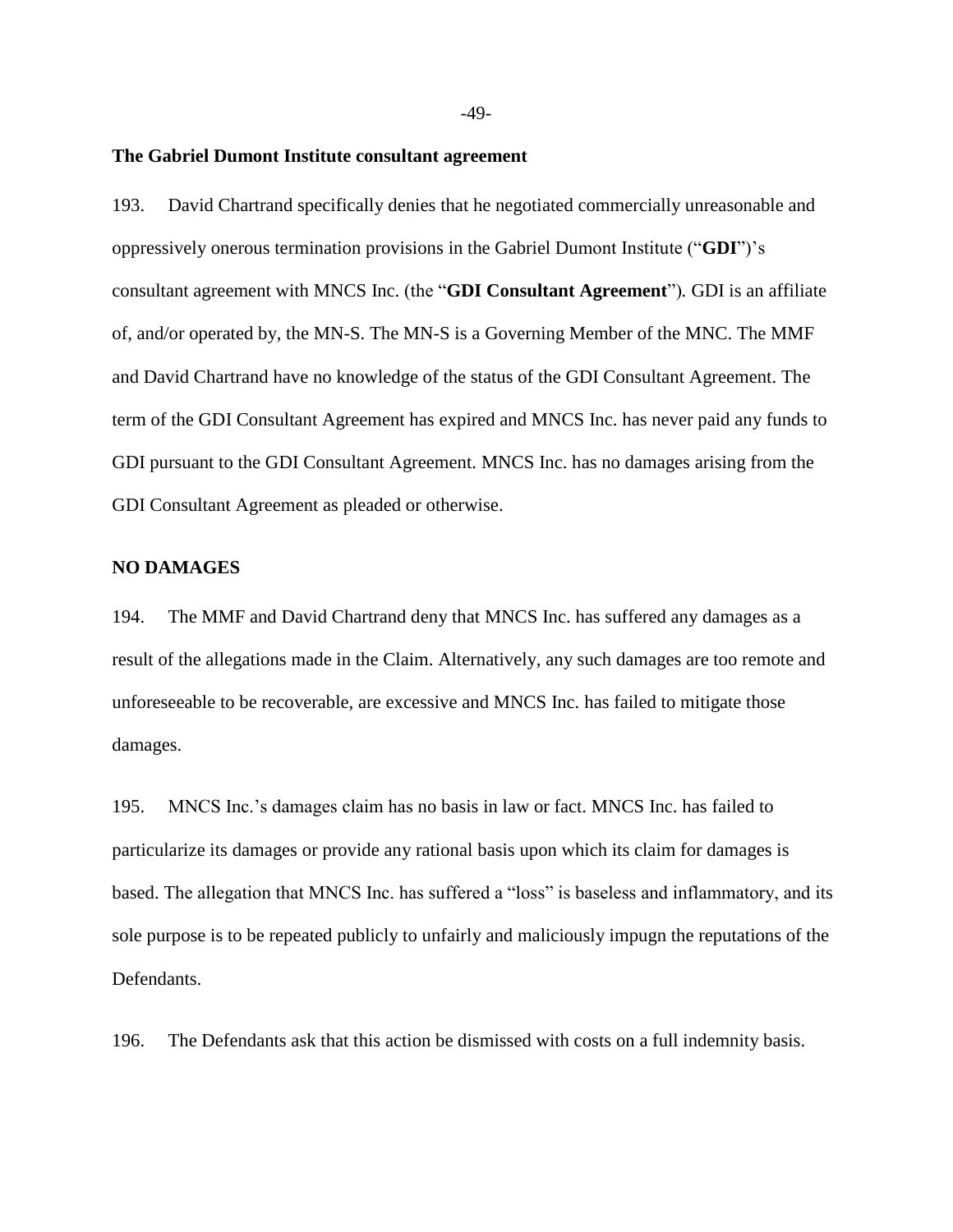#### **COUNTERCLAIM OF DAVID CHARTRAND**

- 197. The Plaintiff by Counterclaim, David Chartrand, claims:
	- (a) a declaration that MNCS Inc. must indemnify David Chartrand pursuant to its bylaws, and/or section 151 of the *Canada Not-for-profit Corporations Act*, S.C. 2009, c. 23;
	- (b) a declaration that David Chartrand acted in good faith and in advancement of MNCS Inc.'s best interests;
	- (c) an order that MNCS Inc. pay all of David Chartrand's costs, charges and expenses associated with the action;
	- (d) prejudgment and postjudgment interest in accordance with the *Courts of Justice Act*, R.S.O. 1990, c. C.43, as amended;
	- (e) the costs of defending this action and of this counterclaim on a full indemnity basis, plus all applicable taxes; and,
	- (f) such further and other Relief as to this Honourable Court may deem just.

198. The Plaintiff by Counterclaim, David Chartrand, repeats and relies upon the allegations in the Statement of Defence.

199. At all times, David Chartrand was an officer of MNCS Inc. by virtue of his appointment as Vice-President and his various ministerial positions. Moreover, Chartrand, as the President of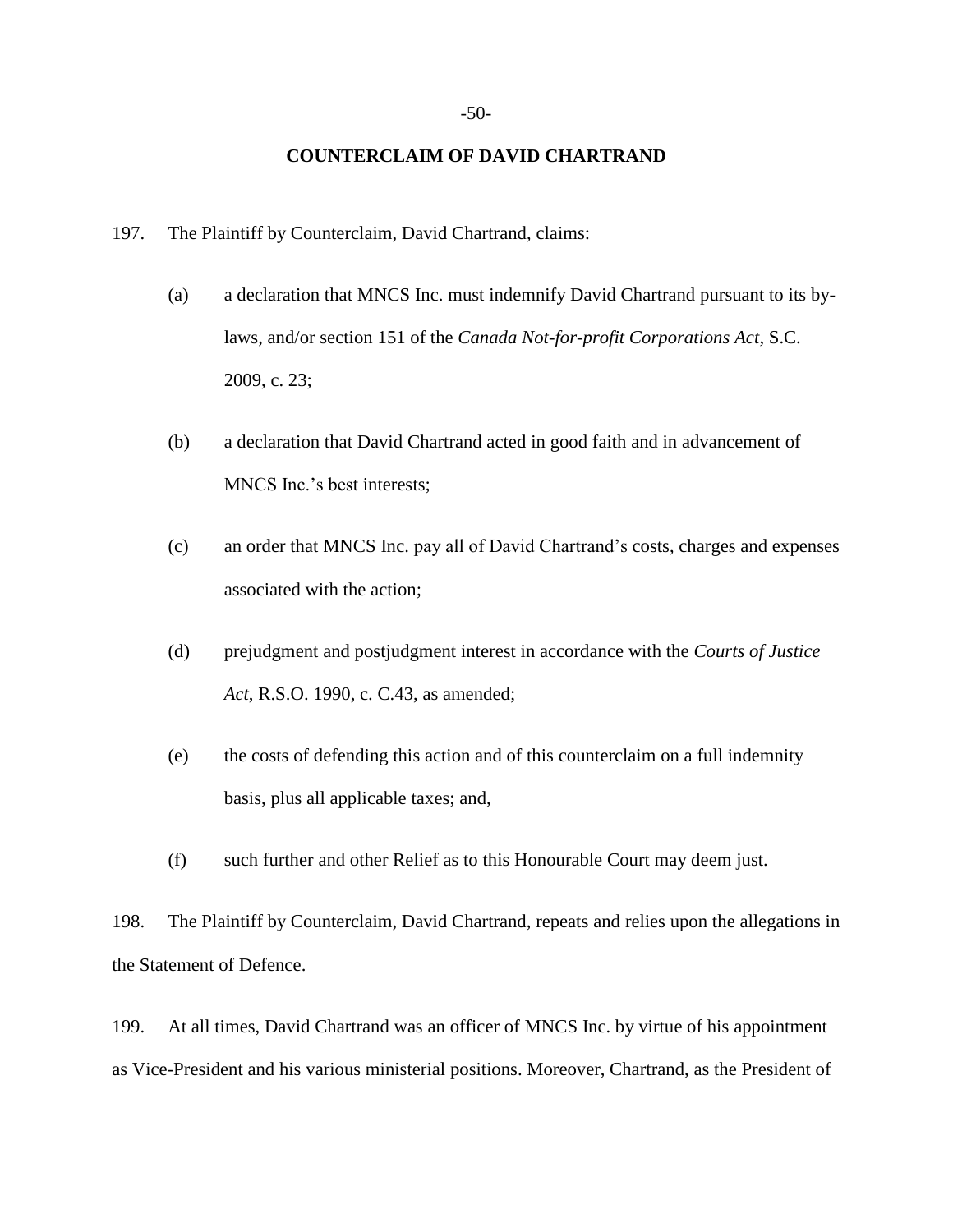the MMF, was also a Governor of the MNC and a director of MNCS Inc. He had authority to bind the MNC and MNCS Inc. and at all times acted honestly and in good faith with a view to the best interests of the MNC and MNCS Inc.

200. MNCS Inc.'s by-laws, dated July 23, 2003, provide that every Governor of the MNC or officer of MNCS Inc. who has undertaken any liability on behalf of MNCS Inc. shall be indemnified and saved harmless from and against all costs, charges and expenses incurred in any action, suit or proceeding which is brought against the Governor or officer in respect of any act, deed, matter or thing whatsoever, made, done or permitted by them, in or about the execution of their duties or in respect of any such liability. Chartrand is entitled to indemnification under the MNCS Inc. by-laws.

201. In addition or in the alternative, Chartrand is entitled to indemnity from MNCS Inc. of all costs, charges and expenses reasonably incurred in connection with the defence of this action and counterclaim pursuant to section 151 of the *Canada Not-for-Profit Corporations Act*.

202. The Plaintiff by Counterclaim proposes that this action be tried together with the main action.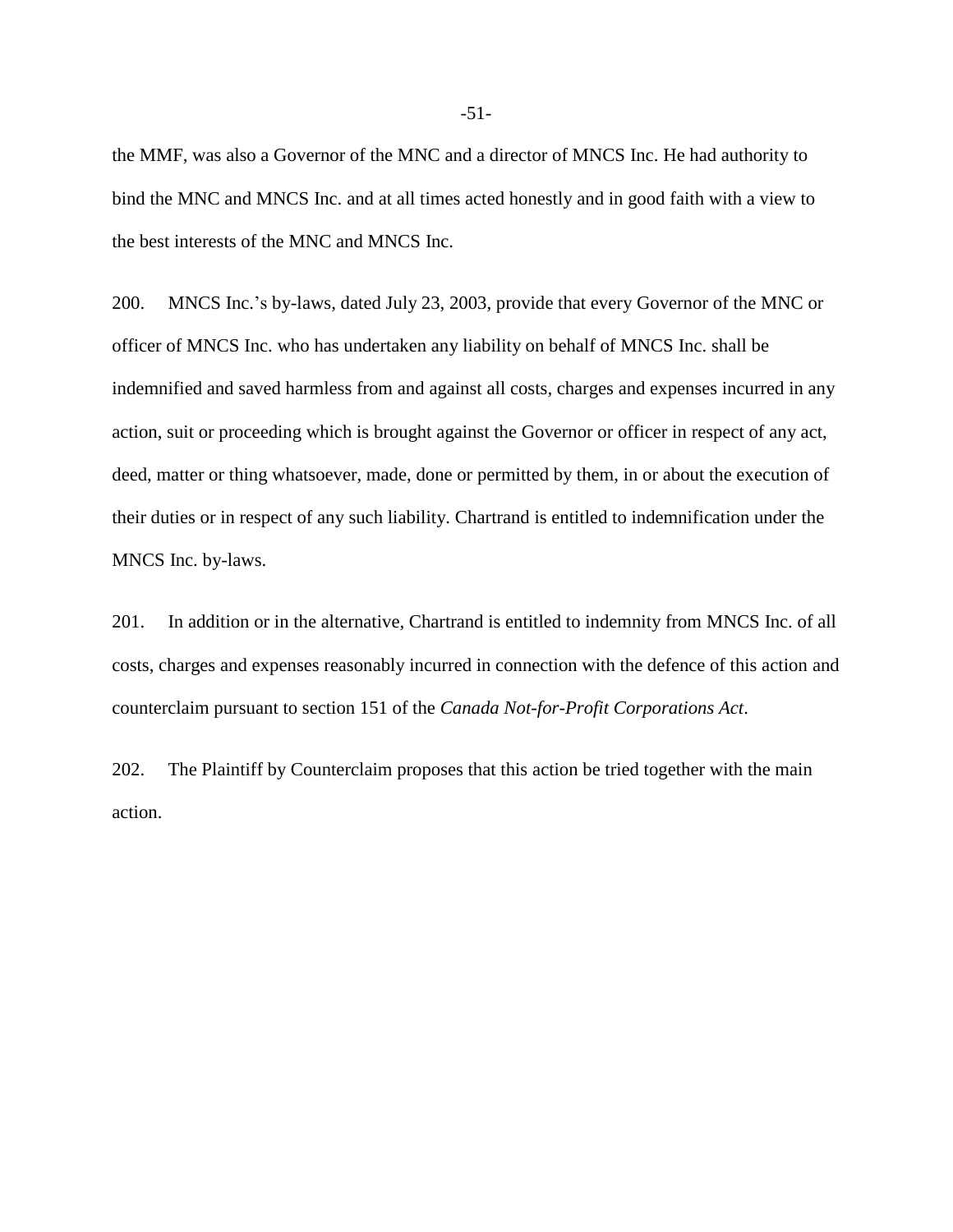### May 4, 2022 **LAX O'SULLIVAN LISUS GOTTLIEB LLP**

Counsel Suite 2750, 145 King Street West Toronto ON M5H 1J8

**Rahool P. Agarwal** LSO#: 54528I ragarwal@lolg.ca Tel: 416 645 1787

**Niklas Holmberg** LSO#: 63696G nholmberg@lolg.ca Tel: 416 645 3787

**Cole A. Pizzo** LSO#: 80453U cpizzo@lolg.ca Tel: 416 956 0106

Lawyers for the Defendants, David Chartrand (Plaintiff by Counterclaim), Manitoba Metis Federation Inc. carrying on business as Manitoba Métis Federation

### TO: **CASSELS BROCK & BLACKWELL LLP**

2100 Scotia Plaza 40 King Street West Toronto, ON M5H 3C2

#### **Robert B. Cohen** LSO #: 32187D rcohen@cassels.com Tel: 416 869 5425

**Emilie Lahaie** LSO #: 68795J elahaie@cassels.com Tel: 778 372 7651

Lawyers for the Plaintiff

-52-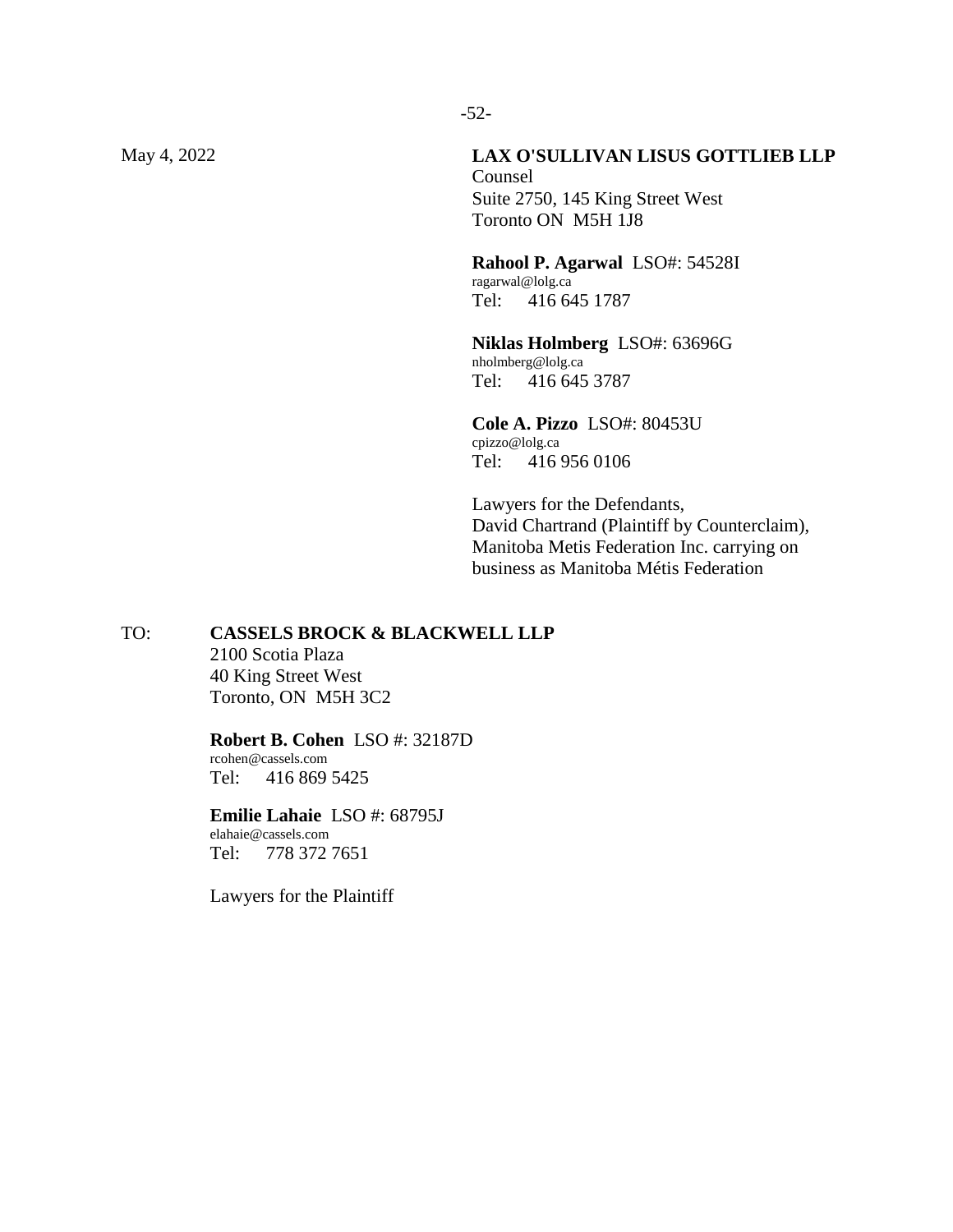# TO: **BENNETT JONES LLP** 3400 One First Canadian Place

P.O. Box 130 Toronto, ON M5X 1A4

**Ranjan K. Agarwal** LSO #: 49488H agarwalr@bennettjones.com

# **Mehak Kawatra** LSO #: 824490H

kawatram@bennettjones.com Tel: 416 863 1200

Lawyers for the Defendant, Wenda Watteyne

# TO: **NORTON ROSE FULBRIGHT CANADA LLP**

222 Bay Street, Suite 3000, P.O. Box 53 Toronto, ON M5K 1E7

**James Renihan** LSO #: 57553U [james.renihan@nortonrosefulbright.com](mailto:james.renihan@nortonrosefulbright.com)

**Anisha Visvanatha** LSO #: 74421O

anisha.visvanatha@nortonrosefulbright.com Tel: 416 216 4000

Lawyers for the Defendant, Clément Chartier

# AND TO: **KASTNER LAM LLP**

55 University Ave., Suite 1800 Toronto, ON M5J 2H7

# **Danny Kastner** LSO #: 54019O

Tel: 416-655-3044 x1 [dkastner@kastnerlam.com](mailto:dkastner@kastnerlam.com)

Lawyers for the Defendant, Storm Russell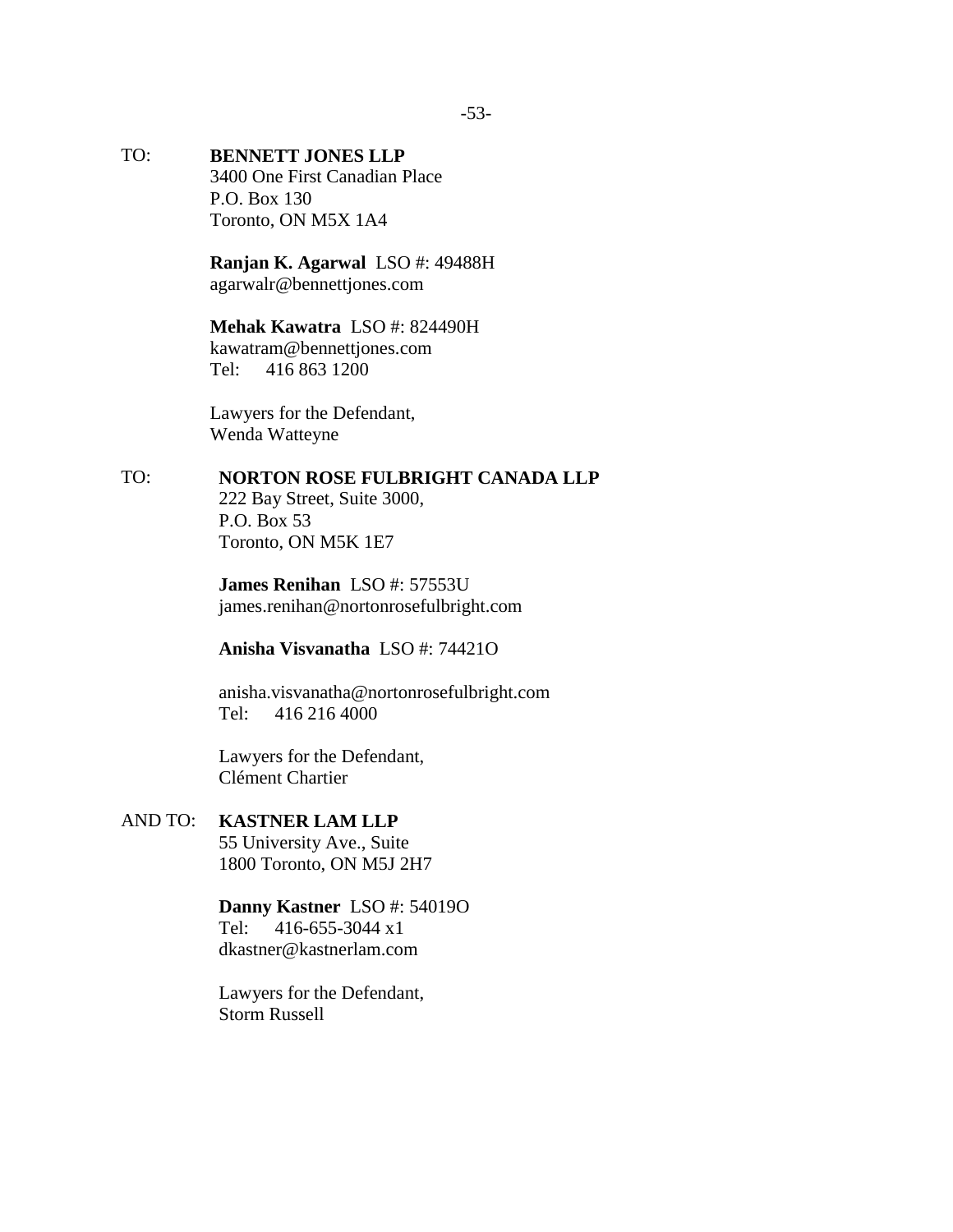# AND TO: **SEVIGNY DUPUIS LLP**

204 -228 Hunt Club Road Ottawa, ON K1V 1C1

**Marie-France Dupuis** LSO#: 60716L

[marie.dupuis@sevignydupuis.com](mailto:marie.dupuis@sevignydupuis.com) Tel: 613 751 4459 ext: 224

Lawyer for the Defendant, Kristina Monette

# AND TO: **MCCARTHY TÉTRAULT LLP**

5300-66 Wellington Street West PO Box 48, Toronto Dominion Centre Toronto, ON M5K 1E6

**Shane C. D'Souza** LSO #: 58241G [sdsouza@mccarthy.ca](mailto:sdsouza@mccarthy.ca)

**Ljiljana Stanic** LSO #: 70149C [lstanic@mccarthy.ca](mailto:lstanic@mccarthy.ca)

# **Alana Robert** LSO #: 79761P

alrobert@mccarthy.ca Tel: 416 362 1812

Lawyers for the Defendants,

Marc Leclair and Leclair Infocom Inc., Celeste Mckay and Celeste Mckay Consulting Inc., John Weinstein and Public Policy Nexus Group Inc., Kathy Hodgson-Smith and Infinity Research Development and Design Inc., Wei Xie and Systemway Consulting, Inc.